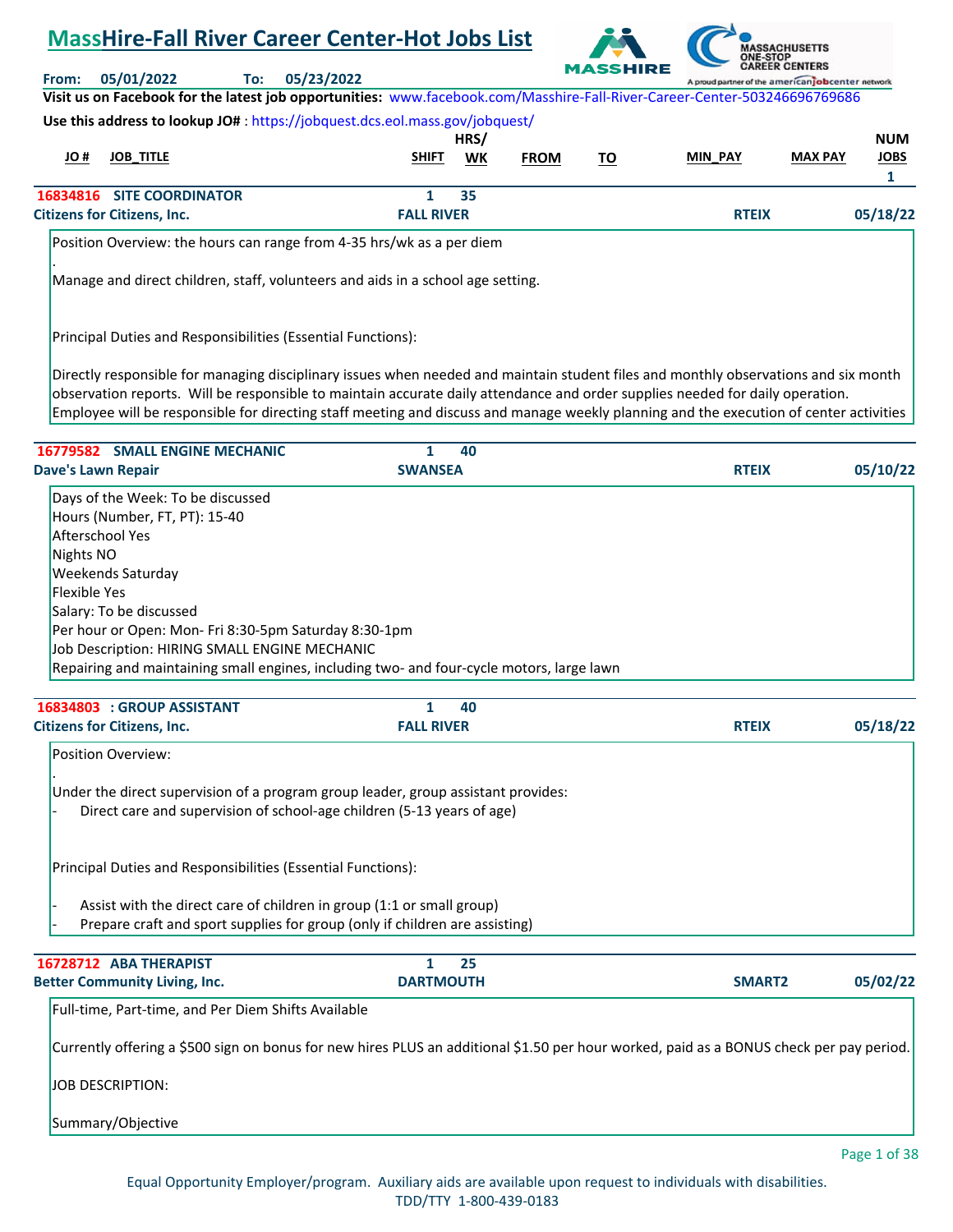|                    | Use this address to lookup JO#: https://jobquest.dcs.eol.mass.gov/jobquest/                                                                                                                                                                                                                                                                                                                                                                                                                                                                                                                                                                                                                                                                                                                                                                                                                                               |                        | HRS/ |             |           |                 |                | <b>NUM</b>  |
|--------------------|---------------------------------------------------------------------------------------------------------------------------------------------------------------------------------------------------------------------------------------------------------------------------------------------------------------------------------------------------------------------------------------------------------------------------------------------------------------------------------------------------------------------------------------------------------------------------------------------------------------------------------------------------------------------------------------------------------------------------------------------------------------------------------------------------------------------------------------------------------------------------------------------------------------------------|------------------------|------|-------------|-----------|-----------------|----------------|-------------|
| H OL               | <b>JOB_TITLE</b>                                                                                                                                                                                                                                                                                                                                                                                                                                                                                                                                                                                                                                                                                                                                                                                                                                                                                                          | <b>SHIFT</b>           | WK   | <b>FROM</b> | <u>TO</u> | MIN PAY         | <b>MAX PAY</b> | <b>JOBS</b> |
|                    | Provide direct face to face Applied Behavior Analysis (ABA) treatment services to teens and adults with autism in their home, center,<br>telehealth or community settings.                                                                                                                                                                                                                                                                                                                                                                                                                                                                                                                                                                                                                                                                                                                                                |                        |      |             |           | 18.54           |                | 1           |
|                    | 16718169 AMAZON FULFILLMENT CENTER WAREHOUSE A 1<br><b>Amazon Corporate LLC</b>                                                                                                                                                                                                                                                                                                                                                                                                                                                                                                                                                                                                                                                                                                                                                                                                                                           | <b>FALL RIVER</b>      | 40   |             |           | <b>INETEMPL</b> |                | 05/01/22    |
|                    | Amazon Fulfillment Center Warehouse Associate                                                                                                                                                                                                                                                                                                                                                                                                                                                                                                                                                                                                                                                                                                                                                                                                                                                                             |                        |      |             |           |                 |                |             |
| Job Overview       | You'll be part of the Amazon warehouse team that gets orders ready for customers relying on Amazon services. Our fast-paced, physical<br>roles take place in a variety of areas including merch, make-on-demand, customer returns, Prime Now, and general fulfillment. You will<br>be selecting, packing, and shipping orders - in some cases, for our super-fast (2-hour or less) delivery service.<br>Duties & Responsibilities                                                                                                                                                                                                                                                                                                                                                                                                                                                                                         |                        |      |             |           |                 |                |             |
|                    | Some of your duties may include:                                                                                                                                                                                                                                                                                                                                                                                                                                                                                                                                                                                                                                                                                                                                                                                                                                                                                          |                        |      |             |           |                 |                |             |
|                    | 16841426 ASSEMBLY REPAIR BAY OPERATOR<br><b>Whirlpool Corporation</b>                                                                                                                                                                                                                                                                                                                                                                                                                                                                                                                                                                                                                                                                                                                                                                                                                                                     | 1<br><b>FALL RIVER</b> | 40   | 6:45 am     | 3:15 pm   | <b>KFRAN</b>    |                | 05/19/22    |
|                    | Perform Safety, Repair Bay, End of line test booth & CAL investigations and report on findings and countermeasures<br>Execute standard work development, repairs and audits.<br>Communicate key issues and provide coaching to operators<br>Repairing units that need attention on assembly line & designated repair bay<br>Ability to lift up to 50 pounds on occasion<br>Successfully implement WCM Methodologies (Tags, improvement ideas, Quick Kaizen, SOP, OPL creation and adherence)<br>Minimum requirements                                                                                                                                                                                                                                                                                                                                                                                                      |                        |      |             |           |                 |                |             |
| <b>Chick Fil A</b> | 16824735 ASSISTANT DIRECTOR OF TALENT & ENGAGEME 1                                                                                                                                                                                                                                                                                                                                                                                                                                                                                                                                                                                                                                                                                                                                                                                                                                                                        | <b>FALL RIVER</b>      | 40   |             |           | <b>KFRAN</b>    |                | 05/16/22    |
|                    | The Assistant Director of Talent & Engagement (ADTE) will be responsible for partnering with the Operator to build, grow and nurture<br>our people. The ADTE reports directly to the Operator and works with other members of the leadership team to coach/develop each<br>other and team members and identify top-tier talent. ADTE must be an ambassador for our brand/culture and build relationships with<br>the Chick-fil-A Fall River leadership team and team members. Must assist with executing operational excellence in the FOH/ and BOH.<br>This individual will foster team unity and delivers the highest quality of professionalism and work ethic. This individual must have a<br>passion for service, excellence, and people. It's fast paced and exciting!<br>Must have stellar customer service skills, and be willing to work days, nights, Saturdays if needed.                                      |                        |      |             |           |                 |                |             |
|                    | 16834809 ASSISTANT SITE COORDINATOR                                                                                                                                                                                                                                                                                                                                                                                                                                                                                                                                                                                                                                                                                                                                                                                                                                                                                       | $\mathbf{1}$           | 40   |             |           |                 |                |             |
|                    | <b>Citizens for Citizens, Inc.</b><br>Position Overview:<br>Assists Site Coordinator in the management and direction of children, staff, volunteers and aids in a.<br>school age setting.<br>Principal Duties and Responsibilities (Essential Functions):<br>Assists Site Coordinator in the following duties: managing disciplinary issues when needed. Maintain<br>student files, monthly observations and six month observation reports. Will be responsible to maintain<br>accurate daily attendance and order supplies needed for daily operation. Employee will be responsible for<br>directing staff meeting and discuss and manage weekly planning and the execution of center activities and<br>general functioning of the program. Responsible to manage and oversee snack and meal sessions. Meet<br>on a regular basis to discuss and review program operations with the Director/School Age Site Supervisor. | <b>FALL RIVER</b>      |      |             |           | <b>RTEIX</b>    |                | 05/18/22    |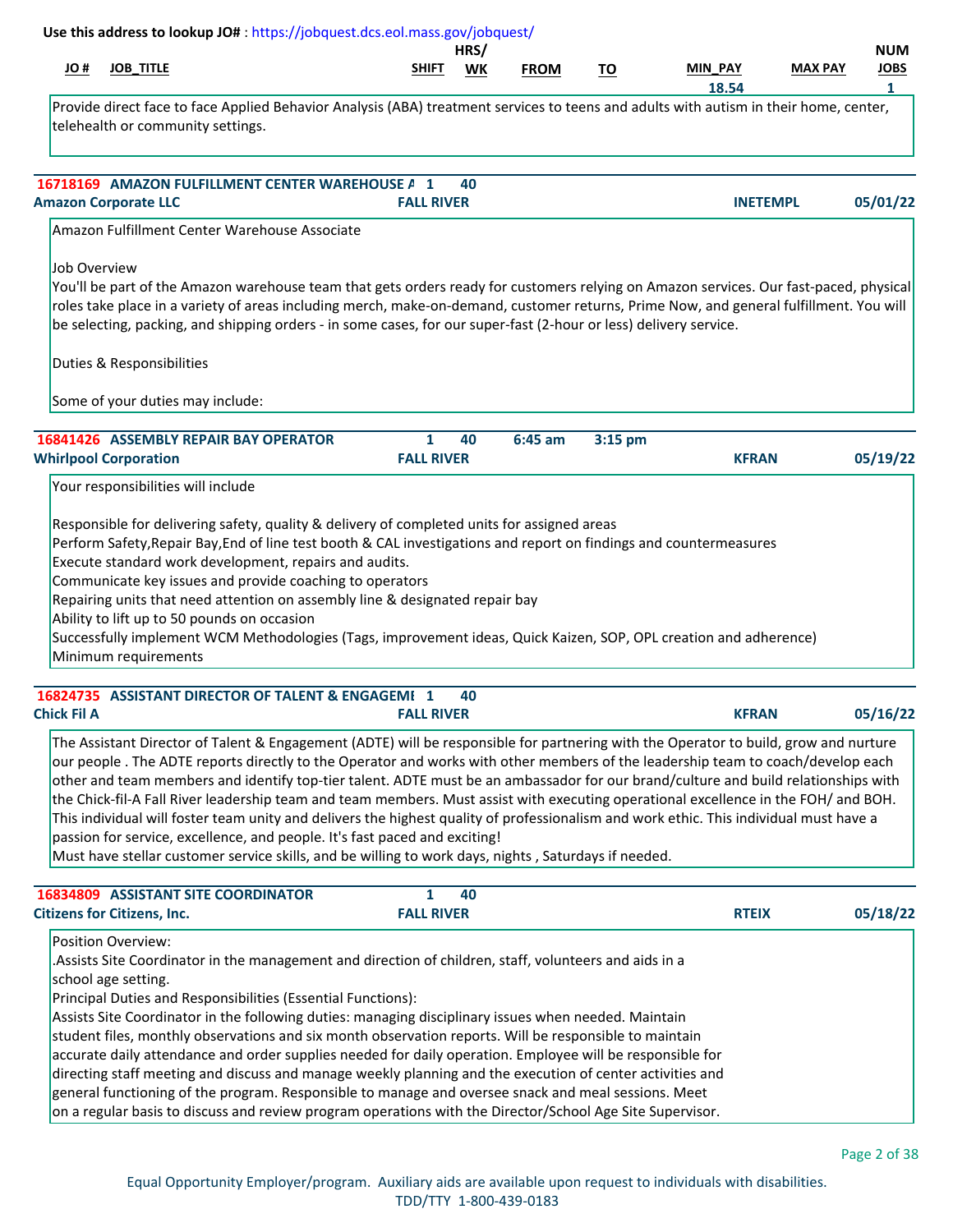|                            | Use this address to lookup JO#: https://jobquest.dcs.eol.mass.gov/jobquest/                                                                                                                                                                                                                                                                                                                                                                                                                                                                                                                                                                                                                                                                                                                                                                                                                                                                                                                                                                                             |                                      |                        |                   |             |           |                 |                |                                           |
|----------------------------|-------------------------------------------------------------------------------------------------------------------------------------------------------------------------------------------------------------------------------------------------------------------------------------------------------------------------------------------------------------------------------------------------------------------------------------------------------------------------------------------------------------------------------------------------------------------------------------------------------------------------------------------------------------------------------------------------------------------------------------------------------------------------------------------------------------------------------------------------------------------------------------------------------------------------------------------------------------------------------------------------------------------------------------------------------------------------|--------------------------------------|------------------------|-------------------|-------------|-----------|-----------------|----------------|-------------------------------------------|
| # OL                       | <b>JOB_TITLE</b>                                                                                                                                                                                                                                                                                                                                                                                                                                                                                                                                                                                                                                                                                                                                                                                                                                                                                                                                                                                                                                                        |                                      | SHIFT                  | HRS/<br><b>WK</b> | <b>FROM</b> | <u>TO</u> | <b>MIN PAY</b>  | <b>MAX PAY</b> | <b>NUM</b><br><b>JOBS</b><br>$\mathbf{1}$ |
|                            | 16741808 ASSOCIATE BRAND MANAGER, INNOVATION F(1<br><b>Ocean Spray Cranberries, Inc.</b>                                                                                                                                                                                                                                                                                                                                                                                                                                                                                                                                                                                                                                                                                                                                                                                                                                                                                                                                                                                |                                      | <b>LAKEVILLE</b>       | 40                |             |           | <b>INETEMPL</b> |                | 05/04/22                                  |
|                            | Ocean Spray is seeking an Associate Brand Manager on our Foods Innovation team. In this role, you'll be part of a passionate group of<br>consumer-obsessed marketers looking to drive sustainable growth on our Dried Fruit business. We are looking for someone who is a<br>collaborator, problem solver and ready to innovate to drive business results.<br>The Associate Brand Manager is responsible for identifying key consumer insights/need gaps and defining the best way to bring them to<br>market. You will lead cross-functional teams from product platform ideation all the way to in market. Additionally, you will manage the<br>P&L for respective platforms and track in-market performance for success. This position requires someone who is ready to roll up their<br>sleeves and eager to play a critical role on our Foods team.<br>Position location: We're all about flexibility! This will be a hybrid role based out of our corporate headquarters in Lakeville, MA or in our<br>Seaport Boston, MA location with Mondays & Fridays remote. |                                      |                        |                   |             |           |                 |                |                                           |
|                            |                                                                                                                                                                                                                                                                                                                                                                                                                                                                                                                                                                                                                                                                                                                                                                                                                                                                                                                                                                                                                                                                         |                                      |                        |                   |             |           |                 |                |                                           |
|                            | 16748218 ASSOCIATE MANAGER, SALES PLANNING<br><b>Ocean Spray Cranberries, Inc.</b>                                                                                                                                                                                                                                                                                                                                                                                                                                                                                                                                                                                                                                                                                                                                                                                                                                                                                                                                                                                      |                                      | 1<br><b>LAKEVILLE</b>  | 40                |             |           | <b>INETEMPL</b> |                | 05/05/22                                  |
|                            | and in any given week your work week may include the following:<br>Collaborate with Sales Account Lead to identify opportunities to improve plan profitability, review recent promotional performance,<br>and assist in planning and risk/opportunity identification<br>Conduct analysis on post event analysis to understand the impact of promotional activities and trade investments to ensure the<br>Cooperative is getting strong ROI<br>Support execution of strategic revenue management initiatives and plans, such as changes to our promotional strategies or<br>implementation of price pack architecture                                                                                                                                                                                                                                                                                                                                                                                                                                                   |                                      |                        |                   |             |           |                 |                |                                           |
|                            | <b>16850469 ASSOCIATE SOFTWARE ENGINEER</b><br><b>Innovative Defense Technologies</b>                                                                                                                                                                                                                                                                                                                                                                                                                                                                                                                                                                                                                                                                                                                                                                                                                                                                                                                                                                                   |                                      | 1<br><b>FALL RIVER</b> | 40                |             |           | <b>INETEMPL</b> |                | 05/20/22                                  |
| bDescription/b<br>br<br>br | br<br>brInnovative Defense Technologies (IDT), provider of automated software testing, data analysis, and cybersecurity solutions for<br>complex, mission-critical systems in the US Department of Defense (DOD), is seeking an Associate Software Engineer to be based in our<br>Mount Laurel, NJ, Fall River, MA, or Arlington VA office. br<br>strongOverview:/strong<br>brWe are looking for an Associate Software Engineer to design, develop and integrate software solutions to support IDT's DoD<br>customers. The main role of the Software Engineer is to build high-quality, innovative software that complies with coding standards and<br>technical design.br                                                                                                                                                                                                                                                                                                                                                                                              | strongBackground information:/strong |                        |                   |             |           |                 |                |                                           |
|                            | <b>16815286 ASSOCIATE SOFTWARE ENGINEER</b>                                                                                                                                                                                                                                                                                                                                                                                                                                                                                                                                                                                                                                                                                                                                                                                                                                                                                                                                                                                                                             |                                      | 1                      | 40                |             |           |                 |                |                                           |
|                            | <b>Innovative Defense Technologies</b>                                                                                                                                                                                                                                                                                                                                                                                                                                                                                                                                                                                                                                                                                                                                                                                                                                                                                                                                                                                                                                  |                                      | <b>FALL RIVER</b>      |                   |             |           | <b>INETEMPL</b> |                | 05/14/22                                  |
| bDescription/b<br>br<br>br | br<br>brInnovative Defense Technologies (IDT), provider of automated software testing, data analysis, and cybersecurity solutions for<br>complex, mission-critical systems in the US Department of Defense (DOD), is seeking an Associate Software Engineer to be based in our<br>Mount Laurel, NJ, Fall River, MA, or Arlington VA office. br                                                                                                                                                                                                                                                                                                                                                                                                                                                                                                                                                                                                                                                                                                                          | strongBackground information:/strong |                        |                   |             |           |                 |                |                                           |

strongOverview:/strong

brWe are looking for an Associate Software Engineer to design, develop and integrate software solutions to support IDT's DoD customers. The main role of the Software Engineer is to build high-quality, innovative software that complies with coding standards and technical design.br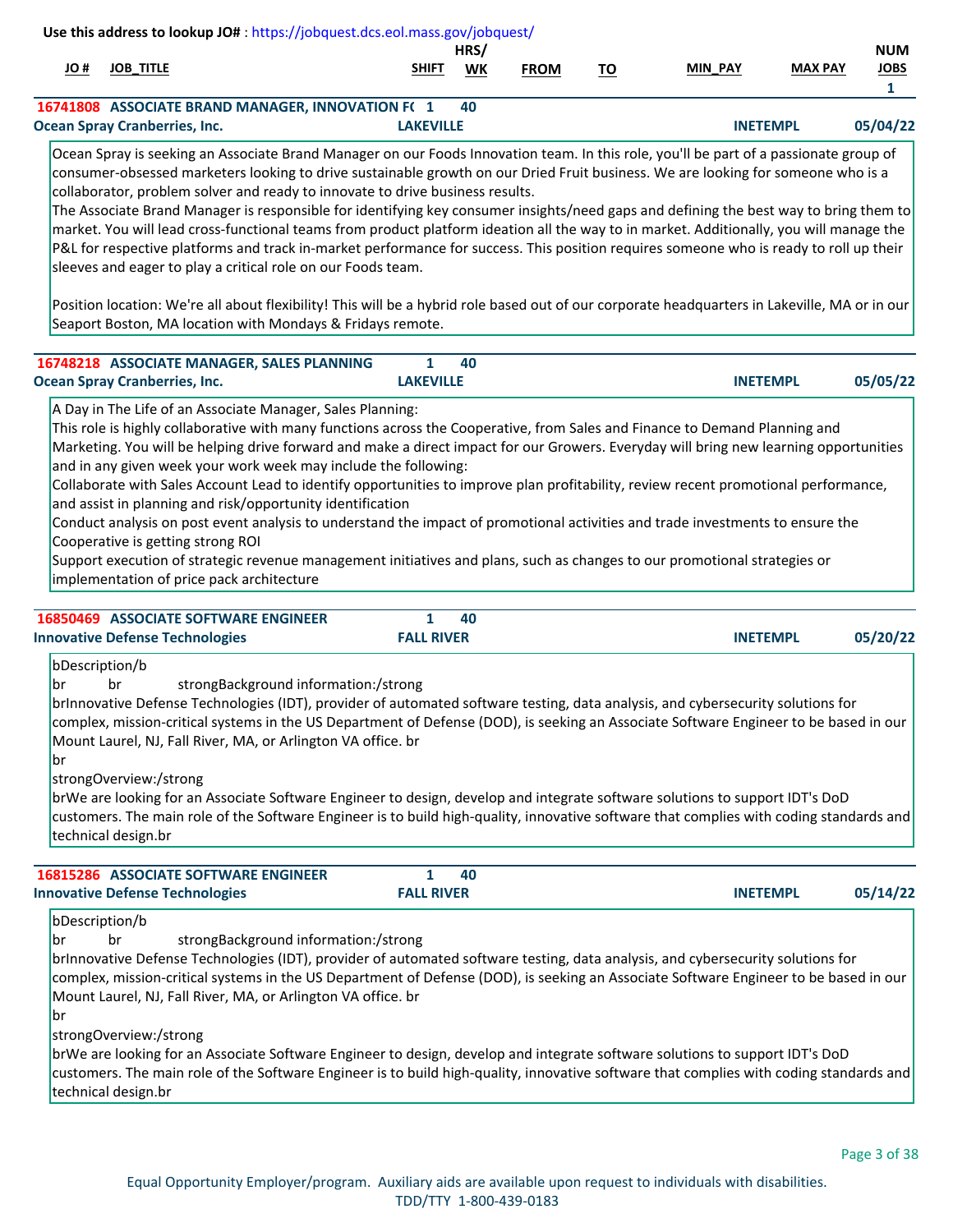|                                   | Use this address to lookup JO#: https://jobquest.dcs.eol.mass.gov/jobquest/                                                                                                                                                                                                                                                                                                                                                                                                                                                                                                                                                                                                                                                                                                                                                                                                                                           |                                   |            |             |           |                 |                |                                           |
|-----------------------------------|-----------------------------------------------------------------------------------------------------------------------------------------------------------------------------------------------------------------------------------------------------------------------------------------------------------------------------------------------------------------------------------------------------------------------------------------------------------------------------------------------------------------------------------------------------------------------------------------------------------------------------------------------------------------------------------------------------------------------------------------------------------------------------------------------------------------------------------------------------------------------------------------------------------------------|-----------------------------------|------------|-------------|-----------|-----------------|----------------|-------------------------------------------|
| # OL                              | <b>JOB_TITLE</b>                                                                                                                                                                                                                                                                                                                                                                                                                                                                                                                                                                                                                                                                                                                                                                                                                                                                                                      | SHIFT                             | HRS/<br>WK | <b>FROM</b> | <u>TO</u> | MIN_PAY         | <b>MAX PAY</b> | <b>NUM</b><br><b>JOBS</b><br>$\mathbf{1}$ |
| <b>Pep Boys</b>                   | 16747616 AUTO MECHANIC                                                                                                                                                                                                                                                                                                                                                                                                                                                                                                                                                                                                                                                                                                                                                                                                                                                                                                | $\mathbf{1}$<br><b>SEEKONK</b>    | 40         |             |           | <b>INETEMPL</b> |                | 05/05/22                                  |
|                                   | <b>Position Summary</b><br>The Automotive Mechanic must professionally inspect, diagnose and repair tire and automotive services, while delivering an excellent<br>customer experience. They are responsible for explaining technical diagnoses and needed repairs to co-workers and customers. The<br>Mechanic is expected to continuously learn new technical information and techniques in order to stay updated with rapidly changing<br>automotive technology and perform work in accordance with specifications. The Mechanic will also train and mentor co-workers as well<br>as maintain clean and safe work areas.<br>Duties & Responsibilities<br>Diagnose and repair to specifications -- brake and hydraulic, exhaust, basic electrical, cooling system, suspension and alignment,<br>perform all maintenance services.<br>Perform job duties of all lower job descriptions (General Service Technician). |                                   |            |             |           |                 |                |                                           |
| <b>Chick Fil A</b>                | 16824717 BACK OF HOUSE                                                                                                                                                                                                                                                                                                                                                                                                                                                                                                                                                                                                                                                                                                                                                                                                                                                                                                | 1<br><b>FALL RIVER</b>            | 40         |             |           | <b>KFRAN</b>    |                | 05/16/22                                  |
|                                   | At Chick-fil-A, the Team Member role is more than just a job, it's an opportunity. In addition to working directly for an independent<br>Operator, team members gain life experience that goes far beyond just serving a great product in a friendly environment. Chick-fil-A is a<br>great opportunity for people of all ages and backgrounds, and no experience is necessary. As a BOH Team Member, you will support the<br>kitchen team, assemble food & drink orders quickly and accurately, and ensure each guest leaves with a smile. We are looking for<br>friendly, enthusiastic people who enjoy serving customers. We will teach you everything else you need to know!<br>Employer is looking to fill both full and part time positions. Training will be on June 17, along with orientation.                                                                                                               |                                   |            |             |           |                 |                |                                           |
|                                   | 16850438 BACKEND - SOFTWARE ENGINEER<br><b>Innovative Defense Technologies</b>                                                                                                                                                                                                                                                                                                                                                                                                                                                                                                                                                                                                                                                                                                                                                                                                                                        | $\mathbf{1}$<br><b>FALL RIVER</b> | 40         |             |           | <b>INETEMPL</b> |                | 05/20/22                                  |
| bDescription/b<br><b>br</b><br>br | br<br>strongBackground information:/strong<br>brInnovative Defense Technologies (IDT), provider of automated software testing, data analysis, and cybersecurity solutions for<br>complex, mission-critical systems in the US Department of Defense (DOD), is seeking a Backend Software Engineer to be based in our<br>MA, NJ, VA offices. br<br>strongOverview:/strong<br>brWe are looking for a Backend Software Engineer to help build our enterprise virtualization and data analysis micro-service platform.<br>The engineer will interpret the use cases and requirements generated by business and software leads to design and implement various<br>applications and capabilities using a mix of Java, Python, and/or C++. It should be noted that while this job description is geared toward                                                                                                                |                                   |            |             |           |                 |                |                                           |
|                                   | 16748013 BILLING APPEALS & RESEARCH ANALYST TEMP<br><b>Family Services Association</b>                                                                                                                                                                                                                                                                                                                                                                                                                                                                                                                                                                                                                                                                                                                                                                                                                                | $\mathbf{1}$<br><b>FALL RIVER</b> | 35         | $9:00$ am   | 5:00 pm   | <b>INETEMPL</b> |                | 05/05/22                                  |
| Description                       | We are seeking a full time temporary employee (35 hours per week) for our Billing Appeals and Research Analyst role in our Billing<br>Department. Hours are Monday through Friday; 9:00 a.m. to 5:00 p.m.<br>Job Summary: The Billing Appeals and Denials Research Specialist is responsible to research all denials and complete the required<br>appeals process. This position will focus on accuracy in reviewing and assessing insurance denials or returned claims. Must be able to<br>communicate with insurance companies and clients from a resolution-based perspective. Analyze aged receivables to track trends and<br>make recommendations to improve collection rates. Utilize Excel, etc. to analyze data and develop trends.<br><b>Duties and Responsibilities:</b><br>16850406 BUSINESS DEVELOPMENT SR. MANAGER\/DIRE 1<br><b>Innovative Defense Technologies</b>                                     | <b>FALL RIVER</b>                 | 40         |             |           | <b>INETEMPL</b> |                | 05/20/22                                  |
|                                   |                                                                                                                                                                                                                                                                                                                                                                                                                                                                                                                                                                                                                                                                                                                                                                                                                                                                                                                       |                                   |            |             |           |                 |                |                                           |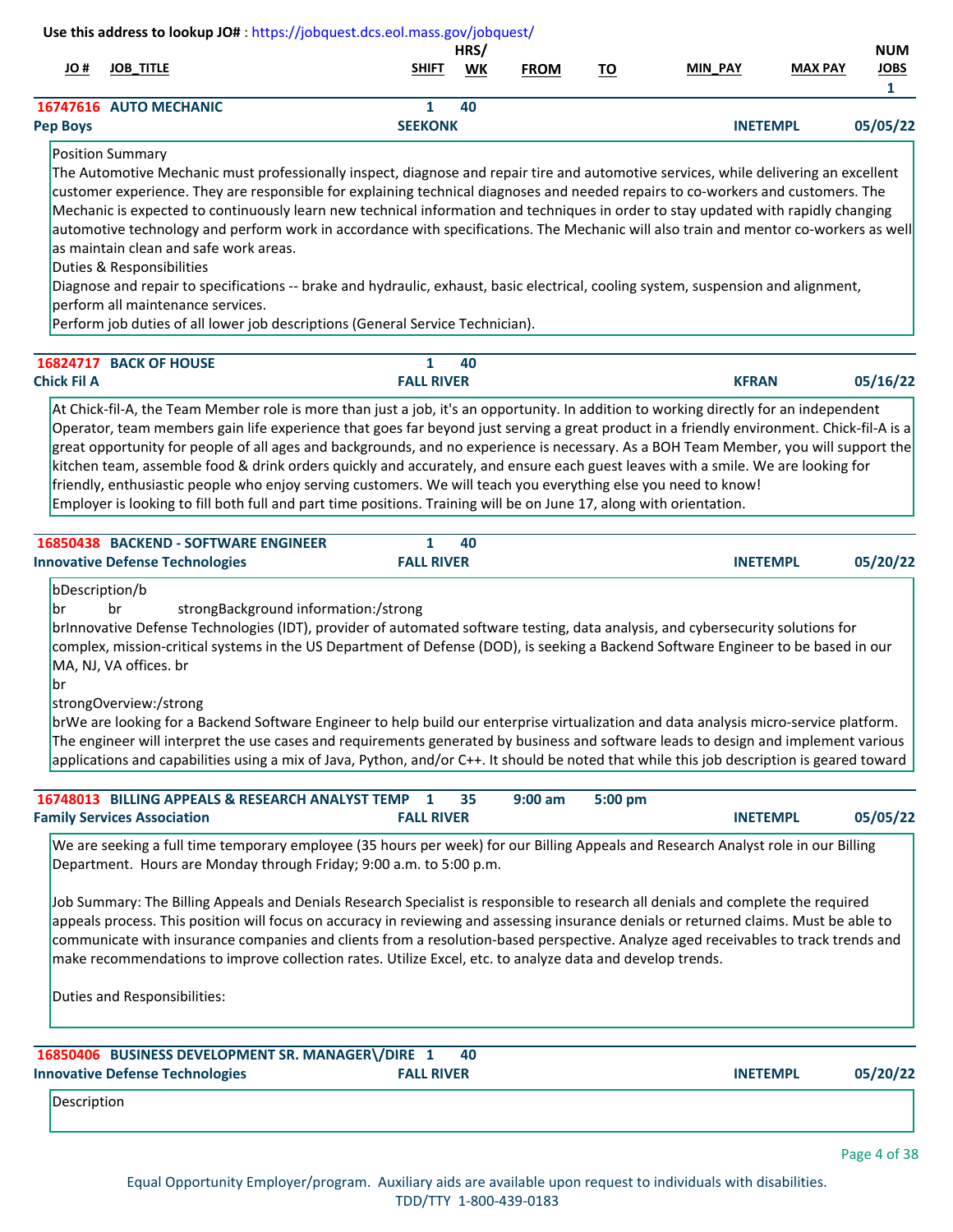|                           | Use this address to lookup JO#: https://jobquest.dcs.eol.mass.gov/jobquest/                                                                                                                                                                                                                                                                                                                                                                                                                                                                                                                                                                                                                       |                        |            |             |           |                 |                |                                |
|---------------------------|---------------------------------------------------------------------------------------------------------------------------------------------------------------------------------------------------------------------------------------------------------------------------------------------------------------------------------------------------------------------------------------------------------------------------------------------------------------------------------------------------------------------------------------------------------------------------------------------------------------------------------------------------------------------------------------------------|------------------------|------------|-------------|-----------|-----------------|----------------|--------------------------------|
| H OL                      | <b>JOB_TITLE</b>                                                                                                                                                                                                                                                                                                                                                                                                                                                                                                                                                                                                                                                                                  | SHIFT                  | HRS/<br>WK | <b>FROM</b> | <u>TO</u> | MIN PAY         | <b>MAX PAY</b> | <b>NUM</b><br><b>JOBS</b><br>1 |
|                           | <b>Background information:</b><br>Innovative Defense Technologies (IDT), provider of automated software testing, data analysis, and cybersecurity solutions for complex,<br>mission-critical systems in the US Department of Defense (DOD), is seeking a Director / Sr. Manager, Business Development to be based<br>in our Arlington, VA; Mt Laurel, NJ; and Fall River, MA offices.                                                                                                                                                                                                                                                                                                             |                        |            |             |           |                 |                |                                |
| Overview:                 | IDT is in search of a Director / Sr. Manager, Business Development who will be responsible for identifying, qualifying and pursuing new<br>business opportunities within the U.S. Defense and adjacent markets. This individual will support strategic growth and lead the                                                                                                                                                                                                                                                                                                                                                                                                                        |                        |            |             |           |                 |                |                                |
|                           | 16851008 CABINET ASSEMBLER<br><b>JS INTERNATIONAL</b>                                                                                                                                                                                                                                                                                                                                                                                                                                                                                                                                                                                                                                             | 1<br><b>FALL RIVER</b> | 40         |             |           | <b>KFRAN</b>    |                | 05/20/22                       |
|                           | Qualifications<br>High school or equivalent (Preferred)<br>Kitchen Cabinet Assembler that must have experience operating table saws, drill press and router. We're looking for someone who is a<br>self-motivated team worker with cabinet/wood fixtures assembly experience. Most of the work will involve working on the assembly<br>line and building full cabinets.<br>Must be able to work in a warehouse production setting environment, flexible to work overtime when needed!<br>We offer a competitive wage based on production.                                                                                                                                                         |                        |            |             |           |                 |                |                                |
|                           | 16855345 CATEGORY MANAGER - SUPPLY CHAIN<br><b>N.E. Gas Company Corp</b>                                                                                                                                                                                                                                                                                                                                                                                                                                                                                                                                                                                                                          | 1<br><b>FALL RIVER</b> | 40         |             |           | <b>INETEMPL</b> |                | 05/22/22                       |
|                           | We better the lives of our customers and communities.                                                                                                                                                                                                                                                                                                                                                                                                                                                                                                                                                                                                                                             |                        |            |             |           |                 |                |                                |
|                           | A Category Manager works within the Supply Management organization to maximize the value that is delivered using a category<br>management framework. The role collaborates with senior internal stakeholders, supply chain teams, and suppliers to use continuous<br>improvement techniques to improve internal Business Unit and supply chain outcomes. The role ensures Supply Management is<br>perceived as a positive, significant, value-adding partner to the business by providing solutions to business and operational supply chain<br>challenges, improving processes to reduce total costs of ownership, and maintaining a strategic approach to procurement and supply<br>management. |                        |            |             |           |                 |                |                                |
| <b>City of Fall River</b> | 16851425 CDL - WATER MAINTENANCE WORKER                                                                                                                                                                                                                                                                                                                                                                                                                                                                                                                                                                                                                                                           | 1<br><b>FALL RIVER</b> | 40         |             |           | <b>ABORG</b>    |                | 05/20/22                       |
|                           | The City of Fall River Water Maintenance Division has the following vacancy:<br>Water Maintenance Worker I - 20B CDL or Backhoe, 20B - \$1,402.21-\$1,522.20 biweekly                                                                                                                                                                                                                                                                                                                                                                                                                                                                                                                             |                        |            |             |           |                 |                |                                |
|                           | Water Maintenance Worker I - 22B CDL and Backhoe, 22B - \$1,482.21-\$1,607.96 biweekly                                                                                                                                                                                                                                                                                                                                                                                                                                                                                                                                                                                                            |                        |            |             |           |                 |                |                                |
|                           | <b>JOB DESCRIPTION:</b><br>Under the direction of the Chief Water Service Worker as delegated by the Mayor to the City Administrator to the Administrator of<br>Public Utilities to the Director of Water Distribution and Maintenance, to the Supervisor of Water Distribution and Maintenance, to<br>perform and/or supervise work in the construction maintenance and operation of water systems and/or sewer systems; to perform                                                                                                                                                                                                                                                              |                        |            |             |           |                 |                |                                |
|                           | 16828728 CDL DRIVER-DF2752<br><b>Gulfside Supply, Inc.</b>                                                                                                                                                                                                                                                                                                                                                                                                                                                                                                                                                                                                                                        | 1<br><b>ASSONET</b>    | 40         |             |           | <b>INETEMPL</b> |                | 05/17/22                       |
| <b>CDL DRIVER</b>         | *** Competitive SIGN-ON BONUSES Available and HOME EVERY NIGHT!**                                                                                                                                                                                                                                                                                                                                                                                                                                                                                                                                                                                                                                 |                        |            |             |           |                 |                |                                |
|                           | Job Summary:<br>The CDL Driver is responsible for safely driving the most efficient route to the job site, while observing and obeying all traffic laws and<br>safety regulations as well as company policies/procedures. Assists in loading and/or securing materials on trucks daily. Assists in                                                                                                                                                                                                                                                                                                                                                                                                |                        |            |             |           |                 |                |                                |
|                           |                                                                                                                                                                                                                                                                                                                                                                                                                                                                                                                                                                                                                                                                                                   |                        |            |             |           |                 |                | Page 5 of 38                   |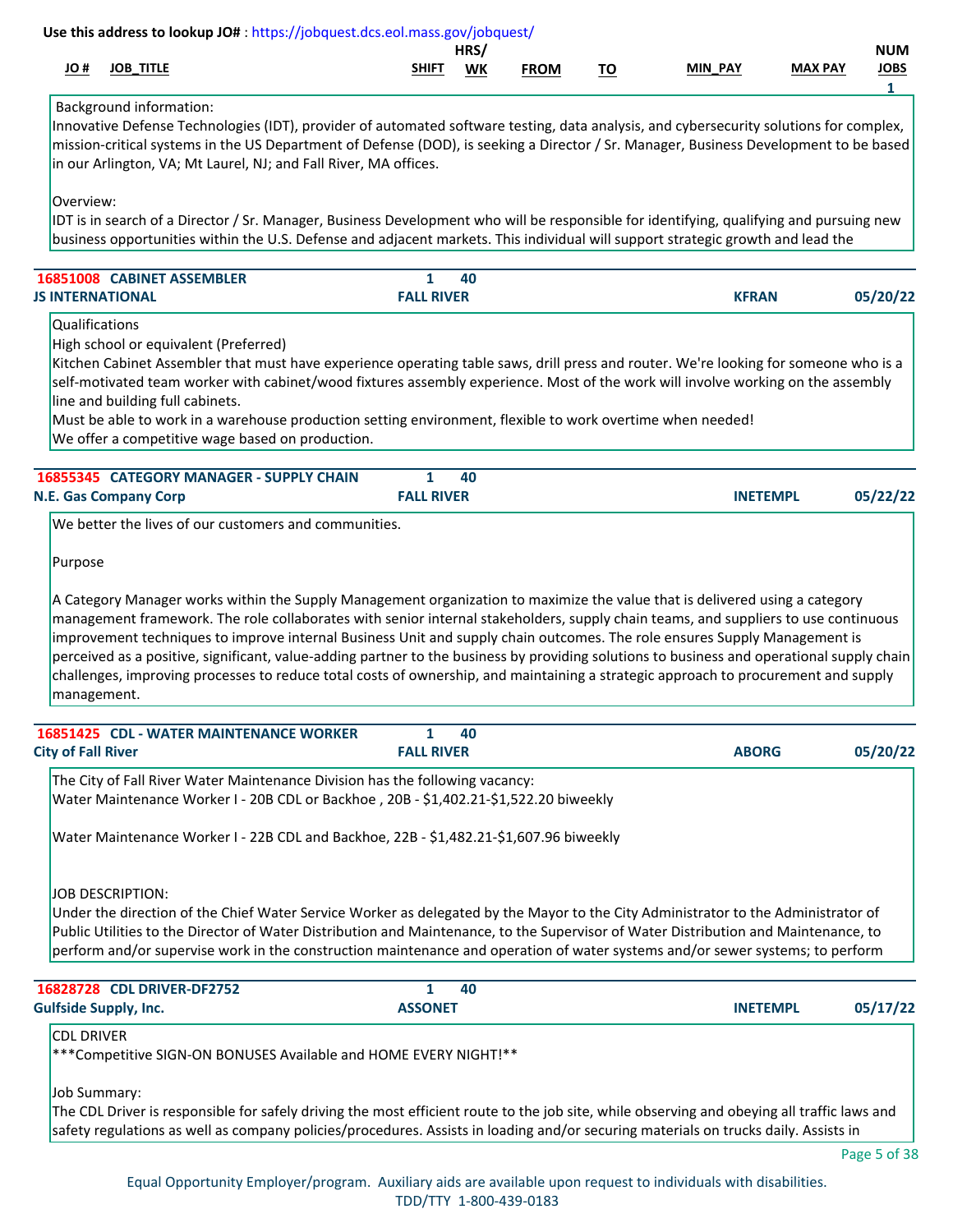# **JO # JOB\_TITLE SHIFT WK MIN\_PAY MAX PAY JOBS HRS/ NUM FROM TO Use this address to lookup JO#** [: https://jobquest.dcs.eol.mass.gov/jobquest/](https://jobquest.dcs.eol.mass.gov/jobquest/)   **1** verifying materials and quantities for accuracy. Unload or assists in unloading materials by using piggybacks and/or by hand. Leads, instructs, and supervises others while on job sites. Driver is responsible for securing returning loads prior to leaving the job site. Reports any maintenance deficiencies to the Warehouse Manager immediately. Other duties as assigned. **16774112 CERTIFIED PHARMACY TECH 1 05/09/22 40** Qualifications ? Earns and maintains PTCB certification through the designated PTCB training program and/or state required certification/registration ? Otherwise, earns PTCB certification as condition of promotion to senior technician In accordance with state and federal regulations, assists the pharmacist, under direct supervision, in the practice of pharmacy. Assists the pharmacist in the performance of other Pharmacy Department duties in accordance with Company policies and procedures. ? Responsible for using pharmacy systems to obtain patient and drug information and process prescriptions. If PTCB certified, assists with and coaches pharmacy technicians in the operation of pharmacy systems and cashiers in the operation of the pharmacy cash registers. **Walgreens FALL RIVER KFRAN  [16850899](https://jobquest.dcs.eol.mass.gov/jobquest/NewJobDetails.aspx?jo=16850899) 1 CHARGE REGISTERED NURSE - SIGN-ON BONUS 05/20/22 40** Description Charge Registered Nurse Our Registered Nurses are on the front line of patient care, improving the quality of life of every patient. Our Charge Nurses function as the hemodialysis team leader and provide day to day direction and supervision to assigned direct patient care staff. Dialysis experience preferred. Applicant must have graduated from an accredited school of nursing. Current state license required. Sign on bonus available. Why Choose American Renal Associates: We offer starting salaries above the industry average and we do not cap salaries. Our annual raises are significantly above the industry average. **American Renal Associates FALL RIVER INETEMPL  [16755748](https://jobquest.dcs.eol.mass.gov/jobquest/NewJobDetails.aspx?jo=16755748) 1 CNA, HHA, PCA 05/06/22 40** In your next position, are you looking for meaningful work where you can feel appreciated and valued? We appreciate and support our care staff! Perfect Care Match is looking for experienced and professional caregivers who are able to support our clients on a daily basis for our Full Service Agency division. The right candidates should be ambitious, energetic, service-minded and have the ability to assist with a friendly smile. Compassionate and caring attitude is a must. **Professional Care Match FALL RIVER FSOUS** 16873470 COMMERCIAL PORTFOLIO MANAGER-SOMERSI<sup>1</sup> **05/23/22 40** Description Rockland Trust is currently seeking a Commercial Portfolio Manager in our Somerset location. **Rockland Trust Company <b>SOMERSET INETEMPL**

Position Summary: The Portfolio Manager role is credit orientated reporting on a solid-line basis to the Commercial Credit Officer. Portfolio Managers are typically assigned to and support specifically designated Lending Officers and their respective loan portfolios. Performance reviews are prepared by the Commercial Credit Officer with input from the Regional Manager and Lending Officer to whom the PM is assigned. Portfolio Manager uses their credit skills to underwrite and manage a portfolio of loans for both C&I and Real Estate. The PM works with lenders who solicit, develop and service a wide variety of commercial loans and lines of credit.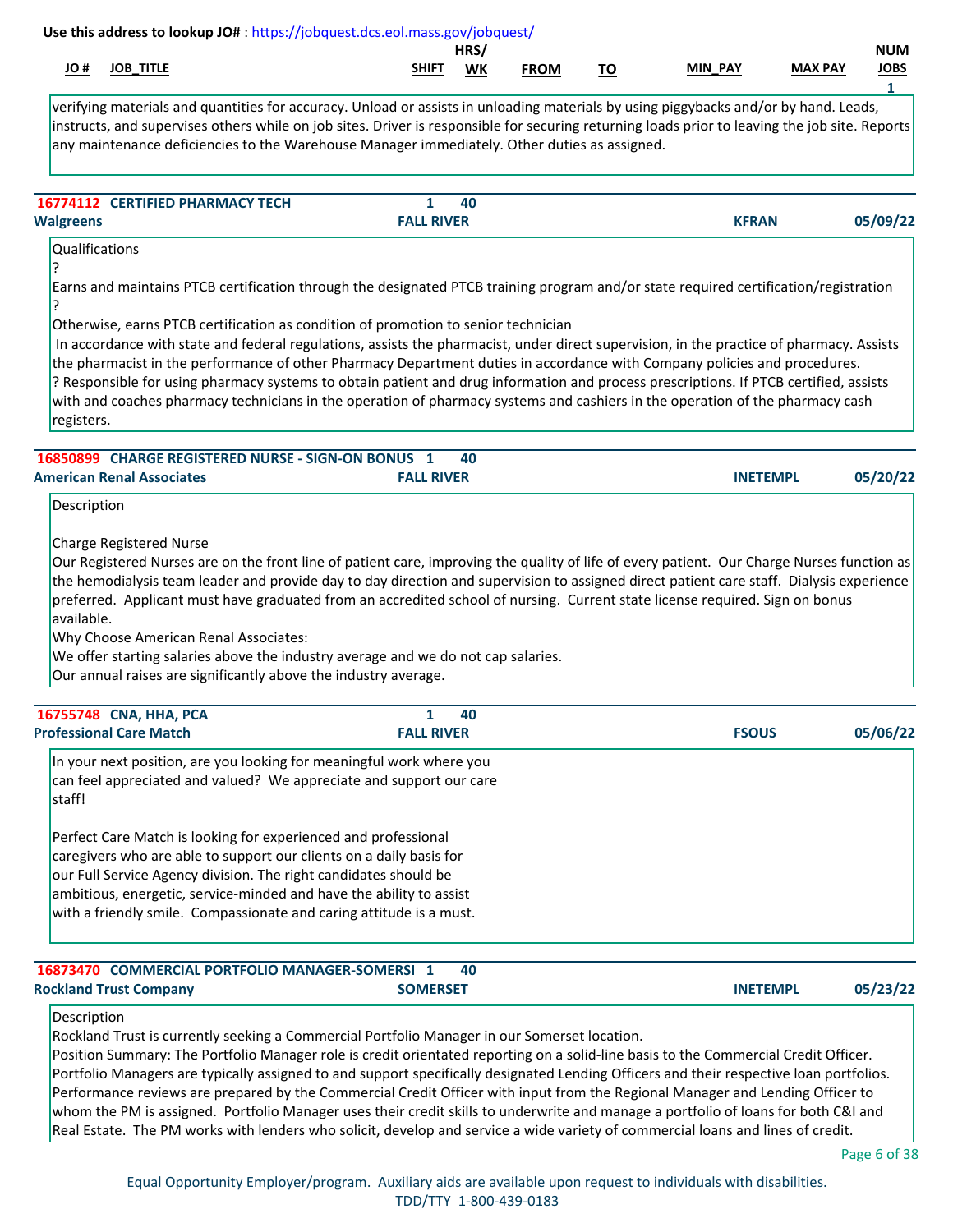|      |                  | Use this address to lookup JO#: https://jobquest.dcs.eol.mass.gov/jobquest/ |            |             |    |                |                |                           |
|------|------------------|-----------------------------------------------------------------------------|------------|-------------|----|----------------|----------------|---------------------------|
| H OL | <b>JOB TITLE</b> | <u>SHIFT</u>                                                                | HRS/<br>WK | <b>FROM</b> | ΤО | <b>MIN PAY</b> | <b>MAX PAY</b> | <b>NUM</b><br><b>JOBS</b> |
|      |                  |                                                                             |            |             |    |                |                |                           |

Under the direction and review of the Commercial Credit Officer, the PM is responsible for evaluating and making independent credit decisions and recommendations including but not limited to evaluating obligor risk ratings on both new and existing relationships and

| <b>16850383 COMPUTER VISION SOFTWARE ENGINEER</b> |                   | 40 |                 |          |
|---------------------------------------------------|-------------------|----|-----------------|----------|
| <b>Innovative Defense Technologies</b>            | <b>FALL RIVER</b> |    | <b>INETEMPL</b> | 05/20/22 |

# Description

Background Information:

Innovative Defense Technologies (IDT), provider of automated software testing, data analysis, and cybersecurity solutions for complex, mission-critical systems in the US Department of Defense (DOD), is seeking a Computer Vision Software Engineer to be based in our Fall River office.

Overview:

The Computer Vision Software Engineer position offers an engineer the opportunity to utilize their knowledge and talents as part of a collaborative team developing AI solutions for a growing company. A few of the responsibilities include applying modern computer

| 16808753 CONSUMER INSIGHTS & STRATEGY PLANNING   1 |                  | 40 |                 |          |
|----------------------------------------------------|------------------|----|-----------------|----------|
| <b>Ocean Spray Cranberries, Inc.</b>               | <b>LAKEVILLE</b> |    | <b>INETEMPL</b> | 05/13/22 |

The Consumer Insights & Strategic Planning Manager plays a key role in the development and execution of Ocean Spray's brand strategy by leading key stakeholders through the insight discovery and go-to-market process. In your role, you will be the strategic business partner to the Ocean Spray business unit working together to identify big ideas that drive significant growth to the business and for Ocean Spray. This role will be focused on the foods business.

This role requires a high degree of collaboration with cross-functional executives to drive consumer-centric brand strategies, to present forward-thinking consumer trends and to socialize consumer and business insight.

Position location: We're all about flexibility! This will be a hybrid role based out of our corporate headquarters in Lakeville, MA or our Seaport Boston, MA location with Mondays & Fridays remote.

| <b>FALL RIVER</b><br><b>KFRAN</b> |
|-----------------------------------|

Your responsibilities will include

Identify, analyze and solve manufacturing process issues and equipment related problems using Word Class Manufacturing (WCM) methodology

Initiate safety, cost, quality, and productivity improvements in the manufacturing operations

Provide technical support to technicians and work teams and serve as a technical resource for the department

Determine root cause of problems and implement corrective & preventive actions utilizing methods from lean manufacturing and Six Sigma

Analyze, evaluate and document standards according to quality system requirements such as SOPs, Control Plans, and FMEAs Minimum requirements

| 16799444 CONTROLLER-CPA REQUIRED<br><b>Gold Medal Bakery</b> | 40<br><b>FALL RIVER</b> | <b>KFRAN</b> | 05/12/22        |
|--------------------------------------------------------------|-------------------------|--------------|-----------------|
| <b>Qualifications</b><br>Bachelor's (Required)               |                         |              |                 |
| CPA (Required)                                               |                         |              |                 |
| US work authorization (Required)                             |                         |              |                 |
| GAAP: 5 years (Preferred)                                    |                         |              | $D = -27 - 620$ |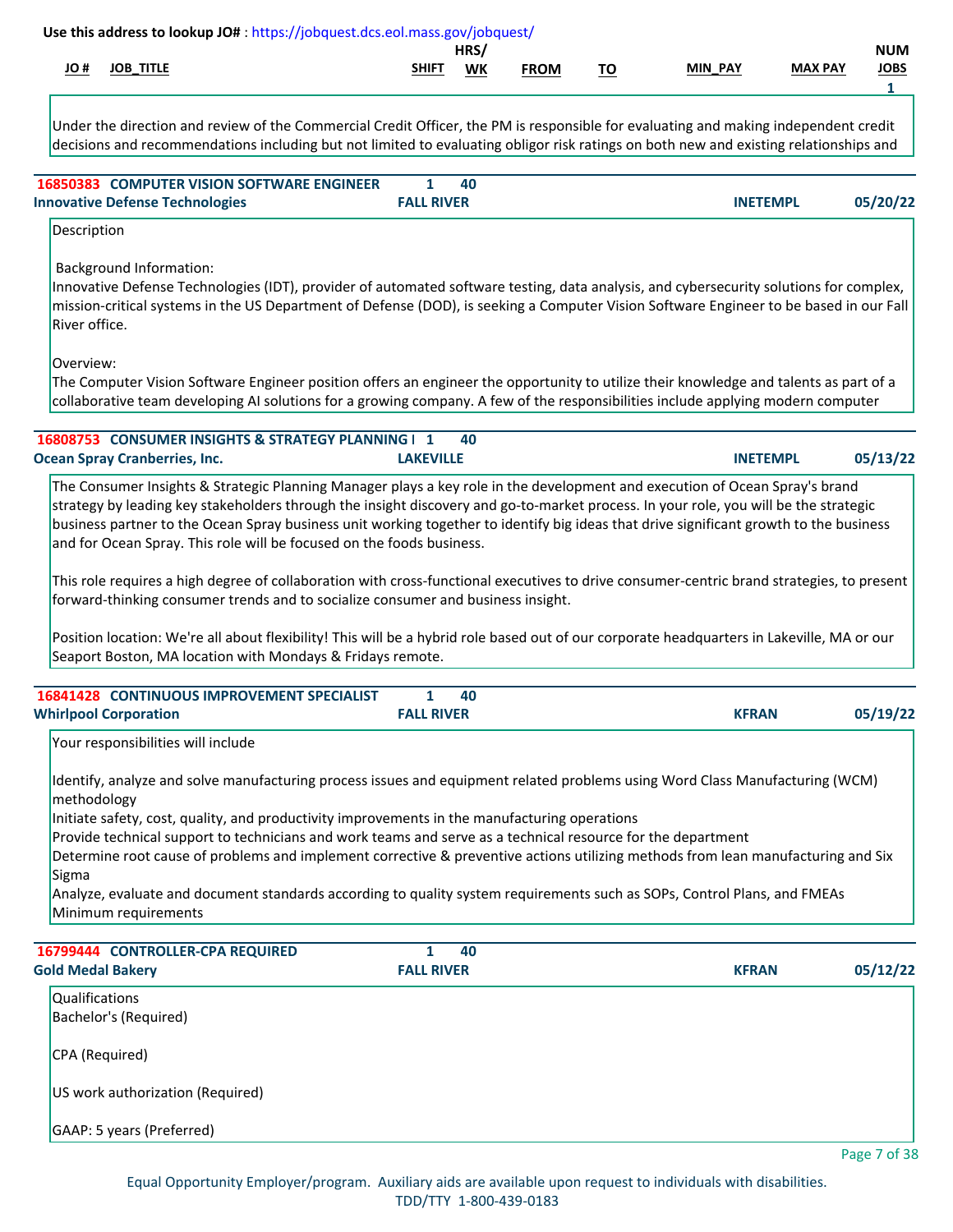| # JO                                        | <b>JOB_TITLE</b>                                                                                                                                                                                                                                                                                                                                                                                                                                                                                                                                                                                                                                                                                                                                                                                         | <b>SHIFT</b>           | HRS/<br>WK | <b>FROM</b> |           | MIN_PAY         | <b>MAX PAY</b> | <b>NUM</b><br><b>JOBS</b> |
|---------------------------------------------|----------------------------------------------------------------------------------------------------------------------------------------------------------------------------------------------------------------------------------------------------------------------------------------------------------------------------------------------------------------------------------------------------------------------------------------------------------------------------------------------------------------------------------------------------------------------------------------------------------------------------------------------------------------------------------------------------------------------------------------------------------------------------------------------------------|------------------------|------------|-------------|-----------|-----------------|----------------|---------------------------|
|                                             |                                                                                                                                                                                                                                                                                                                                                                                                                                                                                                                                                                                                                                                                                                                                                                                                          |                        |            |             | <u>TO</u> | 93,100.00       | 118,000.00     | $\mathbf{1}$              |
|                                             | Join our great team of dedicated individuals!                                                                                                                                                                                                                                                                                                                                                                                                                                                                                                                                                                                                                                                                                                                                                            |                        |            |             |           |                 |                |                           |
|                                             | 16775635 COUNTER SALES                                                                                                                                                                                                                                                                                                                                                                                                                                                                                                                                                                                                                                                                                                                                                                                   | 1                      | 40         |             |           |                 |                |                           |
|                                             | <b>US Electrical Services Inc.</b>                                                                                                                                                                                                                                                                                                                                                                                                                                                                                                                                                                                                                                                                                                                                                                       | <b>FALL RIVER</b>      |            |             |           | <b>INETEMPL</b> |                | 05/10/22                  |
|                                             | Empower your future at Electrical Wholesalers, Inc.- New England!<br>Electrical Wholesalers, Inc. - A Division of U.S. Electrical Services, Inc. is the country's largest independent electrical wholesale<br>distributor comprised of 14 regional businesses, over 100 years of experience, and more than 1,800 employees.<br>USESI/Electrical Wholesalers is looking for a dedicated Counter Sales Associate. This position is located in our Fall River, MA Branch<br>Office and would report directly to the Branch Manager.<br>Job Duties Include:<br>Assist customers at the counter, via email, and phone.<br>Small project pricing and order processing.<br>Effectively quote, place, and process orders.<br>Proactively track orders in computer system for customer and processing efficiency. |                        |            |             |           |                 |                |                           |
|                                             | 16774139 CUSTOMER SERVICE ASSOCIATE                                                                                                                                                                                                                                                                                                                                                                                                                                                                                                                                                                                                                                                                                                                                                                      | $\mathbf{1}$           | 40         |             |           |                 |                |                           |
| <b>Walgreens</b>                            |                                                                                                                                                                                                                                                                                                                                                                                                                                                                                                                                                                                                                                                                                                                                                                                                          | <b>FALL RIVER</b>      |            |             |           | <b>KFRAN</b>    |                | 05/09/22                  |
| Operations                                  | including interpersonal habits (e.g., greeting, eye contact, courtesy, etc.) and Walgreens service traits (e.g., offering help proactively,<br>identifying needs, servicing until satisfied, etc.).<br>? Provides customers with courteous, friendly, fast, and efficient service.<br>16851025 CUSTOMER SERVICE REP                                                                                                                                                                                                                                                                                                                                                                                                                                                                                      |                        |            |             |           |                 |                |                           |
|                                             |                                                                                                                                                                                                                                                                                                                                                                                                                                                                                                                                                                                                                                                                                                                                                                                                          |                        |            |             |           |                 |                |                           |
| <b>JS INTERNATIONAL</b>                     |                                                                                                                                                                                                                                                                                                                                                                                                                                                                                                                                                                                                                                                                                                                                                                                                          | 1<br><b>FALL RIVER</b> | 40         | $8:30$ am   | 5:00 pm   | <b>KFRAN</b>    |                | 05/20/22                  |
| Qualifications<br>concerns<br>opportunities | High school or equivalent (Required)<br>Respond to incoming calls and emails from existing clients with a goal of providing a premium customer interaction, diagnosing<br>customer needs and concerns<br>Handle difficult customer calls in a courteous and professional manner<br>Correctly enter information into our Customer Relationship Management (CRM) system according to the customer's needs and/or<br>Correcting errors and organizing information in a manner that will optimize swift and accurate capturing.<br>Communicate company policies and provide creative approaches to resolve customer issues such as billing errors or service                                                                                                                                                 |                        |            |             |           |                 |                |                           |
|                                             | 16742165 DATA VISUALIZATION ANALYST<br><b>Ocean Spray Cranberries, Inc.</b>                                                                                                                                                                                                                                                                                                                                                                                                                                                                                                                                                                                                                                                                                                                              | 1<br><b>LAKEVILLE</b>  | 40         |             |           | <b>INETEMPL</b> |                | 05/04/22                  |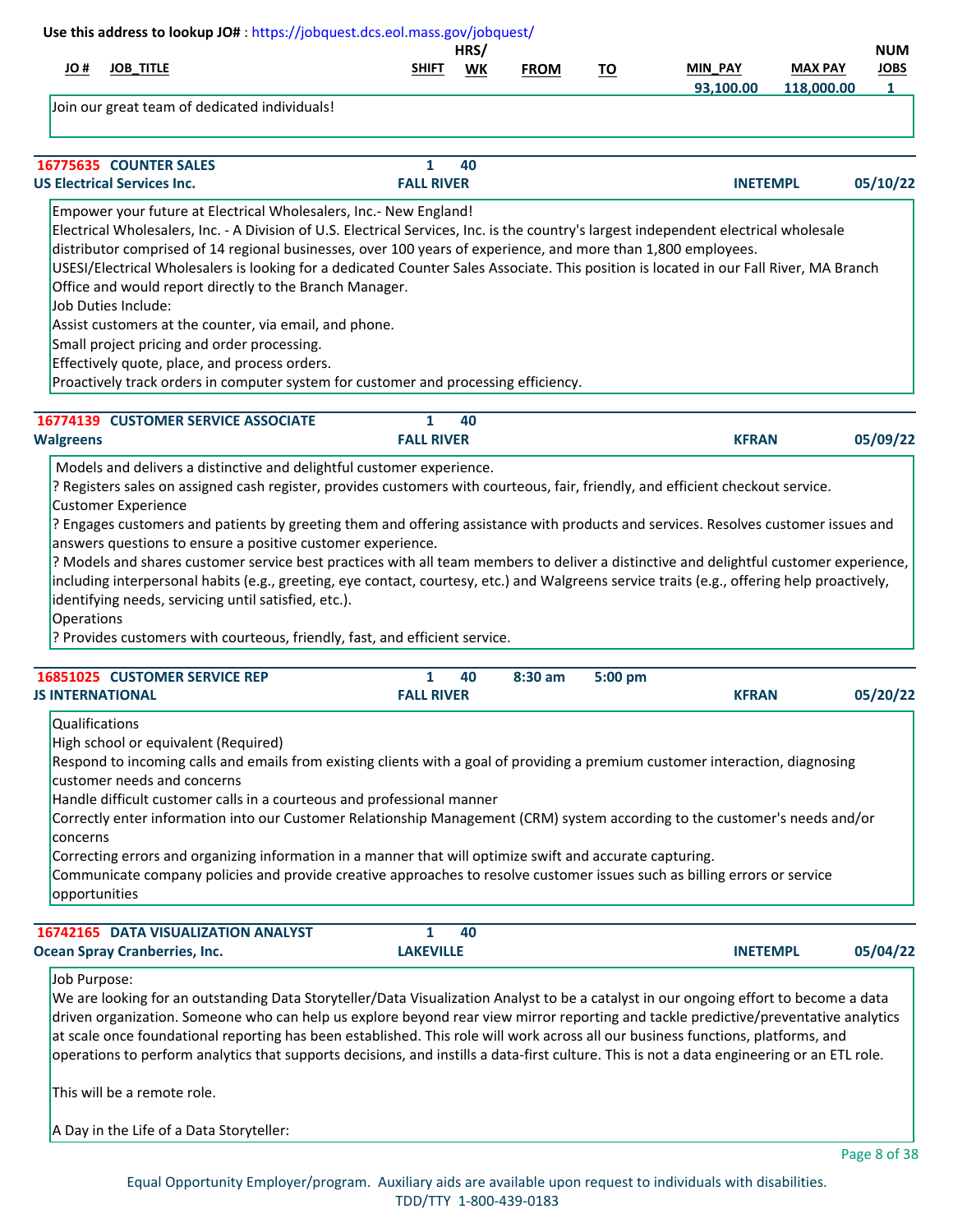|                                         |                                                             | Use this address to lookup JO#: https://jobquest.dcs.eol.mass.gov/jobquest/                                                                                                                                                                                                                                                                                                                                                                                                                                                                                                                                                                                                      |                   | HRS/ |             |           |                 |                | <b>NUM</b>       |
|-----------------------------------------|-------------------------------------------------------------|----------------------------------------------------------------------------------------------------------------------------------------------------------------------------------------------------------------------------------------------------------------------------------------------------------------------------------------------------------------------------------------------------------------------------------------------------------------------------------------------------------------------------------------------------------------------------------------------------------------------------------------------------------------------------------|-------------------|------|-------------|-----------|-----------------|----------------|------------------|
| # OL                                    | <b>JOB_TITLE</b>                                            |                                                                                                                                                                                                                                                                                                                                                                                                                                                                                                                                                                                                                                                                                  | SHIFT             | WK   | <b>FROM</b> | <u>TO</u> | MIN PAY         | <b>MAX PAY</b> | <b>JOBS</b><br>1 |
|                                         |                                                             | Delivering insight using compelling Power BI visualization techniques to key business functions.                                                                                                                                                                                                                                                                                                                                                                                                                                                                                                                                                                                 |                   |      |             |           |                 |                |                  |
|                                         | 16732856 DELIVERY DRIVER - CLASS B                          |                                                                                                                                                                                                                                                                                                                                                                                                                                                                                                                                                                                                                                                                                  | 1                 | 40   |             |           |                 |                |                  |
| Airgas, Inc.                            |                                                             |                                                                                                                                                                                                                                                                                                                                                                                                                                                                                                                                                                                                                                                                                  | <b>ASSONET</b>    |      |             |           | <b>INETEMPL</b> |                | 05/03/22         |
| Description<br>Assonet, MA<br>1st Shift |                                                             | Position Title: Delivery Driver (CDL A or B)<br>Airgas operates a modern and efficient fleet. Most vehicles are under 6 years old and equipped with driver-friendly technology, such as                                                                                                                                                                                                                                                                                                                                                                                                                                                                                          |                   |      |             |           |                 |                |                  |
|                                         |                                                             | On Board Computers, collision avoidance technology, latest camera technology and GPS navigation.<br>How will you CONTRIBUTE and GROW?<br>As the "face of Airgas", the Delivery Driver is responsible for safely and efficiently delivering compressed gas cylinders to local and<br>regional business customers from an Airgas branch or plant location using a company provided straight or box truck. The Delivery Driver<br>loads, unloads, delivers, and returns compressed gas cylinders while frequently interacting with Airgas customers.                                                                                                                                |                   |      |             |           |                 |                |                  |
|                                         |                                                             | 16850410 DEPUTY ENGINEERING PROGRAM MANAGER                                                                                                                                                                                                                                                                                                                                                                                                                                                                                                                                                                                                                                      | $\mathbf{1}$      | 40   |             |           |                 |                |                  |
| Description                             | <b>Innovative Defense Technologies</b>                      |                                                                                                                                                                                                                                                                                                                                                                                                                                                                                                                                                                                                                                                                                  | <b>FALL RIVER</b> |      |             |           | <b>INETEMPL</b> |                | 05/20/22         |
| Overview:                               |                                                             | Innovative Defense Technologies (IDT), provider of automated software testing, data analysis, DevSecOps, and cybersecurity solutions<br>for complex, mission-critical systems in the US Department of Defense (DOD), is seeking a Deputy Engineering Program Manager (EPM).<br>The Deputy EPM will support the EPM to lead the programmatics and management of a dynamic team in our Software Engineering<br>Product and Technology Center. Project areas include all facets of the development and delivery of ATRT Enterprise Platform (AEP)<br>software solutions. The successful candidate will support the delivery of on-time and on-budget solutions which meet or exceed |                   |      |             |           |                 |                |                  |
|                                         | 16850730 DISHWASHER                                         |                                                                                                                                                                                                                                                                                                                                                                                                                                                                                                                                                                                                                                                                                  | 1                 | 40   |             |           |                 |                |                  |
|                                         | <b>Tailgate Development, LLC</b>                            |                                                                                                                                                                                                                                                                                                                                                                                                                                                                                                                                                                                                                                                                                  | <b>FALL RIVER</b> |      |             |           | <b>INETEMPL</b> |                | 05/20/22         |
|                                         |                                                             | Wash and sanitize dishes, pots, pans, trays, containers by hand. Clean kitchen areas, cabinets, equipment, floors, grease traps, exhaust<br>hoods, and filters. Place cleaned items in storage areas, restock food items to cooking areas, take trash to dumpster, and clean inside of<br>cabinets and trash containers. Must be able to bend and lift thirty pounds.                                                                                                                                                                                                                                                                                                            |                   |      |             |           |                 |                |                  |
|                                         |                                                             | <b>16851017 DOMESTIC FREIGHT MANAGER</b>                                                                                                                                                                                                                                                                                                                                                                                                                                                                                                                                                                                                                                         | $\mathbf{1}$      | 40   |             |           |                 |                |                  |
| <b>JS INTERNATIONAL</b>                 |                                                             |                                                                                                                                                                                                                                                                                                                                                                                                                                                                                                                                                                                                                                                                                  | <b>FALL RIVER</b> |      |             |           | <b>KFRAN</b>    |                | 05/20/22         |
| Qualifications                          | Logistics: 1 year (Preferred)<br>to get ahead. Apply today! | Come work at JSI Cabinetry, a leading company in the kitchen cabinet wholesale industry in the Fall River, MA area. We are looking to<br>hire an experienced Warehouse Manager to help us keep growing. If you're hard-working and dedicated, JSI Cabinetry is an ideal place                                                                                                                                                                                                                                                                                                                                                                                                    |                   |      |             |           |                 |                |                  |
|                                         |                                                             | Manage and oversee all inbound and outbound domestic LTL carriers<br>Manage and oversee all inbound and outbound domestic truckload carriers<br>Manage JSI?s dedicated fleet (routes, schedule, etc.)<br>Manage company's spend vs budget for all domestic freight carriers.                                                                                                                                                                                                                                                                                                                                                                                                     |                   |      |             |           |                 |                |                  |
| <b>John Galt Staffing</b>               |                                                             | 16748032 ELECTRO MECHANICAL ASSEMBLY TECHNICIAN 1                                                                                                                                                                                                                                                                                                                                                                                                                                                                                                                                                                                                                                | <b>FALL RIVER</b> | 40   |             |           | <b>SMART2</b>   |                | 05/05/22         |
|                                         | Job Description:<br>Experienced in mechanical assembly.     | Electro-Mechanical Assembly Technician                                                                                                                                                                                                                                                                                                                                                                                                                                                                                                                                                                                                                                           |                   |      |             |           |                 |                |                  |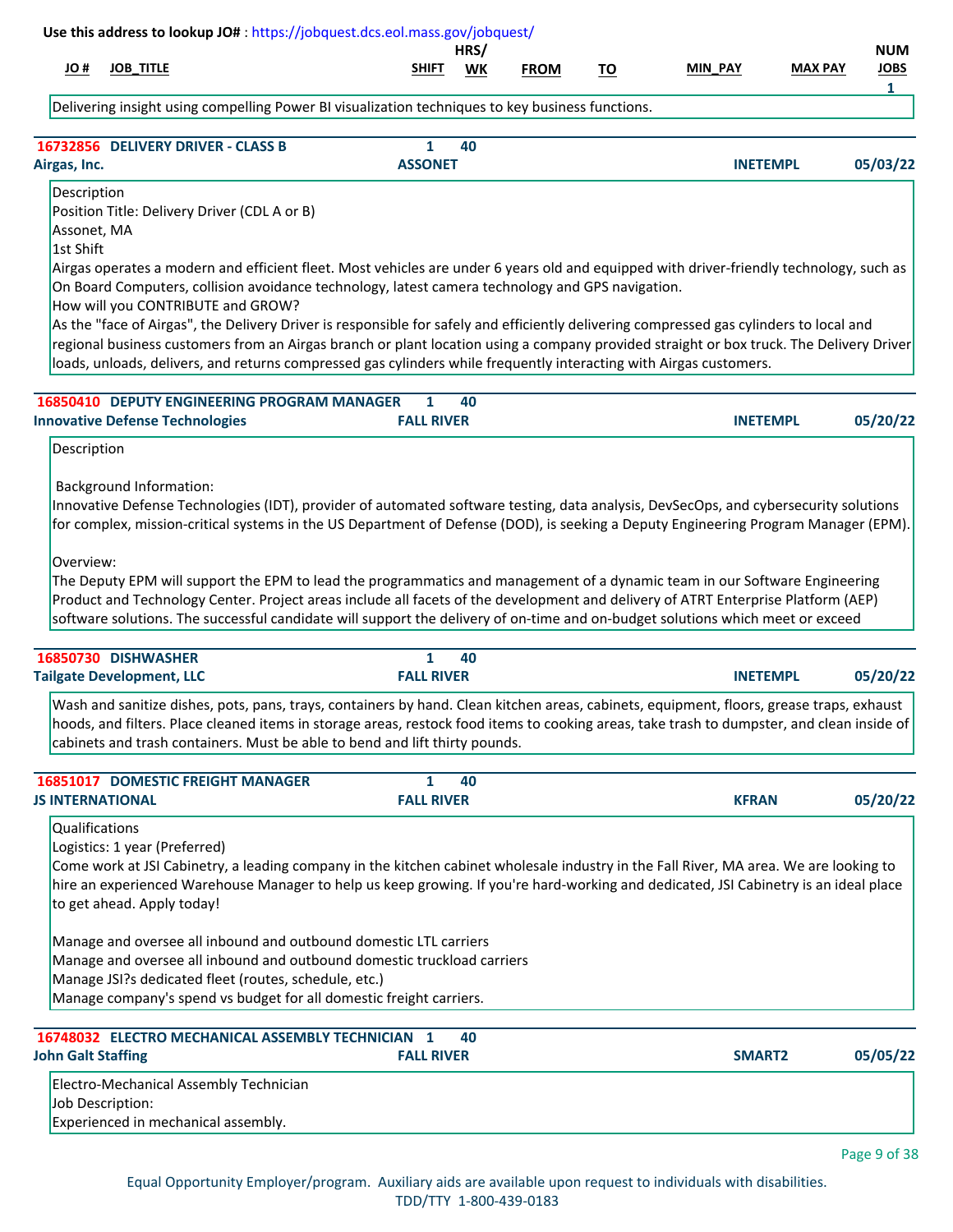| # OL                | Use this address to lookup JO#: https://jobquest.dcs.eol.mass.gov/jobquest/<br><b>JOB_TITLE</b>                                                                                                                                                                                                                                                                                                                                                                                                                                                                                                                                                                                                                                                     | <b>SHIFT</b>                      | HRS/<br>WK | <b>FROM</b> | <u>TO</u> | <b>MIN PAY</b> |                 | <b>MAX PAY</b> | <b>NUM</b><br><b>JOBS</b> |
|---------------------|-----------------------------------------------------------------------------------------------------------------------------------------------------------------------------------------------------------------------------------------------------------------------------------------------------------------------------------------------------------------------------------------------------------------------------------------------------------------------------------------------------------------------------------------------------------------------------------------------------------------------------------------------------------------------------------------------------------------------------------------------------|-----------------------------------|------------|-------------|-----------|----------------|-----------------|----------------|---------------------------|
| Ideal:              | They are wiring chassis into fixtures.<br>Able to make cables of all sizes: cut, crimp, strip cables.<br>Ability to solder and solder under a microscope.<br>A strong, dedicated worker who is versatile in their mechanical capabilities.<br>US Citizenship required<br>IPC 610 Certified                                                                                                                                                                                                                                                                                                                                                                                                                                                          |                                   |            |             |           |                |                 |                | $\mathbf{1}$              |
|                     | 16841099 ENGINEERING CO-OP-2022 - 575                                                                                                                                                                                                                                                                                                                                                                                                                                                                                                                                                                                                                                                                                                               | 1                                 | 40         |             |           |                |                 |                |                           |
| <b>Ashland, LLC</b> |                                                                                                                                                                                                                                                                                                                                                                                                                                                                                                                                                                                                                                                                                                                                                     | <b>ASSONET</b>                    |            |             |           |                | <b>INETEMPL</b> |                | 05/19/22                  |
|                     | ISP Freetown Fine Chemicals Inc<br>Are you the kind of person that is always thinking, sketching, seeking, and adjusting? Who needs to understand how things work and<br>then figure out how they can work better? Are you a passionate, tenacious, solver who loves to work with others who share your drive?<br>Are you positive, constructive, and ingenious?                                                                                                                                                                                                                                                                                                                                                                                    |                                   |            |             |           |                |                 |                |                           |
|                     | Are you always solving?                                                                                                                                                                                                                                                                                                                                                                                                                                                                                                                                                                                                                                                                                                                             |                                   |            |             |           |                |                 |                |                           |
|                     | Then wed like to meet you and bet youd like to meet us.                                                                                                                                                                                                                                                                                                                                                                                                                                                                                                                                                                                                                                                                                             |                                   |            |             |           |                |                 |                |                           |
|                     | Ashland LLC has an exciting opportunity for aChemical Engineering Co-opto join ourgroup at ourFreetown, MA plant. This is a very                                                                                                                                                                                                                                                                                                                                                                                                                                                                                                                                                                                                                    |                                   |            |             |           |                |                 |                |                           |
| <b>SSTAR Inc.</b>   | 16824610 ENTRY LEVEL OFFICE WORKER                                                                                                                                                                                                                                                                                                                                                                                                                                                                                                                                                                                                                                                                                                                  | $\mathbf{1}$<br><b>FALL RIVER</b> | 40         |             |           |                | <b>RTEIX</b>    |                | 05/16/22                  |
|                     | Job Description:<br><b>Entry Level Positions</b>                                                                                                                                                                                                                                                                                                                                                                                                                                                                                                                                                                                                                                                                                                    |                                   |            |             |           |                |                 |                |                           |
|                     | Great Opportunity for New Grads, Individuals Changing Careers or Looking to Advance Careers.                                                                                                                                                                                                                                                                                                                                                                                                                                                                                                                                                                                                                                                        |                                   |            |             |           |                |                 |                |                           |
|                     | Willing to train right individual, opportunities for growth.                                                                                                                                                                                                                                                                                                                                                                                                                                                                                                                                                                                                                                                                                        |                                   |            |             |           |                |                 |                |                           |
|                     | Responsible for:                                                                                                                                                                                                                                                                                                                                                                                                                                                                                                                                                                                                                                                                                                                                    |                                   |            |             |           |                |                 |                |                           |
|                     | Comunicating with Cleints and Staff: In-Person, Over the Phone, and Email.                                                                                                                                                                                                                                                                                                                                                                                                                                                                                                                                                                                                                                                                          |                                   |            |             |           |                |                 |                |                           |
|                     | 16761379 ENTRY LEVEL PCA - PERSONAL CARE AIDE                                                                                                                                                                                                                                                                                                                                                                                                                                                                                                                                                                                                                                                                                                       | 1                                 | 40         |             |           |                |                 |                |                           |
|                     | <b>BAYADA Home Health Care, Inc.</b>                                                                                                                                                                                                                                                                                                                                                                                                                                                                                                                                                                                                                                                                                                                | <b>FALL RIVER</b>                 |            |             |           |                | <b>INETEMPL</b> |                | 05/07/22                  |
|                     | For decades the BAYADA team has risen up in difficult times to provide home care with Compassion, Excellence and Reliability to those<br>in need. We stand strong with our field staff and give them the tools they need to provide respect and dignity to those who need help<br>the most. Now more than ever do people need YOUR help at home. Join us and become a Hero on the Homefront!<br>Work That Makes a Difference in the Lives of Others!<br><b>***Free Training Opportunities***</b><br>Work in YOUR Neighborhood and give back to YOUR Community. BAYADA Home Health Care has an immediate need for Personal Care<br>Aides (PCs) to care for our clients. As a member of our home care team, you will be valued, respected, and heard. |                                   |            |             |           |                |                 |                |                           |
| Weekly pay          | BAYADA offers Personal Care Aides (PCs):<br>Consistent work                                                                                                                                                                                                                                                                                                                                                                                                                                                                                                                                                                                                                                                                                         |                                   |            |             |           |                |                 |                |                           |
|                     | 16780142 FACILITY TECHNICAL MANAGER                                                                                                                                                                                                                                                                                                                                                                                                                                                                                                                                                                                                                                                                                                                 | $\mathbf{1}$                      | 40         |             |           |                |                 |                |                           |
| Description         | <b>American Renal Associates</b>                                                                                                                                                                                                                                                                                                                                                                                                                                                                                                                                                                                                                                                                                                                    | <b>DARTMOUTH</b>                  |            |             |           |                | <b>INETEMPL</b> |                | 05/10/22                  |
|                     |                                                                                                                                                                                                                                                                                                                                                                                                                                                                                                                                                                                                                                                                                                                                                     |                                   |            |             |           |                |                 |                |                           |
|                     | <b>Facility Technical Manager</b><br>The Facility Technical Manager position is responsible for the overall technical maintenance of the dialysis facility. Work involves                                                                                                                                                                                                                                                                                                                                                                                                                                                                                                                                                                           |                                   |            |             |           |                |                 |                |                           |
|                     |                                                                                                                                                                                                                                                                                                                                                                                                                                                                                                                                                                                                                                                                                                                                                     |                                   |            |             |           |                |                 |                | Page 10 of 38             |

Equal Opportunity Employer/program. Auxiliary aids are available upon request to individuals with disabilities. TDD/TTY 1-800-439-0183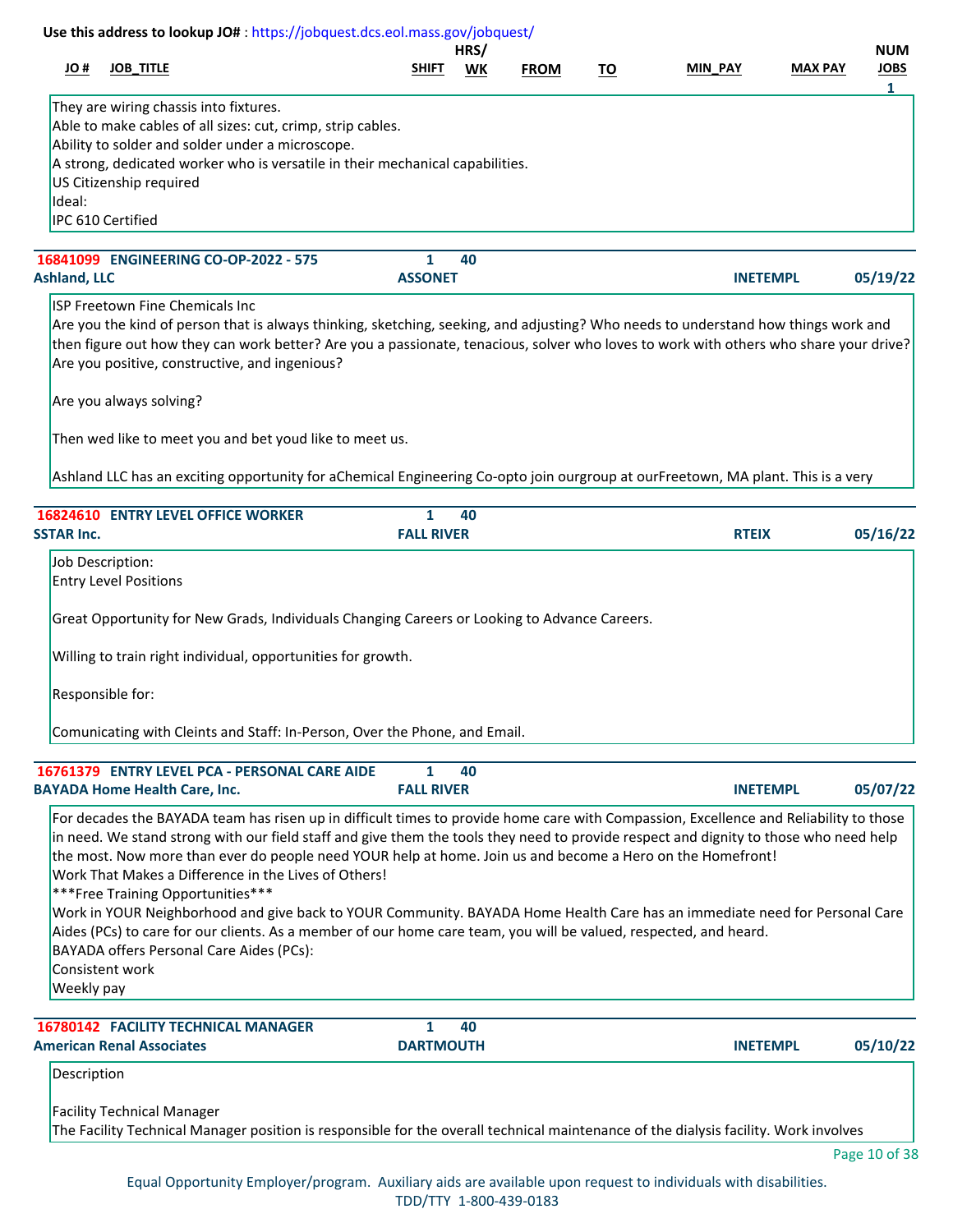|              |              |                        | HRS,      |             |                    |                          |                | <b>NUM</b>  |
|--------------|--------------|------------------------|-----------|-------------|--------------------|--------------------------|----------------|-------------|
| - 44<br>JU # | TITLE<br>IOB | <b>SHIF</b><br>_______ | <b>WK</b> | <b>FROM</b> | ÷.,<br>. v<br>____ | <b>PAY</b><br><b>MIN</b> | <b>MAX PAY</b> | <b>JOBS</b> |
|              |              |                        |           |             |                    |                          |                |             |

responsibility for supervising technical employees. The position exercises considerable judgement in applying professional knowledge in solving problems within established policies and practices.

Why Choose American Renal Associates:

We offer starting salaries above the industry average, and we do not cap salaries.

Our annual raises are significantly above the industry standard.

We recognize your most recent dialysis experience in calculating your paid time off accrual allowing your transition to ARA to be easy

| 16755308 FINANCIAL ANALYST |                | 40 |                 |          |
|----------------------------|----------------|----|-----------------|----------|
| <b>BayCoast Bank</b>       | <b>SWANSEA</b> |    | <b>INETEMPL</b> | 05/06/22 |

FUNCTION:

Under the general direction of the Senior Financial Analyst, the Financial Analyst position is within the Finance Department. Performing a variety of tasks to review, verify, and ensure the accuracy of the Bank and Subsidiaries' accounting records and/or a variety of tasks in the finance, cash management, and investment areas.

RESPONSIBILITIES:

Acts as backup for the Cash Management function to include monitoring the Federal Reserve and correspondent bank accounts, reviewing and verifying wire transfers and cash orders, responding to internal and external wire inquiries, preparing daily cash management reports and general ledger entries, scanning and indexing work daily. As well as monitoring WITS, answering any system related questions and acting as support staff for the branches and internal departments. Performs other cash management and clerical functions, as assigned or required.

| <b>16783694 FOOD PRODUCTION WORKER</b> |                   | - 40 | 7:00 am 3:30 pm |              |          |
|----------------------------------------|-------------------|------|-----------------|--------------|----------|
| <b>Mello's North End Manufacturing</b> | <b>FALL RIVER</b> |      |                 | <b>ABORG</b> | 05/11/22 |

Looking for 1-2 people to join our team. We are a family owned sausage manufacturing facility located in Fall River, MA. Valid drivers license is a must, as we may ask candidates to fill in for delivery routes from time to time. Portuguese speaker is a plus, but not required. Small, friendly, team focused environment.

Both part time and full times schedules will be considered. Full time is Monday - Friday 7:00am - 3:30pm. Part time schedules can be flexible. Paid federal holidays and vacation time (accrued).

Job responsibilities include prepare raw materials for daily production, pack finished products for customer orders, and load inventory and/or pallets for delivery. You will also learn to set-up, operate and sanitize equipment and workspaces. Candidates must maintain a strict level of personal and workplace hygiene. Food safety and HACCP training will be provided.

Looking for someone who can work in a team, but also has the ability to work independently to pack orders in a timely manner. A strong understanding of scales, weight & measures is a plus. Must be able to lift up to 50lbs. Job requires you to be on your feet for long

| <b>16841415 FORKLIFT OPERATOR</b> | 40                |              |          |
|-----------------------------------|-------------------|--------------|----------|
| <b>Whirlpool Corporation</b>      | <b>FALL RIVER</b> | <b>KFRAN</b> | 05/19/22 |

Whirlpool is currently seeking a qualified candidate for a Forklift Operator. This position is located at our Fall River, MA site. This role will provide material support in various different departments by utilizing forklift, pallet jack, order picker, etc., to move products around Responsibilities Will Include

Maintains inventory by identifying, labeling, and placing materials and supplies in stock; recording location of inventory.

Locates materials and supplies by pulling and verifying materials and supplies listed on production orders.

Keeping a well-maintained and updated account of stock and inventory

Handling returns by completing technical documentation and other required communication

Receives credit-return material and supplies from production by verifying materials and supplies code and lot number and quantity; placing materials in stock.

| <b>16784161 FORKLIFT OPERATORS</b>                                                                                                  |                   | -40 |              |          |
|-------------------------------------------------------------------------------------------------------------------------------------|-------------------|-----|--------------|----------|
| <b>MIW Corporation</b>                                                                                                              | <b>FALL RIVER</b> |     | <b>KFRAN</b> | 05/11/22 |
| A Forklift Operator needs to be able to operate powered industrial machinery with ease. They may need to use scanners to keep track |                   |     |              |          |

of the items they are moving. They may also need to prepare those items to be moved, by placing them on pallets, wrapping them, etc. Other duties may include:

Checking for damaged goods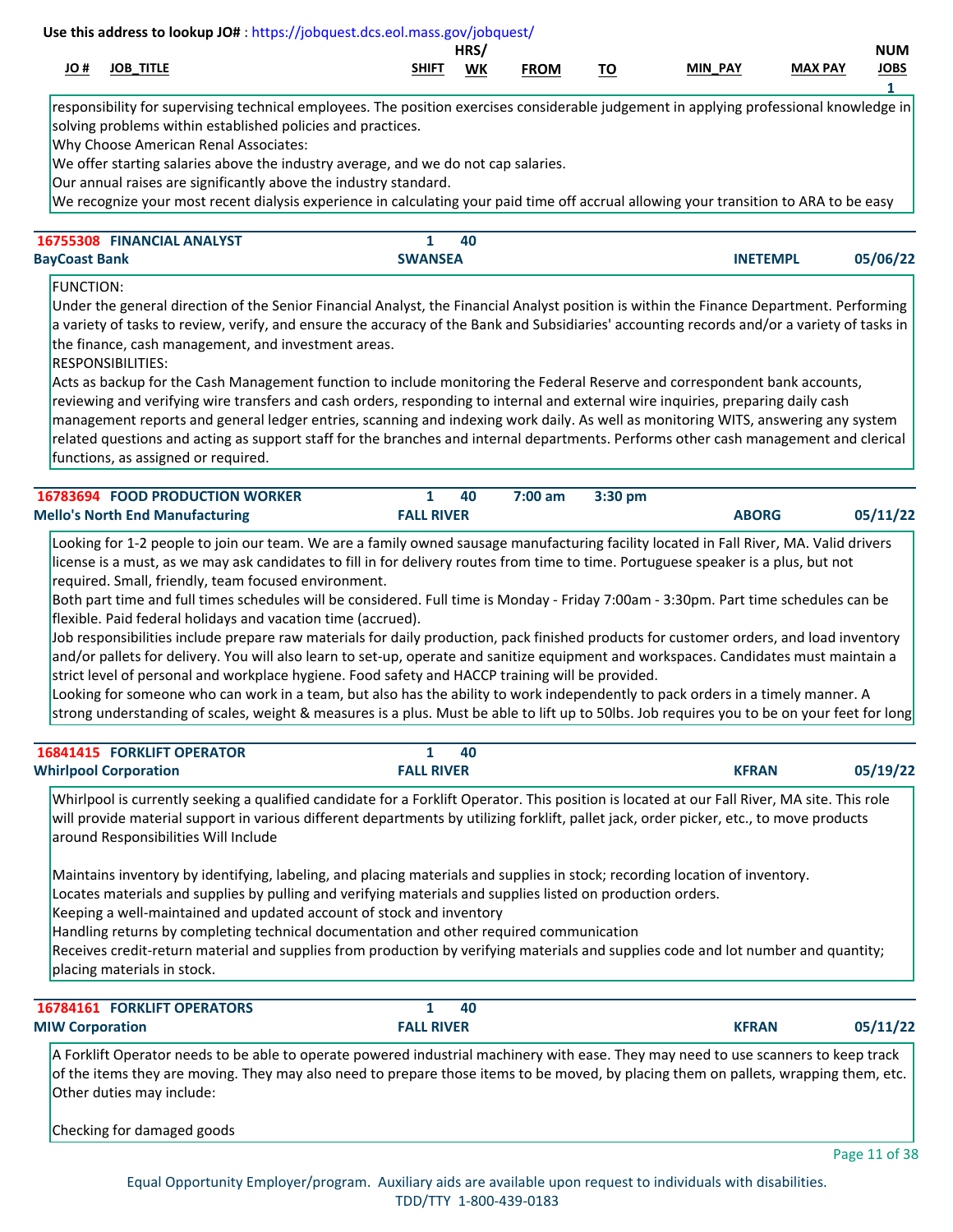|                     |                                                                                                                                                                                                                                                    |                   | HRS/ |             |           |                |                | <b>NUM</b>  |
|---------------------|----------------------------------------------------------------------------------------------------------------------------------------------------------------------------------------------------------------------------------------------------|-------------------|------|-------------|-----------|----------------|----------------|-------------|
| # OL                | <b>JOB_TITLE</b>                                                                                                                                                                                                                                   | <b>SHIFT</b>      | WK   | <b>FROM</b> | <u>TO</u> | <b>MIN PAY</b> | <b>MAX PAY</b> | <b>JOBS</b> |
|                     |                                                                                                                                                                                                                                                    |                   |      |             |           |                |                | 5           |
|                     | Staying aware of possible hazards                                                                                                                                                                                                                  |                   |      |             |           |                |                |             |
|                     | Maintaining/repairing forklift and other equipment                                                                                                                                                                                                 |                   |      |             |           |                |                |             |
|                     | Recording data about the products they are moving<br>Forklift Operators are employed by manufacturing and shipping companies at factories, construction sites, warehouses and other                                                                |                   |      |             |           |                |                |             |
|                     | storage spaces to safely and efficiently transport heavy cargo based on necessary workflows. Forklift Operators track inventory, inspect                                                                                                           |                   |      |             |           |                |                |             |
|                     |                                                                                                                                                                                                                                                    |                   |      |             |           |                |                |             |
|                     | 16779575 FRONT COUNTER SALES PERSON                                                                                                                                                                                                                | 1                 | 40   |             |           |                |                |             |
|                     | <b>Dave's Lawn Repair</b>                                                                                                                                                                                                                          | <b>SWANSEA</b>    |      |             |           | <b>RTEIX</b>   |                | 05/10/22    |
|                     | Days of the Week: To be discussed                                                                                                                                                                                                                  |                   |      |             |           |                |                |             |
|                     | Hours (Number, FT, PT): 15-40                                                                                                                                                                                                                      |                   |      |             |           |                |                |             |
|                     | Afterschool Yes                                                                                                                                                                                                                                    |                   |      |             |           |                |                |             |
| Nights NO           |                                                                                                                                                                                                                                                    |                   |      |             |           |                |                |             |
|                     | <b>Weekends Saturday</b>                                                                                                                                                                                                                           |                   |      |             |           |                |                |             |
| <b>Flexible Yes</b> |                                                                                                                                                                                                                                                    |                   |      |             |           |                |                |             |
|                     | Salary: To be discussed                                                                                                                                                                                                                            |                   |      |             |           |                |                |             |
|                     | Per hour or Open: Mon- Fri 8:30-5pm Saturday 8:30-1pm                                                                                                                                                                                              |                   |      |             |           |                |                |             |
|                     | Job Description: HIRING: Front Counter Sales Person                                                                                                                                                                                                |                   |      |             |           |                |                |             |
|                     | You will perform a range of duties including answering phone calls, sales, product                                                                                                                                                                 |                   |      |             |           |                |                |             |
|                     | 16824725 FRONT OF HOUSE                                                                                                                                                                                                                            | 4                 | 40   |             |           |                |                |             |
| <b>Chick Fil A</b>  |                                                                                                                                                                                                                                                    | <b>FALL RIVER</b> |      |             |           | <b>KFRAN</b>   |                | 05/16/22    |
|                     | As a FOH Team Member, you will welcome & greet guests, take and prepare customer orders in either the front counter or drive-thru,                                                                                                                 |                   |      |             |           |                |                |             |
|                     | maintain cleanliness in the counter and dining room, observe health and sanitation guidelines, and ensure each guest leaves with a                                                                                                                 |                   |      |             |           |                |                |             |
|                     | smile! We are looking for friendly, enthusiastic people who enjoy serving customers. We will teach you everything else you need to                                                                                                                 |                   |      |             |           |                |                |             |
|                     | know! Successful Team Members will conduct themselves in a positive attitude and truthful character demonstrating 2nd mile service                                                                                                                 |                   |      |             |           |                |                |             |
|                     | to every guest who visits our restaurant.                                                                                                                                                                                                          |                   |      |             |           |                |                |             |
|                     | At Chick-fil-A, the team member role is more than just a job, it?s an opportunity. Team members gain life experience that goes far                                                                                                                 |                   |      |             |           |                |                |             |
|                     | $\mathcal{L} = \mathcal{L} \cup \mathcal{L}$ , and the contract of the contract of the contract of the contract of the contract of the contract of the contract of the contract of the contract of the contract of the contract of the contract of |                   |      |             |           |                |                |             |

beyond just serving a great product in a friendly and fun environment. Chick-fil-A is an opportunity for people of all ages and backgrounds. We are looking for both full-time and part-time team members. Team members must be available a variety of weekdays and on both Friday and Saturday. We are looking for hard-working, team-oriented, friendly and honest people. Perks of being a

| <b>16850387 FRONTEND SOFTWARE ENGINEER</b> |                   | 40 |                 |          |
|--------------------------------------------|-------------------|----|-----------------|----------|
| <b>Innovative Defense Technologies</b>     | <b>FALL RIVER</b> |    | <b>INETEMPL</b> | 05/20/22 |

## bDescription/b

br br strongBackground Information:/strong

brInnovative Defense Technologies (IDT), provider of automated software testing, data analysis, and cybersecurity solutions for complex, mission-critical systems for the US Department of Defense (DOD) and commercial customers, is seeking a Frontend Software Engineer to be based in our Fall River, MA, Mt. Laurel, NJ, or Arlington, VA offices. They will work with senior leadership and a fast-paced team of mission-focused engineers to solve some of our customers' toughest challenges. Initiative, creativity, reliability, and efficient teamwork will be required to successfully deliver innovative solutions in this dynamic customer space.br strong

## brOverview:/strong

brWe are looking for a Frontend Software Engineer to improve our customers' user experience with our web-based enterprise-level

| <b>16850398 FRONTEND SOFTWARE ENGINEER</b> |                   | 40 |                 |          |
|--------------------------------------------|-------------------|----|-----------------|----------|
| <b>Innovative Defense Technologies</b>     | <b>FALL RIVER</b> |    | <b>INETEMPL</b> | 05/20/22 |

# Description

Background information:

Innovative Defense Technologies (IDT), provider of automated software testing, data analysis, and cybersecurity solutions for complex, mission-critical systems in the US Department of Defense (DOD), is seeking a Software Engineer to be based in any office.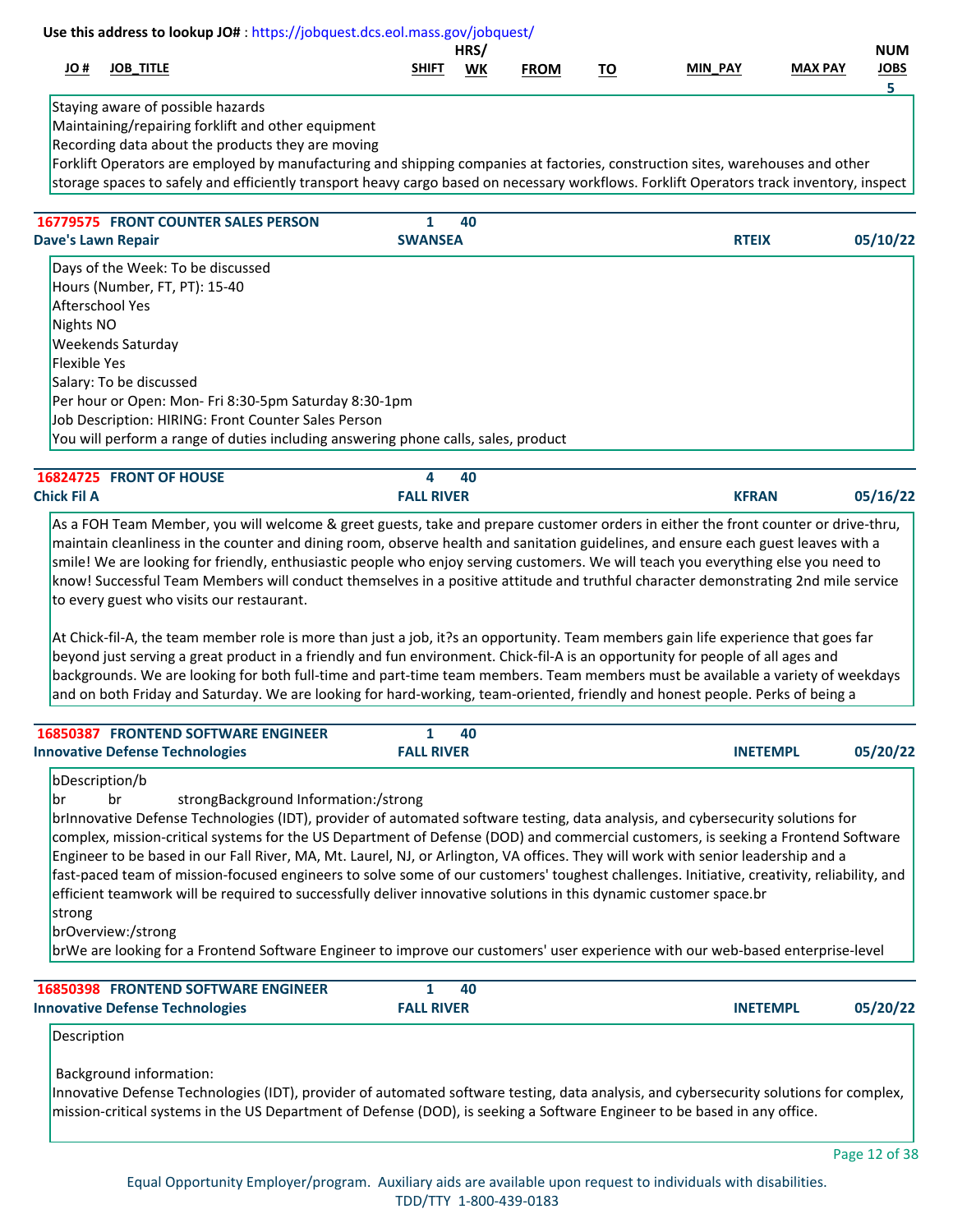|                                                                                 | Use this address to lookup JO#: https://jobquest.dcs.eol.mass.gov/jobquest/                                                                                                                                                                                                                                                                                                                                                                                                                                                                                                                                                                                                                                                                                                                                                                                |                   |            |             |           |                 |                |                                |
|---------------------------------------------------------------------------------|------------------------------------------------------------------------------------------------------------------------------------------------------------------------------------------------------------------------------------------------------------------------------------------------------------------------------------------------------------------------------------------------------------------------------------------------------------------------------------------------------------------------------------------------------------------------------------------------------------------------------------------------------------------------------------------------------------------------------------------------------------------------------------------------------------------------------------------------------------|-------------------|------------|-------------|-----------|-----------------|----------------|--------------------------------|
| # OL<br><b>JOB_TITLE</b>                                                        |                                                                                                                                                                                                                                                                                                                                                                                                                                                                                                                                                                                                                                                                                                                                                                                                                                                            | <b>SHIFT</b>      | HRS/<br>WK | <b>FROM</b> | <u>TO</u> | MIN PAY         | <b>MAX PAY</b> | <b>NUM</b><br><b>JOBS</b><br>1 |
| Overview:                                                                       | We are looking for junior- to mid-level Frontend Software Engineers to be critical members of the AEP Test Execution team to drive the<br>design and implementation of the software components that enable the execution of both automated and manual tests within the<br>ATRT Enterprise Platform (AEP). The engineer will collaborate with other User Experience and Interface (UI/UX) designers and                                                                                                                                                                                                                                                                                                                                                                                                                                                     |                   |            |             |           |                 |                |                                |
| 16728733 FTE-2ND SHIFT CUSTODIAN                                                |                                                                                                                                                                                                                                                                                                                                                                                                                                                                                                                                                                                                                                                                                                                                                                                                                                                            | $\mathbf{2}$      | 40         | 2:30 pm     | 11:00 pm  |                 |                |                                |
| <b>Freetown Lakeville Regional School Distr</b>                                 |                                                                                                                                                                                                                                                                                                                                                                                                                                                                                                                                                                                                                                                                                                                                                                                                                                                            | <b>LAKEVILLE</b>  |            |             |           | <b>INETEMPL</b> |                | 05/02/22                       |
|                                                                                 | Minimum High School Diploma or Equivalent<br>Strong Work Ethic Ability to work independently and with diverse groups Understanding of the operation of custodial equipment,<br>cleaning techniques, cleaning solutions and solvents appropriate for public school facilities Basic mechanical skills with the ability to<br>perform minor building and equipment repairs Basic reading comprehension skills and ability to understand and follow verbal and<br>written instructions Knowledge of basic mathematical operations Demonstrated ability to use computer programs particularly relating<br>to e-mail and electronic work orders the ability to stand for long periods of time lift 50 lbs and work comfortably from a step ladder.                                                                                                              |                   |            |             |           |                 |                |                                |
| 16834794 GROUP LEADER                                                           |                                                                                                                                                                                                                                                                                                                                                                                                                                                                                                                                                                                                                                                                                                                                                                                                                                                            | $\mathbf{1}$      | 40         |             |           |                 |                |                                |
| <b>Citizens for Citizens, Inc.</b>                                              |                                                                                                                                                                                                                                                                                                                                                                                                                                                                                                                                                                                                                                                                                                                                                                                                                                                            | <b>FALL RIVER</b> |            |             |           | <b>RTEIX</b>    |                | 05/18/22                       |
|                                                                                 | Principal Duties and Responsibilities (Essential Functions):<br>Directly responsible for the care and teaching of school-age children under the supervision of the supervisory staff<br>Complete and submit weekly activity plans<br>Execute planned center activities under the direction of the supervisory staff<br>Complete monthly anecdotal records and annual reports of enrollees<br>Assist in general meal and snack duties                                                                                                                                                                                                                                                                                                                                                                                                                       |                   |            |             |           |                 |                |                                |
|                                                                                 | 16762614 HOME HEALTH AIDE FT \$5K BONUS                                                                                                                                                                                                                                                                                                                                                                                                                                                                                                                                                                                                                                                                                                                                                                                                                    | 1                 | 40         |             |           |                 |                |                                |
| AccentCare, Inc.                                                                |                                                                                                                                                                                                                                                                                                                                                                                                                                                                                                                                                                                                                                                                                                                                                                                                                                                            | <b>FALL RIVER</b> |            |             |           | <b>INETEMPL</b> |                | 05/09/22                       |
| Description<br>Reports to: Clinical Supervisor<br>Job Description/Requirements: | AccentCare, Inc. is a national post-acute healthcare provider with 45 years of industry experience. We thrive on providing<br>patient-centric care and a warm and personalized experience within our local communities.<br>Your Success is our Success. We strive to provide new employees with a structured on-boarding process to help you become assimilated<br>quickly, and cutting-edge tools to make your daily work easier and more efficient. We offer extensive training and a wide-array of<br>opportunities for continued education and promotional opportunities.<br>Position: Home Health Aide (HHA) Fall River, MA FT \$5K Bonus                                                                                                                                                                                                             |                   |            |             |           |                 |                |                                |
|                                                                                 | 16834756 HOMEMAKING AND COMPANIONSHIP                                                                                                                                                                                                                                                                                                                                                                                                                                                                                                                                                                                                                                                                                                                                                                                                                      | 1                 | 40         |             |           |                 |                |                                |
| <b>BAYADA Home Health Care, Inc.</b>                                            |                                                                                                                                                                                                                                                                                                                                                                                                                                                                                                                                                                                                                                                                                                                                                                                                                                                            | <b>FALL RIVER</b> |            |             |           | <b>INETEMPL</b> |                | 05/18/22                       |
| becoming certified caregivers.<br>Weekly pay!                                   | Would you like to help seniors in your community?<br>You can become someone's HERO today with BAYADA Home Health Care.<br>We have Flexible scheduling, part-time hours, full-time hours and Mother's hours available!!<br>For decades the BAYADA team has risen up in difficult times to provide home care with Compassion, Excellence and Reliability to those<br>in need. We stand strong with our field staff and give them the tools they need to provide respect and dignity to those who need help<br>the most. Now more than ever do people need YOUR help at home. Join us and become a Hero on the Homefront! We offer both<br>part-time and full-time hours along with flexible scheduling and PAID Personal Caregiver Training for those who are interested in<br>BAYADA offers Homemakers, Companions, Home Health Aides - HHA and Caregivers: |                   |            |             |           |                 |                |                                |

Page 13 of 38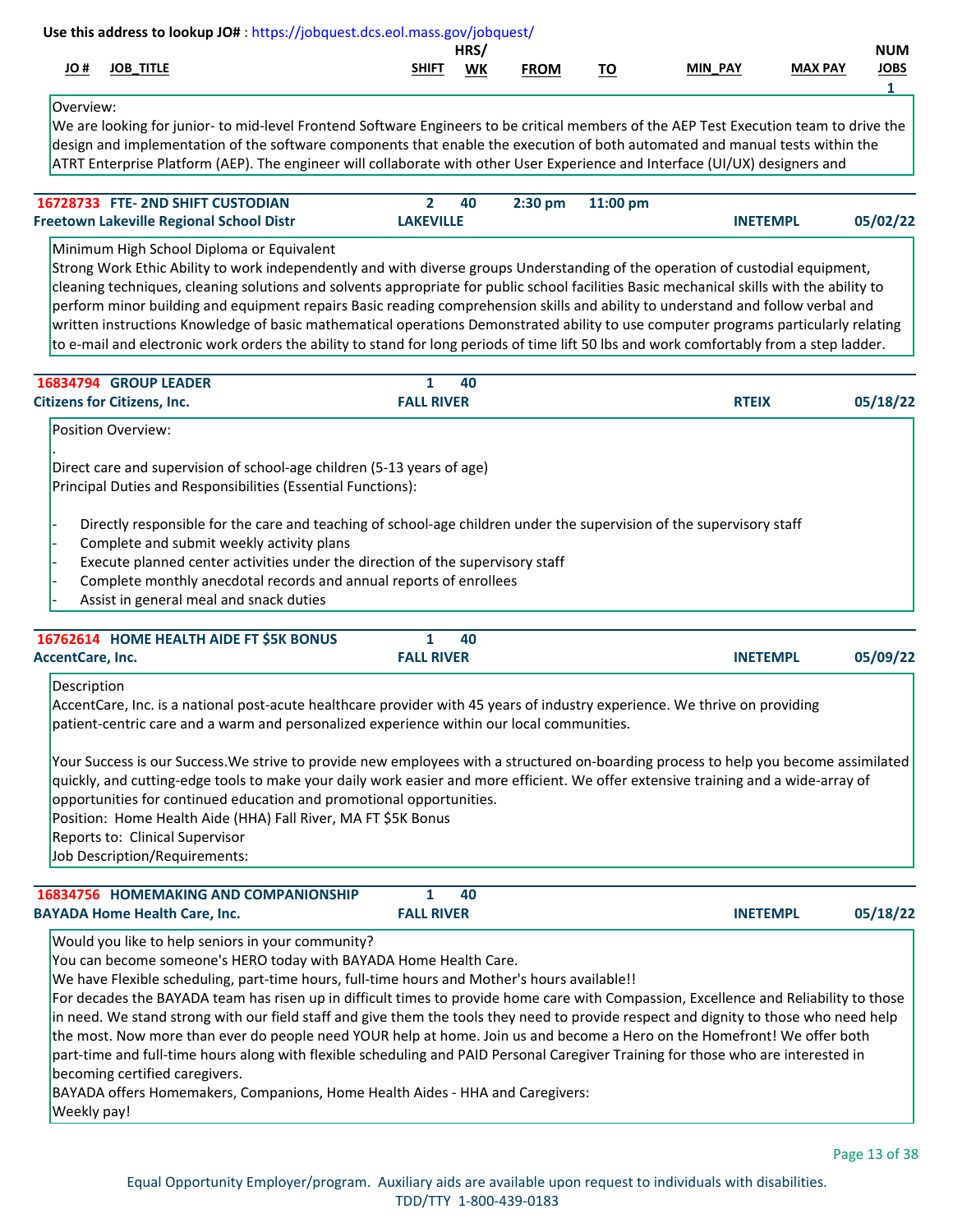|             | <b>JOB_TITLE</b>                                                                                                                                                                                                                                                                                      | <b>SHIFT</b>                      | HRS/<br><b>WK</b> | <b>FROM</b> | TO | <b>MIN PAY</b>  | <b>MAX PAY</b> | <b>NUM</b><br><b>JOBS</b> |
|-------------|-------------------------------------------------------------------------------------------------------------------------------------------------------------------------------------------------------------------------------------------------------------------------------------------------------|-----------------------------------|-------------------|-------------|----|-----------------|----------------|---------------------------|
|             | 16799182 HOSPICE CASE MANAGER   REGISTERED NURSE 1                                                                                                                                                                                                                                                    |                                   | 40                |             |    |                 |                | $\mathbf{1}$              |
|             | <b>Amedisys Holding, LLC</b>                                                                                                                                                                                                                                                                          | <b>FALL RIVER</b>                 |                   |             |    | <b>INETEMPL</b> |                | 05/12/22                  |
|             | Hospice Case Manager RN   \$10,000.00 Signon Bonus<br>Beacon Hospice, Amedisys   Taunton/Brockton service areas                                                                                                                                                                                       |                                   |                   |             |    |                 |                |                           |
|             | Caregiving is our Calling                                                                                                                                                                                                                                                                             |                                   |                   |             |    |                 |                |                           |
| every day.  | At Amedisys whether we're caring for patients directly or supporting those who do, each of us is a caregiver at heart. Every team<br>member contributes to our mission of providing exceptional, clinically distinct care in the home to thousands of patients and families                           |                                   |                   |             |    |                 |                |                           |
| needs.      | In hospice, you'll be a true advocate for patients at the end of life while maintaining autonomy and independence to support their                                                                                                                                                                    |                                   |                   |             |    |                 |                |                           |
|             | If you're looking for a home with a Nationwide Company where you can put your skills and experience to work, make a difference every                                                                                                                                                                  |                                   |                   |             |    |                 |                |                           |
|             | 16741492 HOSPICE CASE MANAGER   REGISTERED NURSE 1                                                                                                                                                                                                                                                    |                                   | 40                |             |    |                 |                |                           |
|             | <b>Amedisys Holding, LLC</b>                                                                                                                                                                                                                                                                          | <b>FALL RIVER</b>                 |                   |             |    | <b>INETEMPL</b> |                | 05/04/22                  |
|             | Hospice RN Case Manager   \$10,000.00 Signon Bonus   Attleboro & Brockton serivce areas<br>Beacon Hospice, Amedisys                                                                                                                                                                                   |                                   |                   |             |    |                 |                |                           |
|             | Cari ng is our Calling<br>At Amedisys whether we're caring for patients directly or supporting those who do, each of us is a caregiver at heart. Every team<br>member contributes to our mission of providing exceptional, clinically distinct care in the home to thousands of patients and families |                                   |                   |             |    |                 |                |                           |
| every day.  |                                                                                                                                                                                                                                                                                                       |                                   |                   |             |    |                 |                |                           |
|             | In hospice, you'll be a true advocate for patients at the end of life while maintaining autonomy and independence to support their                                                                                                                                                                    |                                   |                   |             |    |                 |                |                           |
| needs.      | If you're looking for a home with a Nationwide Company where you can put your skills and experience to work, make a difference every                                                                                                                                                                  |                                   |                   |             |    |                 |                |                           |
|             |                                                                                                                                                                                                                                                                                                       |                                   |                   |             |    |                 |                |                           |
|             | 16814943 HOSPICE ON-CALL REGISTERED NURSE RN   7<br><b>Amedisys Holding, LLC</b>                                                                                                                                                                                                                      | $\mathbf{1}$<br><b>FALL RIVER</b> | 40                |             |    | <b>INETEMPL</b> |                | 05/14/22                  |
|             | Hospice Oncall RN   7 days on, 7 days off   \$10,000.00 Signon Bonus !!!<br>Beacon Hospice, Amedisys                                                                                                                                                                                                  |                                   |                   |             |    |                 |                |                           |
|             | Caregiving is Our Calling                                                                                                                                                                                                                                                                             |                                   |                   |             |    |                 |                |                           |
| every day.  | At Amedisys whether we're caring for patients directly or supporting those who do, each of us is a caregiver at heart. Every team<br>member contributes to our mission of providing exceptional, clinically distinct care in the home to thousands of patients and families                           |                                   |                   |             |    |                 |                |                           |
|             | In hospice, you'll be a true advocate for patients at the end of life while maintaining autonomy and independence to support their                                                                                                                                                                    |                                   |                   |             |    |                 |                |                           |
|             |                                                                                                                                                                                                                                                                                                       |                                   | 40                |             |    |                 |                |                           |
|             | 16850403 ISSM (INFORMATION SYSTEM SECURITY MANA 1<br><b>Innovative Defense Technologies</b>                                                                                                                                                                                                           | <b>FALL RIVER</b>                 |                   |             |    | <b>INETEMPL</b> |                | 05/20/22                  |
| Description |                                                                                                                                                                                                                                                                                                       |                                   |                   |             |    |                 |                |                           |

Overview:

The ISSM will implement, manage, and support the Information System (IS) needs of the IDT office and its VMware Enterprise-equipped classified lab. An active DOD security clearance is required.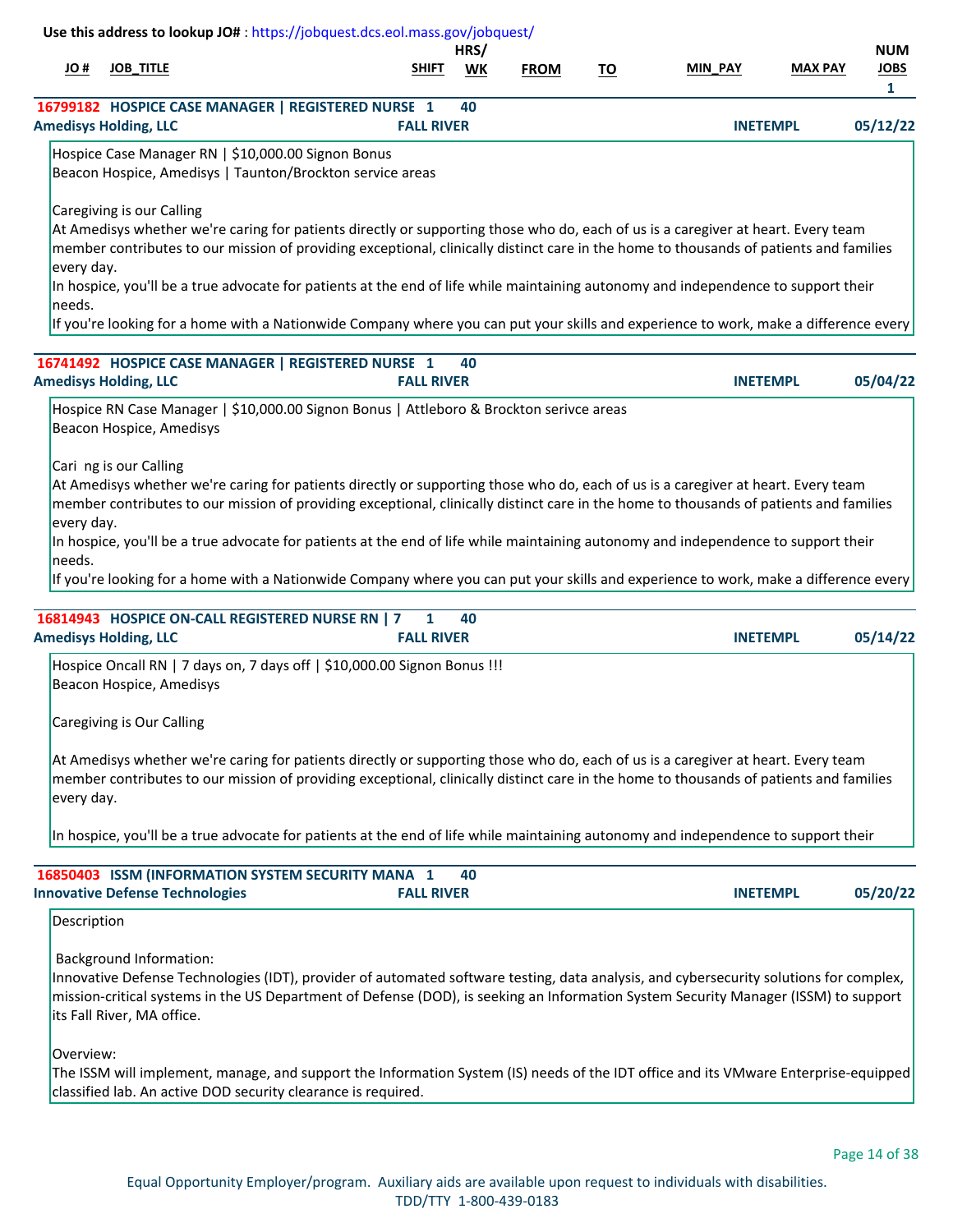|                          |                                                                                                                 | HRS/      |             |           |                |                | <b>NUM</b>  |
|--------------------------|-----------------------------------------------------------------------------------------------------------------|-----------|-------------|-----------|----------------|----------------|-------------|
| # OL<br><b>JOB TITLE</b> | <b>SHIFT</b>                                                                                                    | <b>WK</b> | <b>FROM</b> | <u>TO</u> | <b>MIN PAY</b> | <b>MAX PAY</b> | <b>JOBS</b> |
|                          |                                                                                                                 |           |             |           | 20.00          | 20.00          |             |
| <b>16824524 JANITOR</b>  |                                                                                                                 | 11        |             |           |                |                |             |
| A-1 Clean Team Inc.      | <b>FALL RIVER</b>                                                                                               |           |             |           | <b>CAMAD</b>   |                | 05/16/22    |
|                          | the contract of the contract of the contract of the contract of the contract of the contract of the contract of |           |             | .         |                |                |             |

Full time cleaner needed to clean an office building in Bourne, MA Must be dependable, have a good work ethic and be able to pass a drug and cori upon offer. Competitive Salary with prevailing wage.

| <b>16850427 JR. SOFTWARE ENGINEER</b>  |                   | 40 |                 |          |
|----------------------------------------|-------------------|----|-----------------|----------|
| <b>Innovative Defense Technologies</b> | <b>FALL RIVER</b> |    | <b>INETEMPI</b> | 05/20/22 |

# Description

Background information:

Innovative Defense Technologies (IDT), provider of automated software testing, data analysis, and cybersecurity solutions for complex, mission-critical systems in the US Department of Defense (DOD), is seeking a software engineer to be based in any office.

Overview:

We are looking for junior to mid-level Software Engineers to be critical members of the AEP Test Bay as a Service team to drive the design and implementation of the software components that provide collaborative access to and connectivity of virtualized systems within the ATRT Enterprise Platform (AEP).

| <b>16784140 LABORERS</b>                                       | 40                                                                                                                                                                                                                                                                           |              |          |
|----------------------------------------------------------------|------------------------------------------------------------------------------------------------------------------------------------------------------------------------------------------------------------------------------------------------------------------------------|--------------|----------|
| <b>MIW Corporation</b>                                         | <b>FALL RIVER</b>                                                                                                                                                                                                                                                            | <b>KFRAN</b> | 05/11/22 |
| Laborer duties and responsibilities                            | The duties and responsibilities of a laborer are all geared toward maintaining a clean, safe and efficient construction site while also<br>supporting the overall project. The list of duties and responsibilities for a laborer on any given day may include the following: |              |          |
| Cleaning and preparing construction sites.                     |                                                                                                                                                                                                                                                                              |              |          |
| Loading and unloading materials and equipment.                 |                                                                                                                                                                                                                                                                              |              |          |
| Building and taking down scaffolding and temporary structures. |                                                                                                                                                                                                                                                                              |              |          |
|                                                                |                                                                                                                                                                                                                                                                              |              |          |

| <b>16799333 LANDSCAPE WORKER</b>    |                 | 40 |                 |          |
|-------------------------------------|-----------------|----|-----------------|----------|
| <b>Crestwood Acquisitions, Inc.</b> | <b>REHOBOTH</b> |    | <b>INETEMPL</b> | 05/12/22 |

# Job Duties:

Perform landscaping activities such as mowing, trimming, planting, watering, fertilizing, digging, sprinkler installation;

Mow lawn either by using tools or riding a lawnmower;

Plant new decorative flowers, turf, grass, shrubs, and bushes;

Trim and edge overgrown limbs, hedges, trees, leaves, shrubs, bushes around sidewalks, flower beds, and walls;

Apply fertilizer to ground to enhance growth and spread pesticide to rid grounds of pests such as mosquitos, wasps, ticks, and others;

Take out weeds or dead plants, rake fallen leaves, sweep walkway of debris, remove refuse from grounds;

Operates landscaping tools, such as shovels, saws, axes, and trimmers;

Operates landscaping powered equipment, such as blowers, sweepers, chainsaws, electric clippers, and lawn mowers;

Install hardscape features, such as patios, steps, fountains, lighting, walkways, benches, walls, irrigation systems and drainage systems

| <b>16809374 LICENSED ELECTRICIAN - SERVICE DIVISION</b> |                 | 40 |                 |          |
|---------------------------------------------------------|-----------------|----|-----------------|----------|
| <b>RALCO Electric, Inc.</b>                             | <b>WESTPORT</b> |    | <b>INETEMPL</b> | 05/14/22 |

SPARK YOUR CAREER as a Commercial and Residential Service Electrician by joining RALCO Electric Inc. in Westport MA. RALCO Electric, Inc. is a full-service electrical company that has been in business for 35 years and has built a solid reputation as a leader in the electrical industry in Massachusetts and Rhode Island.

Working at RALCO guarantees exposure to a variety of electrical projects in new construction, service, residential, industrial and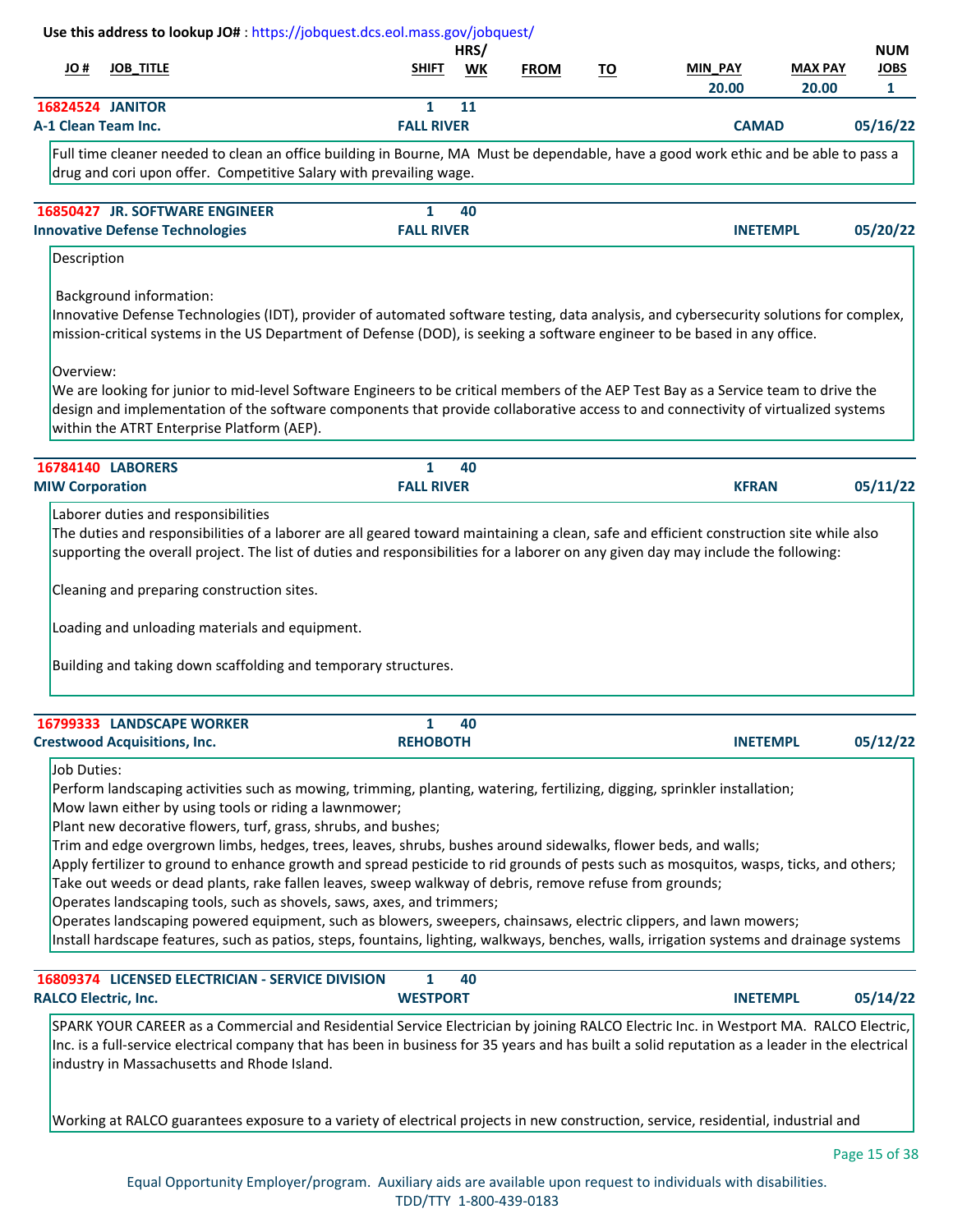| Use this address to lookup JO#: https://jobquest.dcs.eol.mass.gov/jobquest/<br>H OL<br><b>JOB_TITLE</b>                                                                                                                                                                                                                                                                                                                                                                                                                                                                                                                                                                                                                                                                                                                                             | <b>SHIFT</b>                        | HRS/<br>WK | <b>FROM</b> | <u>TO</u> | MIN PAY         | <b>MAX PAY</b> | <b>NUM</b><br><b>JOBS</b> |
|-----------------------------------------------------------------------------------------------------------------------------------------------------------------------------------------------------------------------------------------------------------------------------------------------------------------------------------------------------------------------------------------------------------------------------------------------------------------------------------------------------------------------------------------------------------------------------------------------------------------------------------------------------------------------------------------------------------------------------------------------------------------------------------------------------------------------------------------------------|-------------------------------------|------------|-------------|-----------|-----------------|----------------|---------------------------|
| commercial environments. RALCO offers industry leading wages starting at \$40.00/hr, (pay scales with experience) and a full benefits<br>package. At RALCO you will be valued as a person and a professional! We are small enough to care but big enough to provide the<br>growth opportunities you need in a rewarding career! Join the RALCO team today!                                                                                                                                                                                                                                                                                                                                                                                                                                                                                          |                                     |            |             |           |                 |                | 1                         |
| 16377368 MAINTAINER I, CUSTODIAN-FLOATER<br><b>Bridgewater State University</b>                                                                                                                                                                                                                                                                                                                                                                                                                                                                                                                                                                                                                                                                                                                                                                     | 4<br><b>BRIDGEWATER</b>             | 38         |             |           | <b>JCAHI</b>    |                | 03/04/22                  |
| This position will provide the opportunity to contribute to student success by maintaining a clean and safe campus that promotes<br>learning and living for a diverse community of students, faculty, and staff. BSU embraces diversity and seeks candidates who will foster<br>an inclusive environment that supports students, faculty and staff from diverse racial, ethnic, and socioeconomic backgrounds.                                                                                                                                                                                                                                                                                                                                                                                                                                      |                                     |            |             |           |                 |                |                           |
| Members of underrepresented groups, minorities, women, veterans, persons with disabilities, and all persons committed to diversity<br>and inclusive excellence are strongly encouraged to apply.                                                                                                                                                                                                                                                                                                                                                                                                                                                                                                                                                                                                                                                    |                                     |            |             |           |                 |                |                           |
| Full-time, 12 Month, AFSCME position                                                                                                                                                                                                                                                                                                                                                                                                                                                                                                                                                                                                                                                                                                                                                                                                                |                                     |            |             |           |                 |                |                           |
| Various schedules and tour of duties available, for first, second, and third shifts.                                                                                                                                                                                                                                                                                                                                                                                                                                                                                                                                                                                                                                                                                                                                                                |                                     |            |             |           |                 |                |                           |
| 16799433 MAINTENANCE MECHANIC CLASS III<br><b>Gold Medal Bakery</b>                                                                                                                                                                                                                                                                                                                                                                                                                                                                                                                                                                                                                                                                                                                                                                                 | $\overline{2}$<br><b>FALL RIVER</b> | 40         |             |           | <b>KFRAN</b>    |                | 05/12/22                  |
| 12-hour shifts with rotating scheduleThis position is an entry level position. Employee works under the direction of the Foreman and<br>Mechanic Class I. Responsible to learn production sequence in order to effectively perform basic lubrication, oil changes, and PM<br>(preventive maintenance) on conveyor system. Works efficiently, safely and with a minimum amount of disruption to the production<br>process. Responsible for communicating important information and asking correct follow-up questions.ESSENTIAL TASKS<br>Responsible for following lock-out/tag-out procedures as well as all safety programs and procedures.<br>If any problem (or potential problem) arises, elevates to Supervisor immediately or in a timely fashion, depending on severity of<br>problem.<br>Performs preventive maintenance tasks as assigned. |                                     |            |             |           |                 |                |                           |
| 16841452 MANAGER, OPERATIONAL EXCELLENCE<br><b>N.E. Gas Company Corp</b>                                                                                                                                                                                                                                                                                                                                                                                                                                                                                                                                                                                                                                                                                                                                                                            | 1<br><b>FALL RIVER</b>              | 40         |             |           | <b>INETEMPL</b> |                | 05/19/22                  |
| At Liberty, we hire passionate people who care about doing the right thing for our customers. We are entrepreneurial, creative, and<br>outcome-focused. Here, your natural talent and achievements will flourish in an inclusive environment of teamwork, trust and<br>continuous learning. We are always pursuing excellence to exceed our ambitions goals, rewarding both the goal outcome and how we<br>achieve it.<br>Purpose                                                                                                                                                                                                                                                                                                                                                                                                                   |                                     |            |             |           |                 |                |                           |
| This position is responsible for delivering Liberty's enterprise Operational Excellence strategy by leading deployments of a Lean<br>Management System in the organization. We are looking for an effective collaborator with energy, enthusiasm and a can-do attitude<br>who can empower others, gain buy-in and achieve results. It will require working with teams and leadership to build continuous                                                                                                                                                                                                                                                                                                                                                                                                                                            |                                     |            |             |           |                 |                |                           |
| 16828582 MANAGER, OPERATIONAL EXCELLENCE<br><b>N.E. Gas Company Corp</b>                                                                                                                                                                                                                                                                                                                                                                                                                                                                                                                                                                                                                                                                                                                                                                            | $\mathbf{1}$<br><b>FALL RIVER</b>   | 40         |             |           | <b>INETEMPL</b> |                | 05/17/22                  |
| At Liberty, we hire passionate people who care about doing the right thing for our customers. We are entrepreneurial, creative, and<br>outcome-focused. Here, your natural talent and achievements will flourish in an inclusive environment of teamwork, trust and<br>continuous learning. We are always pursuing excellence to exceed our ambitions goals, rewarding both the goal outcome and how we<br>achieve it.                                                                                                                                                                                                                                                                                                                                                                                                                              |                                     |            |             |           |                 |                |                           |
| Purpose                                                                                                                                                                                                                                                                                                                                                                                                                                                                                                                                                                                                                                                                                                                                                                                                                                             |                                     |            |             |           |                 |                |                           |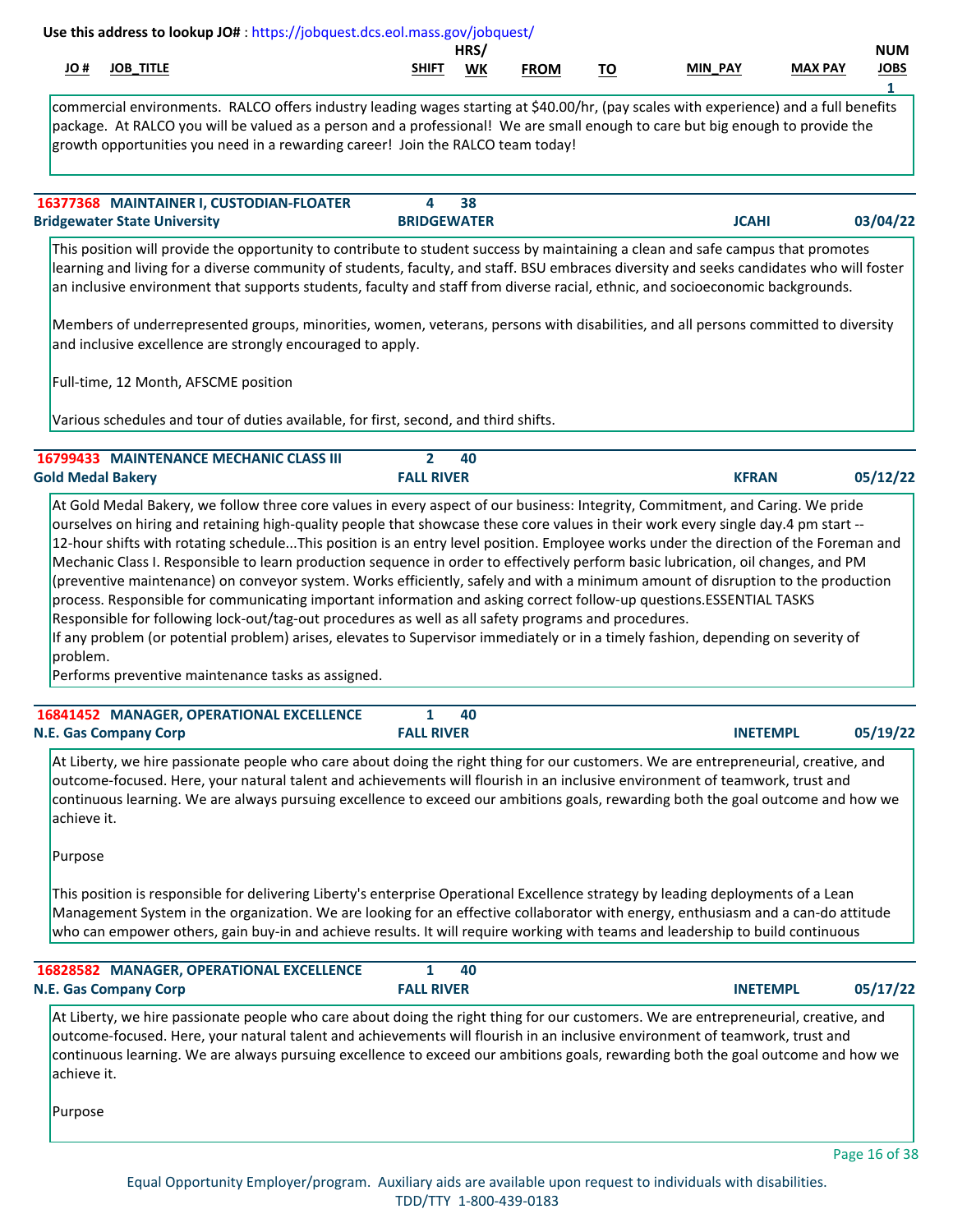| Use this address to lookup JO#: https://jobquest.dcs.eol.mass.gov/jobquest/                                                                                                                                                                                                                                                                                                                              |                                   | HRS/ |             |           |                 |                | <b>NUM</b>       |
|----------------------------------------------------------------------------------------------------------------------------------------------------------------------------------------------------------------------------------------------------------------------------------------------------------------------------------------------------------------------------------------------------------|-----------------------------------|------|-------------|-----------|-----------------|----------------|------------------|
| <b>JOB_TITLE</b><br># OL                                                                                                                                                                                                                                                                                                                                                                                 | <b>SHIFT</b>                      | WK   | <b>FROM</b> | <u>TO</u> | MIN_PAY         | <b>MAX PAY</b> | <b>JOBS</b><br>1 |
| This position is responsible for delivering Liberty's enterprise Operational Excellence strategy by leading deployments of a Lean<br>Management System in the organization. We are looking for an effective collaborator with energy, enthusiasm and a can-do attitude<br>who can empower others, gain buy-in and achieve results. It will require working with teams and leadership to build continuous |                                   |      |             |           |                 |                |                  |
| <b>16827938 MANUFACTURING ASSOCIATE II</b><br><b>UMass Medical School</b>                                                                                                                                                                                                                                                                                                                                | $\mathbf{1}$<br><b>FALL RIVER</b> | 40   |             |           | <b>INETEMPL</b> |                | 05/17/22         |
| Overview                                                                                                                                                                                                                                                                                                                                                                                                 |                                   |      |             |           |                 |                |                  |
| <b>GENERAL SUMMARY OF POSITION:</b>                                                                                                                                                                                                                                                                                                                                                                      |                                   |      |             |           |                 |                |                  |
| <b>16742167 MASTER TECHNICIAN</b>                                                                                                                                                                                                                                                                                                                                                                        | $\mathbf{1}$                      | 40   |             |           |                 |                |                  |
| <b>Pep Boys</b>                                                                                                                                                                                                                                                                                                                                                                                          | <b>SEEKONK</b>                    |      |             |           | <b>INETEMPL</b> |                | 05/04/22         |
| information, visit.<br><b>Position Summary</b><br><b>16841418 MATERIAL HANDLER</b>                                                                                                                                                                                                                                                                                                                       | 1                                 | 40   | 6:45 am     | 3:15 pm   |                 |                |                  |
| <b>Whirlpool Corporation</b><br>Work Shift: 1st (6:45am-3:15pm) overtime as needed                                                                                                                                                                                                                                                                                                                       | <b>FALL RIVER</b>                 |      |             |           | <b>KFRAN</b>    |                | 05/19/22         |
| Responsibilities Will Include<br>Maintains inventory by identifying, labeling, and placing bundles of steel in stock; recording location of inventory.<br>Locates steel by using micrometers and steel guides, verifying gauge and steel type.<br>Keeping a well-maintained and updated account of stock and inventory.                                                                                  |                                   |      |             |           |                 |                |                  |
| Handling returns by completing a safe assessment and other required communication.<br>Receives all documentation from steel deliveries.                                                                                                                                                                                                                                                                  |                                   |      |             |           |                 |                |                  |
|                                                                                                                                                                                                                                                                                                                                                                                                          | 1<br><b>SWANSEA</b>               | 40   |             |           | <b>ABORG</b>    |                | 05/16/22         |
| 16824480 MERCHANDISING SALES ASSOCIATE<br><b>Tractor Supply Company</b><br>Overview<br>Text TSC to 25000 to Apply<br>This position is responsible for traveling with the Field Activity Support Team (FAST) to stores within an assigned district to own and                                                                                                                                             |                                   |      |             |           |                 |                |                  |
| execute start to finish variable tasks such as planograms and physical inventories, as well as provide support for other tasks including<br>merchandise and fixture assembly, and the maintenance of all signage. A valid driver?s license and motor vehicle report is required. This<br>position will interact with customers and team members, while providing legendary customer service.             |                                   |      |             |           |                 |                |                  |

Equal Opportunity Employer/program. Auxiliary aids are available upon request to individuals with disabilities. TDD/TTY 1-800-439-0183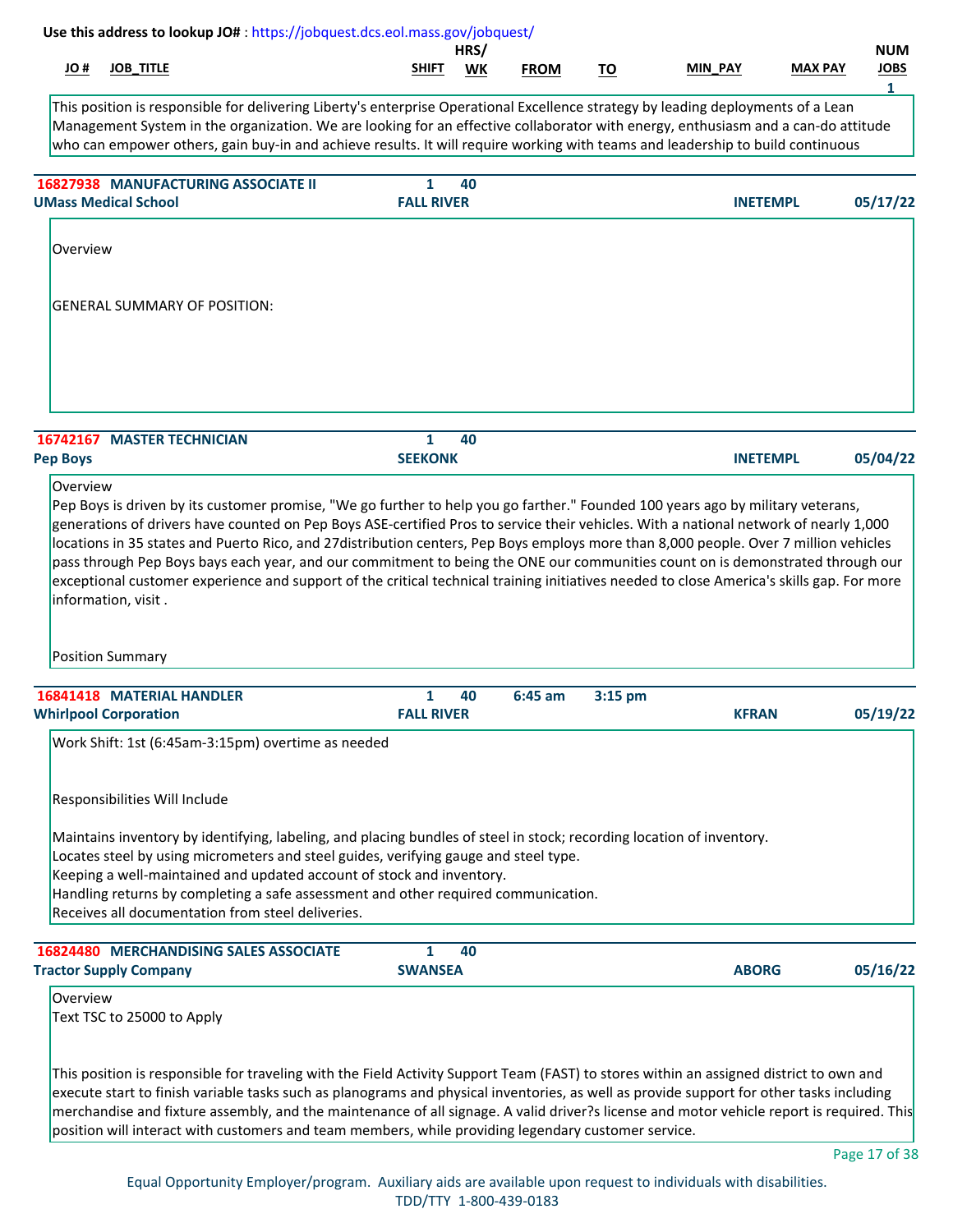| Use this address to lookup JO#: https://jobquest.dcs.eol.mass.gov/jobquest/                                                                                                                                                                                                                                                                                                                                                                                                                                                                                                                                                                                                                                                                                                                                                                                                                                                                                                                                                                                                                                                                                                   |                                | HRS/ |             |           |                 |                | <b>NUM</b>       |
|-------------------------------------------------------------------------------------------------------------------------------------------------------------------------------------------------------------------------------------------------------------------------------------------------------------------------------------------------------------------------------------------------------------------------------------------------------------------------------------------------------------------------------------------------------------------------------------------------------------------------------------------------------------------------------------------------------------------------------------------------------------------------------------------------------------------------------------------------------------------------------------------------------------------------------------------------------------------------------------------------------------------------------------------------------------------------------------------------------------------------------------------------------------------------------|--------------------------------|------|-------------|-----------|-----------------|----------------|------------------|
| H OL<br><b>JOB_TITLE</b>                                                                                                                                                                                                                                                                                                                                                                                                                                                                                                                                                                                                                                                                                                                                                                                                                                                                                                                                                                                                                                                                                                                                                      | <b>SHIFT</b>                   | WK   | <b>FROM</b> | <u>TO</u> | MIN_PAY         | <b>MAX PAY</b> | <b>JOBS</b><br>1 |
| Responsibilities                                                                                                                                                                                                                                                                                                                                                                                                                                                                                                                                                                                                                                                                                                                                                                                                                                                                                                                                                                                                                                                                                                                                                              |                                |      |             |           |                 |                |                  |
| 16783535 MOBILE ASSOCIATE                                                                                                                                                                                                                                                                                                                                                                                                                                                                                                                                                                                                                                                                                                                                                                                                                                                                                                                                                                                                                                                                                                                                                     | $\mathbf{1}$                   | 20   |             |           |                 |                |                  |
| T-Mobile USA, Inc.                                                                                                                                                                                                                                                                                                                                                                                                                                                                                                                                                                                                                                                                                                                                                                                                                                                                                                                                                                                                                                                                                                                                                            | <b>SEEKONK</b>                 |      |             |           | <b>INETEMPL</b> |                | 05/11/22         |
| Be unstoppable with us!<br>T-Mobile is synonymous with innovation-and you could be part of the team that disrupted an entire industry! We reinvented customer<br>service, brought real 5G to the nation, and now we're shaping the future of technology in wireless and beyond. Our work is as exciting<br>as it is rewarding, so consider the career opportunity below as your invitation to grow with us, make big things happen with us, above<br>all, #BEYOU with us. Together, we won't stop!<br>Never stop growing!<br>T-Mobile doesn't have a corporate ladder-it's more like a jungle gym of possibilities! We love helping our employees grow in their<br>careers, because it's that shared drive to aim high that drives our business and our culture forward.<br>If you'd like to receive more information about careers at T-Mobile, sign up for the T-Mobile Talent Community today!<br>T-Mobile USA, Inc. is an Equal Opportunity Employer. All decisions concerning the employment relationship will be made without                                                                                                                                           |                                |      |             |           |                 |                |                  |
| 16783550 MOBILE ASSOCIATE - RETAIL SALES<br>T-Mobile USA, Inc.                                                                                                                                                                                                                                                                                                                                                                                                                                                                                                                                                                                                                                                                                                                                                                                                                                                                                                                                                                                                                                                                                                                | $\mathbf{1}$<br><b>SEEKONK</b> | 20   |             |           | <b>INETEMPL</b> |                | 05/11/22         |
| T-Mobile is synonymous with innovation-and you could be part of the team that disrupted an entire industry! We reinvented customer<br>service, brought real 5G to the nation, and now we're shaping the future of technology in wireless and beyond. Our work is as exciting<br>as it is rewarding, so consider the career opportunity below as your invitation to grow with us, make big things happen with us, above<br>all, #BEYOU with us. Together, we won't stop!<br>At T-Mobile, we strongly encourage everyone, including people of color, veterans, military spouses, individuals with disabilities, lesbian,<br>gay, bisexual, transgender, queer and non-binary people, and parents to apply. We are an equal opportunity employer and welcome<br>everyone to our team. If you are an individual with a disability and need reasonable accommodation at any point in the application or<br>interview process, please let us know by emailing ApplicantAccommodation@t-mobile.com or calling 1-844-873-9500. Please note, this<br>contact channel is not a means to apply for or inquire about a position and we are unable to respond to non-accommodation related |                                |      |             |           |                 |                |                  |
| 16842123 NATIONAL ACCOUNTS MANAGER<br><b>Ocean Spray Cranberries, Inc.</b>                                                                                                                                                                                                                                                                                                                                                                                                                                                                                                                                                                                                                                                                                                                                                                                                                                                                                                                                                                                                                                                                                                    | 1<br><b>LAKEVILLE</b>          | 40   |             |           | <b>INETEMPL</b> |                | 05/19/22         |
| The Sales Team is looking to add a National Account Manager to the US Grocery's growing team.                                                                                                                                                                                                                                                                                                                                                                                                                                                                                                                                                                                                                                                                                                                                                                                                                                                                                                                                                                                                                                                                                 |                                |      |             |           |                 |                |                  |
| Position location: We're all about flexibility! This will be a remote role.<br>Position Summary:                                                                                                                                                                                                                                                                                                                                                                                                                                                                                                                                                                                                                                                                                                                                                                                                                                                                                                                                                                                                                                                                              |                                |      |             |           |                 |                |                  |
| The National Business Manager has overall responsibility for the development and execution of the Publix business plan.<br>A Day in the Life of a National Account Manager:<br>Aligns Ocean Spray initiatives and resources to help customers achieve goals.<br>Responsible for achieving sales quotas/AOP and quarterly reforecast.                                                                                                                                                                                                                                                                                                                                                                                                                                                                                                                                                                                                                                                                                                                                                                                                                                          |                                |      |             |           |                 |                |                  |
| 16841686 NAVIONICS PRODUCT SUPPORT SPECIALIST SUI 1<br><b>Navionics</b>                                                                                                                                                                                                                                                                                                                                                                                                                                                                                                                                                                                                                                                                                                                                                                                                                                                                                                                                                                                                                                                                                                       | <b>DARTMOUTH</b>               | 40   |             |           | <b>INETEMPL</b> |                | 05/19/22         |
| We are looking for aProduct Support Specialist-Summer/Seasonal for our office in the greater Dartmouth area.                                                                                                                                                                                                                                                                                                                                                                                                                                                                                                                                                                                                                                                                                                                                                                                                                                                                                                                                                                                                                                                                  |                                |      |             |           |                 |                |                  |
| Responsibilities<br>Are you looking for a great summer job with benefits and awesome perks? Are you a people-person who loves technology (especially<br>Garmin products!) If so, Garmin is hiring for full-time summer 2022 positions on our Marine teamwithin Product Support and we'd love<br>to hear from you!<br>Schedule options for this position include:<br>Monday-Friday 8am-5pm<br>Who We Are:                                                                                                                                                                                                                                                                                                                                                                                                                                                                                                                                                                                                                                                                                                                                                                      |                                |      |             |           |                 |                |                  |
|                                                                                                                                                                                                                                                                                                                                                                                                                                                                                                                                                                                                                                                                                                                                                                                                                                                                                                                                                                                                                                                                                                                                                                               |                                |      |             |           |                 |                | Page 18 of 38    |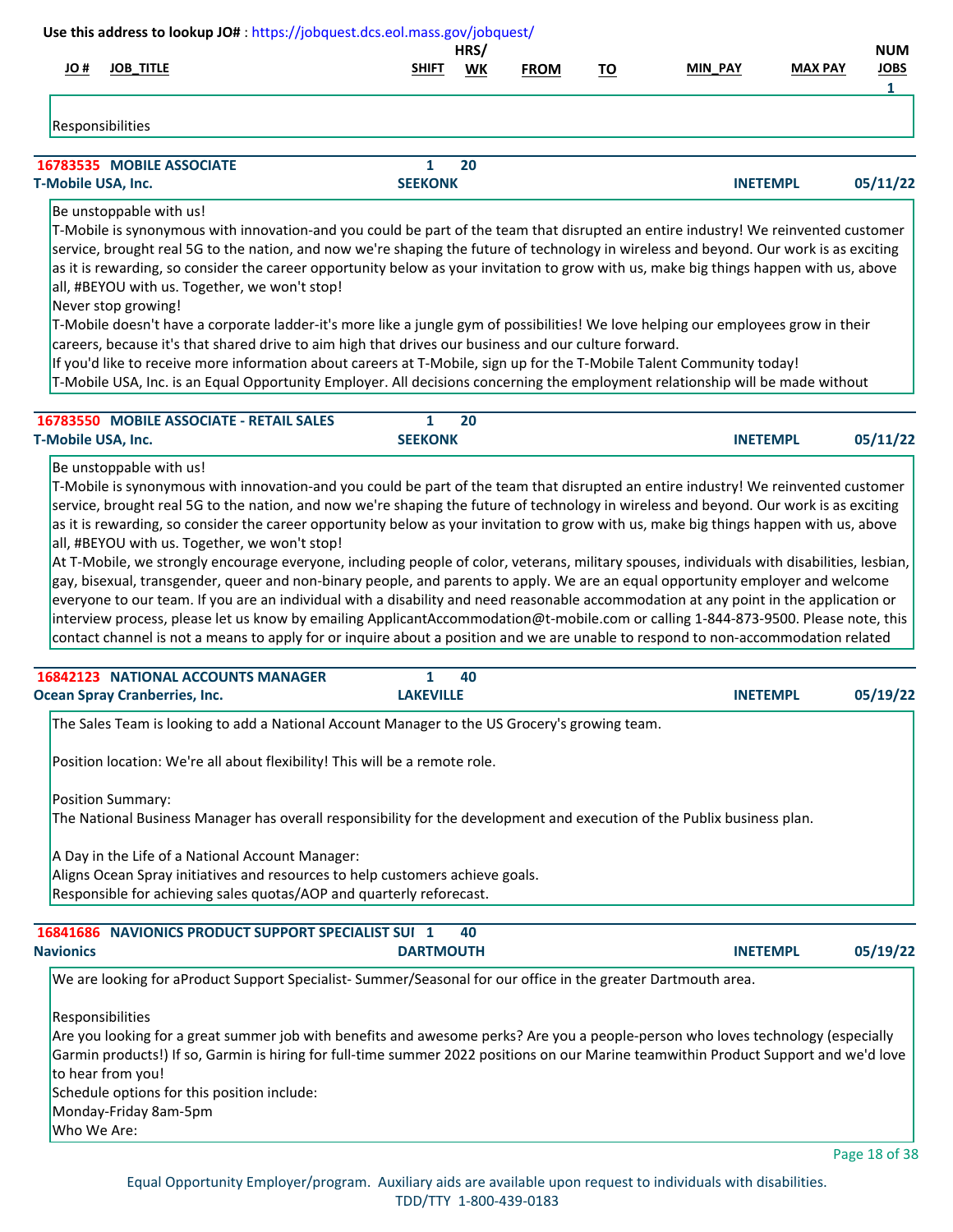| # OL                    | <b>JOB_TITLE</b>                                                                                                                                                            | SHIFT             | HRS/<br>WK | <b>FROM</b> | <u>TO</u> | MIN PAY         | <b>MAX PAY</b> | <b>NUM</b><br><b>JOBS</b> |
|-------------------------|-----------------------------------------------------------------------------------------------------------------------------------------------------------------------------|-------------------|------------|-------------|-----------|-----------------|----------------|---------------------------|
|                         |                                                                                                                                                                             |                   |            |             |           |                 |                | 1                         |
|                         | We believe that sharing our customers passion for our products and their active lifestyles makes us the best equipped to resolve issues                                     |                   |            |             |           |                 |                |                           |
|                         | 16841699 NAVIONICS PRODUCT SUPPORT SPECIALIST-649 1                                                                                                                         |                   | 40         |             |           |                 |                |                           |
| <b>Navionics</b>        |                                                                                                                                                                             | <b>DARTMOUTH</b>  |            |             |           | <b>INETEMPL</b> |                | 05/19/22                  |
|                         | We are seeking a full-time Navionics Product Support Specialist.                                                                                                            |                   |            |             |           |                 |                |                           |
|                         | Responsibilities                                                                                                                                                            |                   |            |             |           |                 |                |                           |
| skills?                 | Do you enjoy using and learning about the latest technology? Are you a natural problem solver and have excellent customer service                                           |                   |            |             |           |                 |                |                           |
|                         | Garmin is hiring a full-time Marine Product Support Specialist and we would love to invite you to join our fun and fast-paced team!                                         |                   |            |             |           |                 |                |                           |
| Who We Are:             | We believe that sharing our customers passion for our products and their active lifestyles makes us the best equipped to resolve issues                                     |                   |            |             |           |                 |                |                           |
|                         | and enhance user experience. We accomplish this through teamwork, outstanding performance, and accomplishing what we say we                                                 |                   |            |             |           |                 |                |                           |
| will do.                |                                                                                                                                                                             |                   |            |             |           |                 |                |                           |
|                         | 16851006 ORDER ENTRY CLERK                                                                                                                                                  | $\mathbf{1}$      | 40         | 8:30 am     | 5:00 pm   |                 |                |                           |
| <b>JS INTERNATIONAL</b> |                                                                                                                                                                             | <b>FALL RIVER</b> |            |             |           | <b>KFRAN</b>    |                | 05/20/22                  |
|                         | High school or equivalent (Required)                                                                                                                                        |                   |            |             |           |                 |                |                           |
|                         | Data Entry: 1 year (Preferred)<br>JSI Cabinetry is a leading United States kitchen and bath cabinetry supplier committed to fast delivery of the highest quality cabinetry. |                   |            |             |           |                 |                |                           |
|                         | JSI operates distribution facilities in Boston, Chicago, Atlanta, and Denver. Our expansive footprint is leveraged to service 2,500 of the                                  |                   |            |             |           |                 |                |                           |
|                         | finer kitchen and bath dealers in the United States with all-wood cabinets shipped as quickly as the next day.Our Order Entry Clerk                                         |                   |            |             |           |                 |                |                           |
|                         | (OEC) are a vital part of the growth and success of our business! The primary role of a OEC is to accurately enter customer orders as well                                  |                   |            |             |           |                 |                |                           |
|                         | as assistance on a wide array of topics including, but not limited to: general inquiries, product and service inquiries, billing questions                                  |                   |            |             |           |                 |                |                           |
|                         | and other concerns both via phone and email. The right candidate will demonstrate a fundamental commitment to providing                                                     |                   |            |             |           |                 |                |                           |
|                         | world-class customer service experience.                                                                                                                                    |                   |            |             |           |                 |                |                           |
|                         | Monday - Friday                                                                                                                                                             |                   |            |             |           |                 |                |                           |
|                         | 16851011 ORDER PICKER SECOND SHIFT                                                                                                                                          | 2                 | 40         | 3:30 pm     | 12:00 am  |                 |                |                           |
| <b>JS INTERNATIONAL</b> |                                                                                                                                                                             | <b>FALL RIVER</b> |            |             |           | <b>KFRAN</b>    |                | 05/20/22                  |
| <b>Qualifications</b>   |                                                                                                                                                                             |                   |            |             |           |                 |                |                           |
|                         | High school or equivalent (Preferred)                                                                                                                                       |                   |            |             |           |                 |                |                           |
|                         | Night Shift (Required)<br><b>Warehouse Picker</b>                                                                                                                           |                   |            |             |           |                 |                |                           |
|                         | Warehouse picker with RF scanners experience a plus, pallet jack/ forklift experience a plus, able to speak, read English a must.                                           |                   |            |             |           |                 |                |                           |
|                         | Must be able to follow instructions and respond to management direction.                                                                                                    |                   |            |             |           |                 |                |                           |
|                         | Must be willing to train on forklifts as needed.                                                                                                                            |                   |            |             |           |                 |                |                           |
|                         | Must be able to lift and/or move up to 50 pounds.                                                                                                                           |                   |            |             |           |                 |                |                           |
|                         | Must be able to work with little direction.                                                                                                                                 |                   |            |             |           |                 |                |                           |
|                         | Hours are 4:30pm - 1:00am.                                                                                                                                                  |                   |            |             |           |                 |                |                           |
|                         | 16742358 OUTSIDE SALES REPRESENTATIVE                                                                                                                                       | 1                 | 40         |             |           |                 |                |                           |
|                         | <b>TruGreen Limited Partnership</b>                                                                                                                                         | <b>LAKEVILLE</b>  |            |             |           | <b>INETEMPL</b> |                | 05/05/22                  |
| Salary:                 |                                                                                                                                                                             |                   |            |             |           |                 |                |                           |
| $$17.50$ an hour        |                                                                                                                                                                             |                   |            |             |           |                 |                |                           |
| R17280                  |                                                                                                                                                                             |                   |            |             |           |                 |                |                           |
|                         | Sales Representative                                                                                                                                                        |                   |            |             |           |                 |                |                           |
|                         | 20 Raffaele Road, Plymouth, Massachusetts 02360                                                                                                                             |                   |            |             |           |                 |                |                           |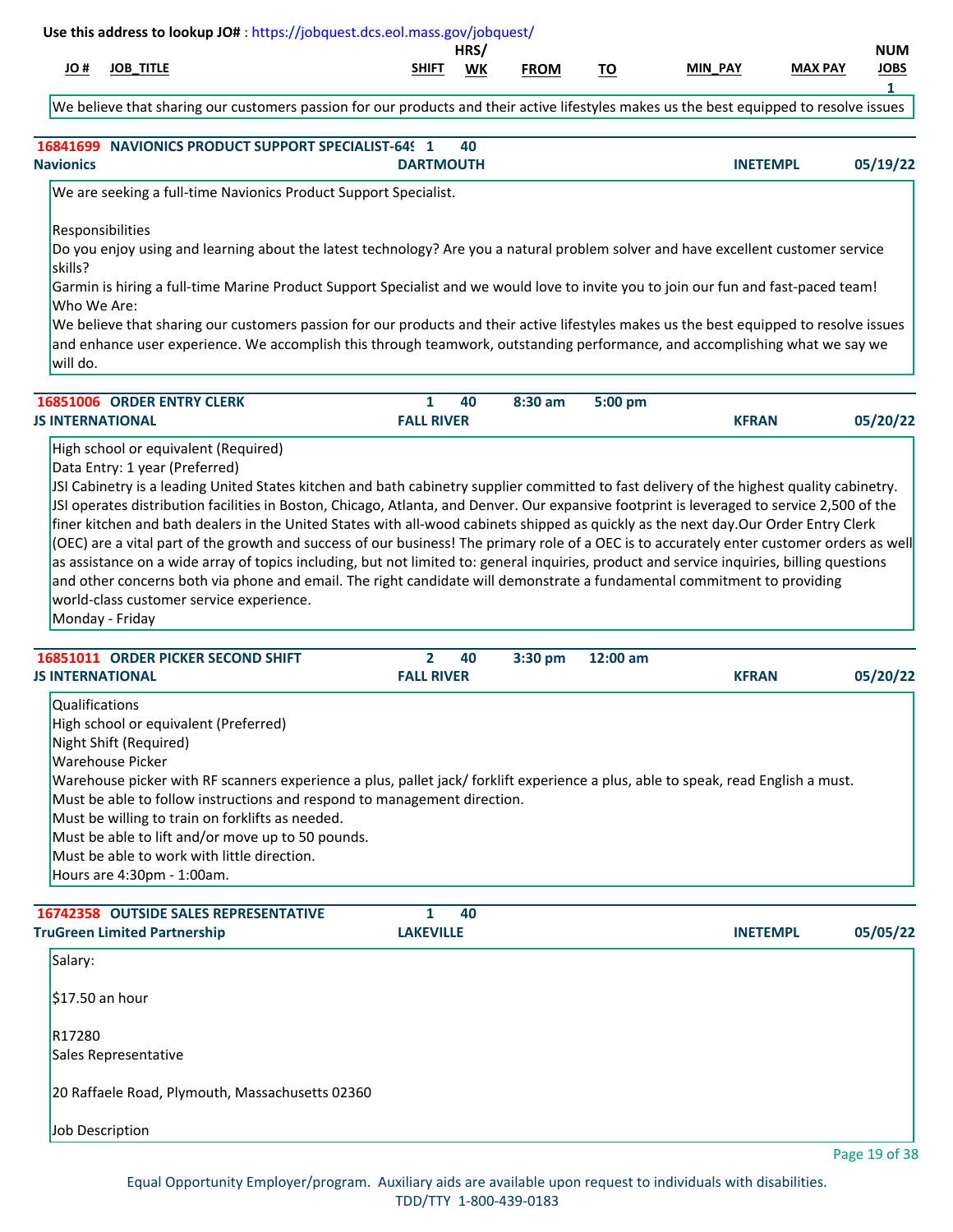| <b>JOB_TITLE</b>                     |                                                        |                                                                                                                                                                                                                                                                                                                                                      | WK                                                                | <b>FROM</b>                                                                         | <u>TO</u>                                                                                                                                                    | <b>MIN PAY</b> | <b>MAX PAY</b> | <b>NUM</b><br><b>JOBS</b><br>$\mathbf{1}$                                                                                                                                                                                                                                                                                                                                                                                                                                                                                                                                                                                                                                                                                                                                                                                                                                                                                                                                                                                                                                                                                                                                                                                                                                                                     |
|--------------------------------------|--------------------------------------------------------|------------------------------------------------------------------------------------------------------------------------------------------------------------------------------------------------------------------------------------------------------------------------------------------------------------------------------------------------------|-------------------------------------------------------------------|-------------------------------------------------------------------------------------|--------------------------------------------------------------------------------------------------------------------------------------------------------------|----------------|----------------|---------------------------------------------------------------------------------------------------------------------------------------------------------------------------------------------------------------------------------------------------------------------------------------------------------------------------------------------------------------------------------------------------------------------------------------------------------------------------------------------------------------------------------------------------------------------------------------------------------------------------------------------------------------------------------------------------------------------------------------------------------------------------------------------------------------------------------------------------------------------------------------------------------------------------------------------------------------------------------------------------------------------------------------------------------------------------------------------------------------------------------------------------------------------------------------------------------------------------------------------------------------------------------------------------------------|
|                                      |                                                        | 1                                                                                                                                                                                                                                                                                                                                                    | 40                                                                |                                                                                     |                                                                                                                                                              |                |                | 05/05/22                                                                                                                                                                                                                                                                                                                                                                                                                                                                                                                                                                                                                                                                                                                                                                                                                                                                                                                                                                                                                                                                                                                                                                                                                                                                                                      |
|                                      |                                                        |                                                                                                                                                                                                                                                                                                                                                      |                                                                   |                                                                                     |                                                                                                                                                              |                |                |                                                                                                                                                                                                                                                                                                                                                                                                                                                                                                                                                                                                                                                                                                                                                                                                                                                                                                                                                                                                                                                                                                                                                                                                                                                                                                               |
|                                      |                                                        |                                                                                                                                                                                                                                                                                                                                                      |                                                                   |                                                                                     |                                                                                                                                                              |                |                |                                                                                                                                                                                                                                                                                                                                                                                                                                                                                                                                                                                                                                                                                                                                                                                                                                                                                                                                                                                                                                                                                                                                                                                                                                                                                                               |
|                                      |                                                        |                                                                                                                                                                                                                                                                                                                                                      |                                                                   |                                                                                     |                                                                                                                                                              |                |                |                                                                                                                                                                                                                                                                                                                                                                                                                                                                                                                                                                                                                                                                                                                                                                                                                                                                                                                                                                                                                                                                                                                                                                                                                                                                                                               |
| R17280                               |                                                        |                                                                                                                                                                                                                                                                                                                                                      |                                                                   |                                                                                     |                                                                                                                                                              |                |                |                                                                                                                                                                                                                                                                                                                                                                                                                                                                                                                                                                                                                                                                                                                                                                                                                                                                                                                                                                                                                                                                                                                                                                                                                                                                                                               |
| Sales Representative                 |                                                        |                                                                                                                                                                                                                                                                                                                                                      |                                                                   |                                                                                     |                                                                                                                                                              |                |                |                                                                                                                                                                                                                                                                                                                                                                                                                                                                                                                                                                                                                                                                                                                                                                                                                                                                                                                                                                                                                                                                                                                                                                                                                                                                                                               |
|                                      |                                                        |                                                                                                                                                                                                                                                                                                                                                      |                                                                   |                                                                                     |                                                                                                                                                              |                |                |                                                                                                                                                                                                                                                                                                                                                                                                                                                                                                                                                                                                                                                                                                                                                                                                                                                                                                                                                                                                                                                                                                                                                                                                                                                                                                               |
| Job Description                      |                                                        |                                                                                                                                                                                                                                                                                                                                                      |                                                                   |                                                                                     |                                                                                                                                                              |                |                |                                                                                                                                                                                                                                                                                                                                                                                                                                                                                                                                                                                                                                                                                                                                                                                                                                                                                                                                                                                                                                                                                                                                                                                                                                                                                                               |
|                                      |                                                        | 1                                                                                                                                                                                                                                                                                                                                                    | 40                                                                |                                                                                     |                                                                                                                                                              |                |                |                                                                                                                                                                                                                                                                                                                                                                                                                                                                                                                                                                                                                                                                                                                                                                                                                                                                                                                                                                                                                                                                                                                                                                                                                                                                                                               |
| <b>TruGreen Limited Partnership</b>  |                                                        |                                                                                                                                                                                                                                                                                                                                                      |                                                                   |                                                                                     |                                                                                                                                                              |                |                | 05/04/22                                                                                                                                                                                                                                                                                                                                                                                                                                                                                                                                                                                                                                                                                                                                                                                                                                                                                                                                                                                                                                                                                                                                                                                                                                                                                                      |
|                                      |                                                        |                                                                                                                                                                                                                                                                                                                                                      |                                                                   |                                                                                     |                                                                                                                                                              |                |                |                                                                                                                                                                                                                                                                                                                                                                                                                                                                                                                                                                                                                                                                                                                                                                                                                                                                                                                                                                                                                                                                                                                                                                                                                                                                                                               |
| $$17.50$ an hour                     |                                                        |                                                                                                                                                                                                                                                                                                                                                      |                                                                   |                                                                                     |                                                                                                                                                              |                |                |                                                                                                                                                                                                                                                                                                                                                                                                                                                                                                                                                                                                                                                                                                                                                                                                                                                                                                                                                                                                                                                                                                                                                                                                                                                                                                               |
| R17280                               |                                                        |                                                                                                                                                                                                                                                                                                                                                      |                                                                   |                                                                                     |                                                                                                                                                              |                |                |                                                                                                                                                                                                                                                                                                                                                                                                                                                                                                                                                                                                                                                                                                                                                                                                                                                                                                                                                                                                                                                                                                                                                                                                                                                                                                               |
| Sales Representative                 |                                                        |                                                                                                                                                                                                                                                                                                                                                      |                                                                   |                                                                                     |                                                                                                                                                              |                |                |                                                                                                                                                                                                                                                                                                                                                                                                                                                                                                                                                                                                                                                                                                                                                                                                                                                                                                                                                                                                                                                                                                                                                                                                                                                                                                               |
|                                      |                                                        |                                                                                                                                                                                                                                                                                                                                                      |                                                                   |                                                                                     |                                                                                                                                                              |                |                |                                                                                                                                                                                                                                                                                                                                                                                                                                                                                                                                                                                                                                                                                                                                                                                                                                                                                                                                                                                                                                                                                                                                                                                                                                                                                                               |
| Job Description                      |                                                        |                                                                                                                                                                                                                                                                                                                                                      |                                                                   |                                                                                     |                                                                                                                                                              |                |                |                                                                                                                                                                                                                                                                                                                                                                                                                                                                                                                                                                                                                                                                                                                                                                                                                                                                                                                                                                                                                                                                                                                                                                                                                                                                                                               |
| 16784235 PACKER AND SHIPPER          |                                                        | $\mathbf{1}$                                                                                                                                                                                                                                                                                                                                         | 40                                                                |                                                                                     |                                                                                                                                                              |                |                |                                                                                                                                                                                                                                                                                                                                                                                                                                                                                                                                                                                                                                                                                                                                                                                                                                                                                                                                                                                                                                                                                                                                                                                                                                                                                                               |
| <b>FRANK CLEGG LEATHER WORKS</b>     |                                                        |                                                                                                                                                                                                                                                                                                                                                      |                                                                   |                                                                                     |                                                                                                                                                              |                |                | 05/11/22                                                                                                                                                                                                                                                                                                                                                                                                                                                                                                                                                                                                                                                                                                                                                                                                                                                                                                                                                                                                                                                                                                                                                                                                                                                                                                      |
| Qualifications<br>English (Required) |                                                        |                                                                                                                                                                                                                                                                                                                                                      |                                                                   |                                                                                     |                                                                                                                                                              |                |                |                                                                                                                                                                                                                                                                                                                                                                                                                                                                                                                                                                                                                                                                                                                                                                                                                                                                                                                                                                                                                                                                                                                                                                                                                                                                                                               |
|                                      |                                                        | $\mathbf{1}$                                                                                                                                                                                                                                                                                                                                         | 40                                                                |                                                                                     |                                                                                                                                                              |                |                |                                                                                                                                                                                                                                                                                                                                                                                                                                                                                                                                                                                                                                                                                                                                                                                                                                                                                                                                                                                                                                                                                                                                                                                                                                                                                                               |
| <b>Rockland Trust Company</b>        |                                                        |                                                                                                                                                                                                                                                                                                                                                      |                                                                   |                                                                                     |                                                                                                                                                              |                |                | 05/12/22                                                                                                                                                                                                                                                                                                                                                                                                                                                                                                                                                                                                                                                                                                                                                                                                                                                                                                                                                                                                                                                                                                                                                                                                                                                                                                      |
| Description                          |                                                        |                                                                                                                                                                                                                                                                                                                                                      |                                                                   |                                                                                     |                                                                                                                                                              |                |                |                                                                                                                                                                                                                                                                                                                                                                                                                                                                                                                                                                                                                                                                                                                                                                                                                                                                                                                                                                                                                                                                                                                                                                                                                                                                                                               |
|                                      | <b>TruGreen Limited Partnership</b><br>\$17.50 an hour | 16747836 OUTSIDE SALES REPRESENTATIVE - HIRING IM<br>20 Raffaele Road, Plymouth, Massachusetts 02360<br>20 Raffaele Road, Plymouth, Massachusetts 02360<br>US work authorization (Required)<br>Warehouse Specialist (Packer, Shipper, and Receiver)<br>16799883 PART TIME BANKER I SEEKONK BRANCH<br>Rockland Trust is currently seeking a Banker I. | <b>SHIFT</b><br>16742277 OUTSIDE SALES REPRESENTATIVE - WEEKLY PA | HRS/<br><b>LAKEVILLE</b><br><b>LAKEVILLE</b><br><b>FALL RIVER</b><br><b>SEEKONK</b> | Use this address to lookup JO#: https://jobquest.dcs.eol.mass.gov/jobquest/<br>channel usage and providing superior service in a highly professional manner. |                | <b>RTEIX</b>   | <b>INETEMPL</b><br><b>INETEMPL</b><br>Frank Clegg Leatherworks is a designer leather goods manufacturer and brand, with a factory and head office in Fall River, MA.<br>As a shipping professional, you will play an integral role in getting products to our customers on time. You will have the opportunity to<br>work as part of a team and strengthen valuable skills including organization, communication, and attention to detail. In conjunction<br>with preparing shipping invoices and package contents for our loyal customers, you will work with supervisors who are committed to<br>helping you find success. You will gain experience in computing freight costs and documenting inventory to guarantee every package<br>reaches its destination. Find out how working with us allows you to strengthen core competencies in an environment that is centered<br><b>INETEMPL</b><br>The Banker I assists the Bank in meeting its sales and service goals by supporting both customer relationship development and<br>transaction processing. Under the supervision of the Branch Manager and/or Designee this position is responsible for conducting<br>financial transactions between the Bank and its customers; sales and referral of bank products; promotion and demonstration of digital |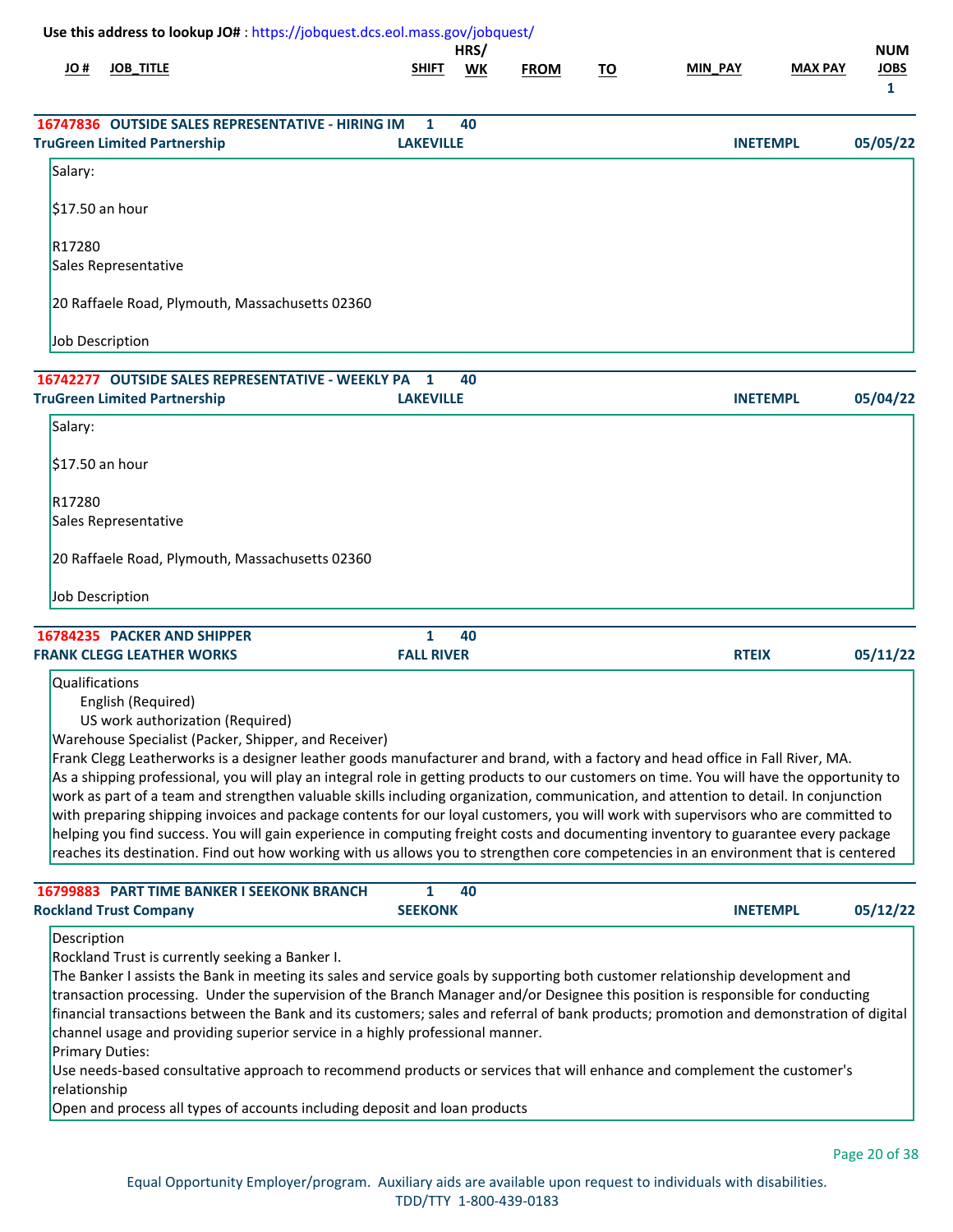| JO #                    | <b>JOB_TITLE</b>                                                                                                                                                                                                                                                                                                                                                                                                                                                                                                                 | <b>SHIFT</b>        | HRS/<br>WK | <b>FROM</b> | <u>TO</u> | MIN PAY         | <b>MAX PAY</b> | <b>NUM</b><br><b>JOBS</b> |
|-------------------------|----------------------------------------------------------------------------------------------------------------------------------------------------------------------------------------------------------------------------------------------------------------------------------------------------------------------------------------------------------------------------------------------------------------------------------------------------------------------------------------------------------------------------------|---------------------|------------|-------------|-----------|-----------------|----------------|---------------------------|
|                         |                                                                                                                                                                                                                                                                                                                                                                                                                                                                                                                                  |                     |            |             |           |                 |                | $\mathbf{1}$              |
|                         | <b>16828347 PART TIME MERCHANDISER</b><br><b>American Greetings</b>                                                                                                                                                                                                                                                                                                                                                                                                                                                              | 1<br><b>SWANSEA</b> | 40         |             |           | <b>INETEMPL</b> |                | 05/17/22                  |
|                         | As a Merchandiser with American Greetings, you'll be a vital part of our company's purpose; to make the world a more thoughtful and                                                                                                                                                                                                                                                                                                                                                                                              |                     |            |             |           |                 |                |                           |
|                         | caring place. We are looking for motivated, energetic and reliable merchandisers to service our greeting card departments in various<br>retail locations. The starting pay is \$14.40 per hour with paid training and travel time between store locations. Mileage reimbursement<br>in applicable states.                                                                                                                                                                                                                        |                     |            |             |           |                 |                |                           |
|                         | Zip Code(s) for retail location(s): 02777                                                                                                                                                                                                                                                                                                                                                                                                                                                                                        |                     |            |             |           |                 |                |                           |
|                         | What are the major functions of our Merchandisers?                                                                                                                                                                                                                                                                                                                                                                                                                                                                               |                     |            |             |           |                 |                |                           |
|                         | *Part Time hours average between 10-15 hrs per week with a potential increase in hours during holidays                                                                                                                                                                                                                                                                                                                                                                                                                           |                     |            |             |           |                 |                |                           |
|                         | 16755750 PART-TIME CNA, HHA, PCA                                                                                                                                                                                                                                                                                                                                                                                                                                                                                                 | $\mathbf{1}$        | 25         |             |           |                 |                |                           |
|                         | <b>Professional Care Match</b>                                                                                                                                                                                                                                                                                                                                                                                                                                                                                                   | <b>FALL RIVER</b>   |            |             |           | <b>FSOUS</b>    |                | 05/06/22                  |
|                         | caregivers who are able to support our clients on a daily basis for<br>our Full Service Agency division. The right candidates should be<br>ambitious, energetic, service-minded and have the ability to assist<br>with a friendly smile. Compassionate and caring attitude is a must.                                                                                                                                                                                                                                            |                     |            |             |           |                 |                |                           |
|                         | 16800311 PART-TIME RETAIL MERCHANDISER - SWANSEA 1                                                                                                                                                                                                                                                                                                                                                                                                                                                                               |                     | 20         |             |           |                 |                |                           |
|                         | <b>Anderson Merchandisers LP</b>                                                                                                                                                                                                                                                                                                                                                                                                                                                                                                 | <b>SWANSEA</b>      |            |             |           | <b>INETEMPL</b> |                | 05/13/22                  |
|                         | We are sure a lot of companies are trying to recruit you. So, how is Anderson Merchandisers different? We value our associates as<br>members of our family and treat all our clients as the VIPs they are!                                                                                                                                                                                                                                                                                                                       |                     |            |             |           |                 |                |                           |
|                         | Anderson Merchandisers is a premier retail services company with over 5,000 team members and growing. Our success is attributed to<br>our E3 mission of Execution Excellence Every Day by the dedicated associates that work relentlessly for our clients. We are a<br>family-owned company that has been in business for over 100 years and we know what it takes to get the job right the first time, every<br>time. We are growing fast and will give you the tools and training you need to succeed and grow in your career! |                     |            |             |           |                 |                |                           |
|                         | What makes Anderson Merchandisers a great place to work?                                                                                                                                                                                                                                                                                                                                                                                                                                                                         |                     |            |             |           |                 |                |                           |
|                         |                                                                                                                                                                                                                                                                                                                                                                                                                                                                                                                                  |                     | 40         |             |           |                 |                |                           |
| <b>Total Renal Care</b> | 16779975 PATIENT CARE TECHNICIAN / MEDICAL ASSIST                                                                                                                                                                                                                                                                                                                                                                                                                                                                                |                     |            |             |           |                 |                | 05/10/22                  |

Joining DaVita as Patient Care Technician (PCT) is an exciting opportunity to jump start your career in the health care industry. With paid, extensive training, you will gain the skills needed to care for our patients and build a network of other health care professionals across the geography where you live. Once you have successfully completed training, you will join a holistic team of care professionals including nurses, dietitian, social workers, and other experienced PCTs - to care for our patients. It's not a job, it's giving life and a career based on passion and purpose.

Our PCTs also find DaVita professionally fulfilling. To help advance your career, we offer clear paths to higher levels of responsibility and compensation by becoming a PCT II or PCT III. Through DaVita's Bridge to your Dreams program, teammates who have been in their role for six consecutive months and in good standing, are eligible to receive tuition assistance up front to pursue their dream of becoming a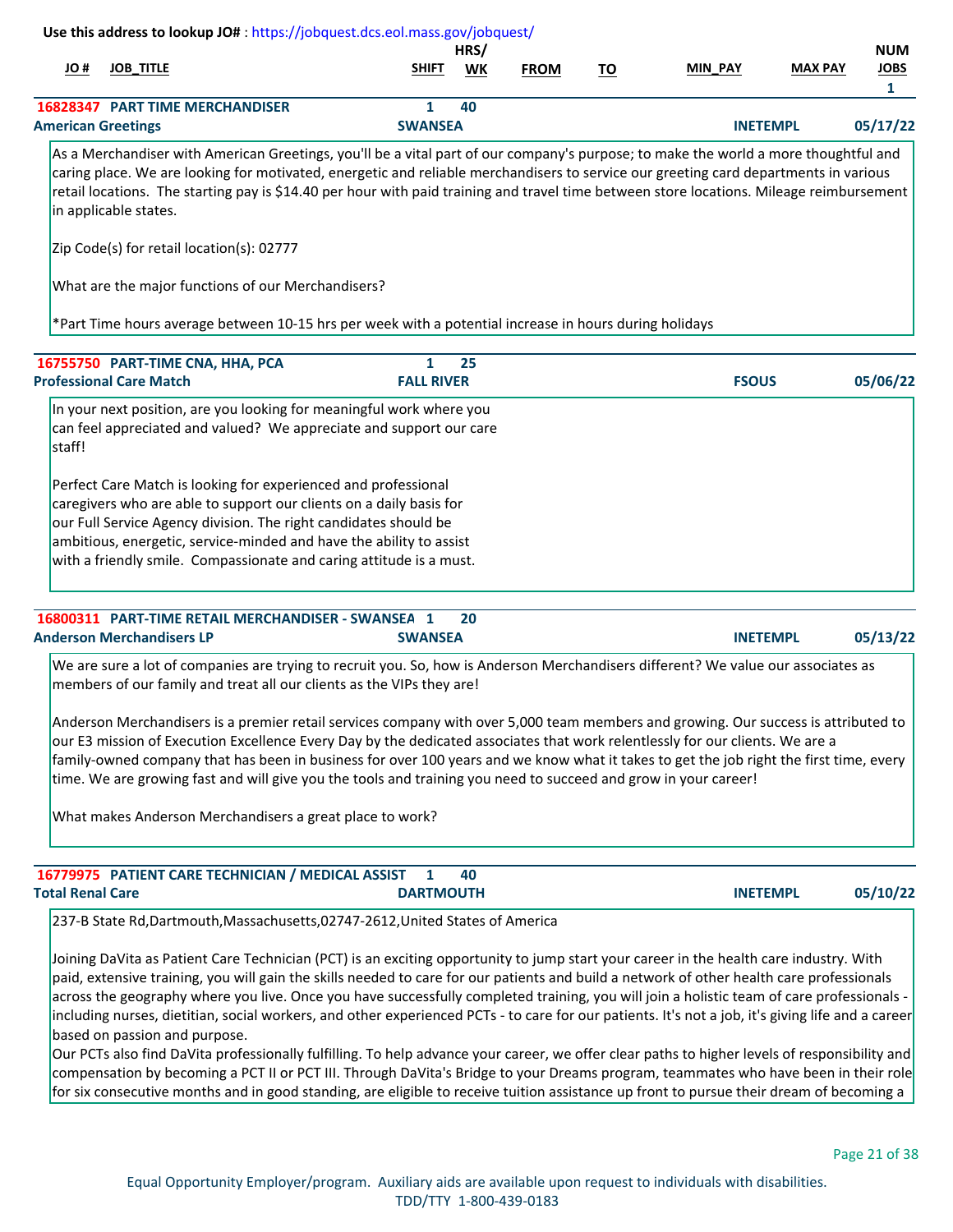| # JO                    | <b>JOB TITLE</b>                          | <b>SHIFT</b>     | HRS/<br>WK | <b>FROM</b> | то | <u>MIN_PAY</u>  | <b>MAX PAY</b> | <b>NUM</b><br><b>JOBS</b> |
|-------------------------|-------------------------------------------|------------------|------------|-------------|----|-----------------|----------------|---------------------------|
|                         |                                           |                  |            |             |    |                 |                |                           |
|                         | 16842334 PATIENT CARE TECHNICIAN I, FLOAT |                  | 40         |             |    |                 |                |                           |
| <b>Total Renal Care</b> |                                           | <b>DARTMOUTH</b> |            |             |    | <b>INETEMPL</b> |                | 05/19/22                  |

237-B State Rd,Dartmouth,Massachusetts,02747-2612,United States of America

Joining DaVita as Patient Care Technician (PCT) is an exciting opportunity to jump start your career in the health care industry. With paid, extensive training, you will gain the skills needed to care for our patients and build a network of other health care professionals across the geography where you live. Once you have successfully completed training, you will join a holistic team of care professionals including nurses, dietitian, social workers, and other experienced PCTs - to care for our patients. It's not a job, it's giving life and a career based on passion and purpose.

Our PCTs also find DaVita professionally fulfilling. To help advance your career, we offer clear paths to higher levels of responsibility and compensation by becoming a PCT II or PCT III. Through DaVita's Bridge to your Dreams program, teammates who have been in their role for six consecutive months and in good standing, are eligible to receive tuition assistance up front to pursue their dream of becoming a

| 16842331 PATIENT CARE TECHNICIAN I, FLOAT | 40               |                 |          |
|-------------------------------------------|------------------|-----------------|----------|
| <b>Total Renal Care</b>                   | <b>DARTMOUTH</b> | <b>INETEMPL</b> | 05/19/22 |

237-B State Rd,Dartmouth,Massachusetts,02747-2612,United States of America

Joining DaVita as Patient Care Technician (PCT) is an exciting opportunity to jump start your career in the health care industry. With paid, extensive training, you will gain the skills needed to care for our patients and build a network of other health care professionals across the geography where you live. Once you have successfully completed training, you will join a holistic team of care professionals including nurses, dietitian, social workers, and other experienced PCTs - to care for our patients. It's not a job, it's giving life and a career based on passion and purpose.

Our PCTs also find DaVita professionally fulfilling. To help advance your career, we offer clear paths to higher levels of responsibility and compensation by becoming a PCT II or PCT III. Through DaVita's Bridge to your Dreams program, teammates who have been in their role for six consecutive months and in good standing, are eligible to receive tuition assistance up front to pursue their dream of becoming a

| 16780384 PERSONAL CARE LINE HOME HEALTH AIDE |                   | 20 |                 |          |
|----------------------------------------------|-------------------|----|-----------------|----------|
| <b>Amedisys Holding, LLC</b>                 | <b>FALL RIVER</b> |    | <b>INETEMPL</b> | 05/10/22 |

Caregiving is our Calling

Associated Home Care, an Amedisys company, is the leading provider of personal home care in the state of Massachusetts in addition to its service areas around Jacksonville, Florida and Knoxville, Tennessee. From companionship to around-the-clock in-home care, our customized services are designed to bring peace of mind to individuals needing extra care for their families. Customizing care to each client's need is an important part of the service plan and can always be adjusted as needs change.

Our specially trained nurses and caregivers are available from one to 24 hours a day, seven days a week. After an initial assessment over the phone or in person, our nurse will personally visit with the client and family members to discuss the most beneficial and cost-effective services.

| 16780383 PERSONAL CARE LINE HOME HEALTH AIDE |                   | 20 |                 |          |
|----------------------------------------------|-------------------|----|-----------------|----------|
| <b>Amedisys Holding, LLC</b>                 | <b>FALL RIVER</b> |    | <b>INETEMPL</b> | 05/10/22 |

Caregiving is our Calling

Associated Home Care, an Amedisys company, is the leading provider of personal home care in the state of Massachusetts in addition to its service areas around Jacksonville, Florida and Knoxville, Tennessee. From companionship to around-the-clock in-home care, our customized services are designed to bring peace of mind to individuals needing extra care for their families. Customizing care to each client's need is an important part of the service plan and can always be adjusted as needs change.

Our specially trained nurses and caregivers are available from one to 24 hours a day, seven days a week. After an initial assessment over the phone or in person, our nurse will personally visit with the client and family members to discuss the most beneficial and cost-effective services.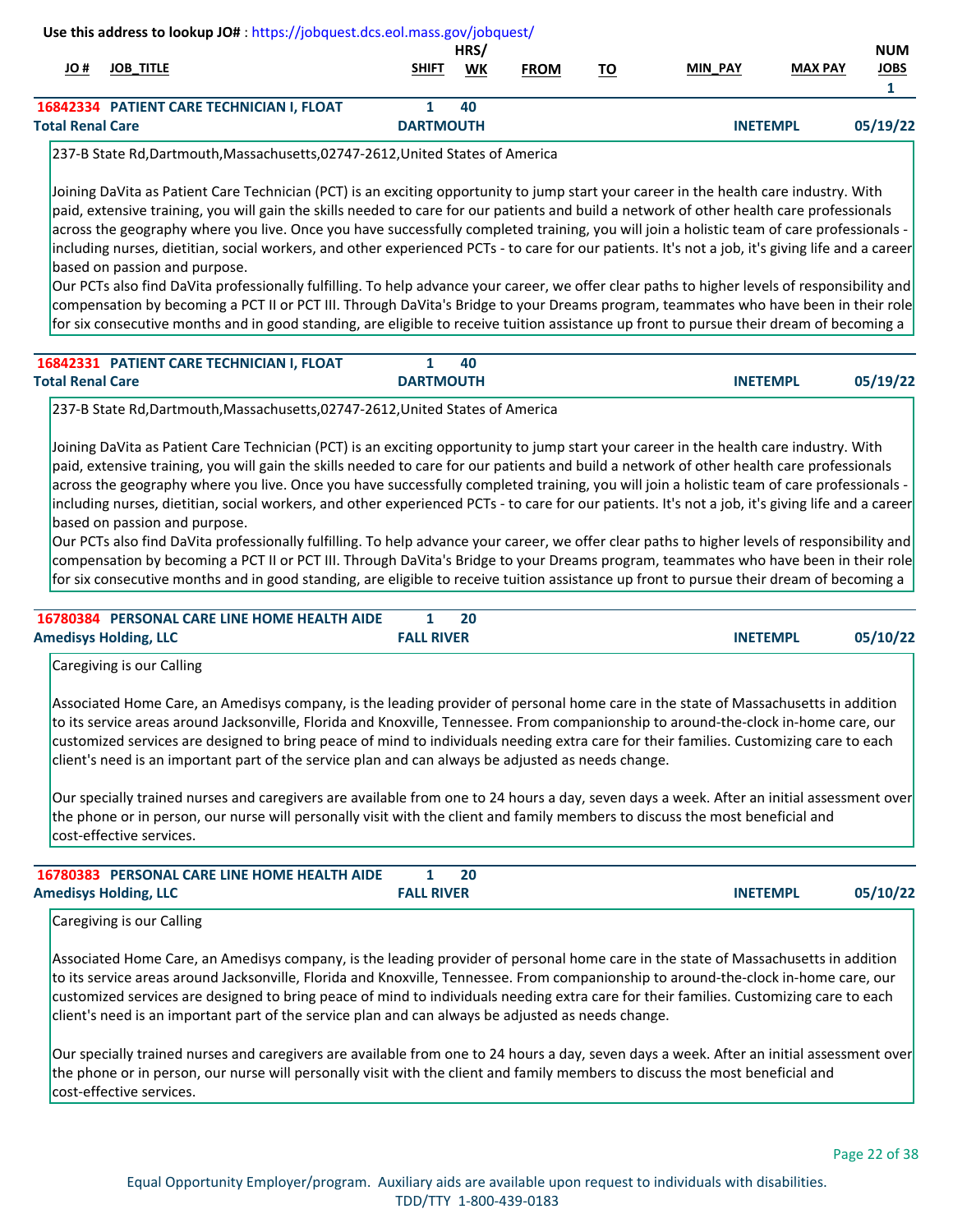|      |                                              | Use this address to lookup JO#: https://jobquest.dcs.eol.mass.gov/jobquest/                                                                                                                                                                                                                                                                                                                                                                                                                                                                                                                                                                                             |                                   | HRS/ |             |           |                 |                | <b>NUM</b>                  |
|------|----------------------------------------------|-------------------------------------------------------------------------------------------------------------------------------------------------------------------------------------------------------------------------------------------------------------------------------------------------------------------------------------------------------------------------------------------------------------------------------------------------------------------------------------------------------------------------------------------------------------------------------------------------------------------------------------------------------------------------|-----------------------------------|------|-------------|-----------|-----------------|----------------|-----------------------------|
| # JO | <b>JOB_TITLE</b>                             |                                                                                                                                                                                                                                                                                                                                                                                                                                                                                                                                                                                                                                                                         | SHIFT                             | WK   | <b>FROM</b> | <u>TO</u> | <b>MIN PAY</b>  | <b>MAX PAY</b> | <b>JOBS</b><br>$\mathbf{1}$ |
|      |                                              | 16834644 PERSONAL CARE LINE HOME HEALTH AIDE                                                                                                                                                                                                                                                                                                                                                                                                                                                                                                                                                                                                                            | 1                                 | 20   |             |           |                 |                |                             |
|      | <b>Amedisys Holding, LLC</b>                 |                                                                                                                                                                                                                                                                                                                                                                                                                                                                                                                                                                                                                                                                         | <b>FALL RIVER</b>                 |      |             |           | <b>INETEMPL</b> |                | 05/18/22                    |
|      | Caregiving is our Calling                    |                                                                                                                                                                                                                                                                                                                                                                                                                                                                                                                                                                                                                                                                         |                                   |      |             |           |                 |                |                             |
|      |                                              | Associated Home Care, an Amedisys company, is the leading provider of personal home care in the state of Massachusetts in addition<br>to its service areas around Jacksonville, Florida and Knoxville, Tennessee. From companionship to around-the-clock in-home care, our<br>customized services are designed to bring peace of mind to individuals needing extra care for their families. Customizing care to each<br>client's need is an important part of the service plan and can always be adjusted as needs change.                                                                                                                                              |                                   |      |             |           |                 |                |                             |
|      | cost-effective services.                     | Our specially trained nurses and caregivers are available from one to 24 hours a day, seven days a week. After an initial assessment over<br>the phone or in person, our nurse will personally visit with the client and family members to discuss the most beneficial and                                                                                                                                                                                                                                                                                                                                                                                              |                                   |      |             |           |                 |                |                             |
|      |                                              | 16799188 PERSONAL CARE LINE HOME HEALTH AIDE                                                                                                                                                                                                                                                                                                                                                                                                                                                                                                                                                                                                                            | $\mathbf{1}$                      | 20   |             |           |                 |                |                             |
|      | <b>Amedisys Holding, LLC</b>                 |                                                                                                                                                                                                                                                                                                                                                                                                                                                                                                                                                                                                                                                                         | <b>FALL RIVER</b>                 |      |             |           | <b>INETEMPL</b> |                | 05/12/22                    |
|      | Caregiving is our Calling                    |                                                                                                                                                                                                                                                                                                                                                                                                                                                                                                                                                                                                                                                                         |                                   |      |             |           |                 |                |                             |
|      | cost-effective services.                     | customized services are designed to bring peace of mind to individuals needing extra care for their families. Customizing care to each<br>client's need is an important part of the service plan and can always be adjusted as needs change.<br>Our specially trained nurses and caregivers are available from one to 24 hours a day, seven days a week. After an initial assessment over<br>the phone or in person, our nurse will personally visit with the client and family members to discuss the most beneficial and                                                                                                                                              |                                   |      |             |           |                 |                |                             |
|      | <b>Amedisys Holding, LLC</b>                 | 16800074 PERSONAL CARE LINE HOME HEALTH AIDE                                                                                                                                                                                                                                                                                                                                                                                                                                                                                                                                                                                                                            | $\mathbf{1}$<br><b>FALL RIVER</b> | 20   |             |           | <b>INETEMPL</b> |                | 05/12/22                    |
|      | Caregiving is our Calling                    |                                                                                                                                                                                                                                                                                                                                                                                                                                                                                                                                                                                                                                                                         |                                   |      |             |           |                 |                |                             |
|      |                                              | Associated Home Care, an Amedisys company, is the leading provider of personal home care in the state of Massachusetts in addition<br>to its service areas around Jacksonville, Florida and Knoxville, Tennessee. From companionship to around-the-clock in-home care, our<br>customized services are designed to bring peace of mind to individuals needing extra care for their families. Customizing care to each<br>client's need is an important part of the service plan and can always be adjusted as needs change.                                                                                                                                              |                                   |      |             |           |                 |                |                             |
|      | cost-effective services.                     | Our specially trained nurses and caregivers are available from one to 24 hours a day, seven days a week. After an initial assessment over<br>the phone or in person, our nurse will personally visit with the client and family members to discuss the most beneficial and                                                                                                                                                                                                                                                                                                                                                                                              |                                   |      |             |           |                 |                |                             |
|      | <b>16756055 PERSONAL CARE LINE HOMEMAKER</b> |                                                                                                                                                                                                                                                                                                                                                                                                                                                                                                                                                                                                                                                                         | $\mathbf{1}$                      | 20   |             |           |                 |                |                             |
|      | <b>Amedisys Holding, LLC</b>                 |                                                                                                                                                                                                                                                                                                                                                                                                                                                                                                                                                                                                                                                                         | <b>FALL RIVER</b>                 |      |             |           | <b>INETEMPL</b> |                | 05/06/22                    |
|      | Caregiving is our Calling                    |                                                                                                                                                                                                                                                                                                                                                                                                                                                                                                                                                                                                                                                                         |                                   |      |             |           |                 |                |                             |
|      |                                              | Associated Home Care, an Amedisys company, is the leading provider of personal home care in the state of Massachusetts in addition<br>to its service areas around Jacksonville, Florida and Knoxville, Tennessee. From companionship to around-the-clock in-home care, our<br>customized services are designed to bring peace of mind to individuals needing extra care for their families. Customizing care to each<br>client's need is an important part of the service plan and can always be adjusted as needs change.<br>Our specially trained nurses and caregivers are available from one to 24 hours a day, seven days a week. After an initial assessment over |                                   |      |             |           |                 |                |                             |
|      | cost-effective services.                     | the phone or in person, our nurse will personally visit with the client and family members to discuss the most beneficial and                                                                                                                                                                                                                                                                                                                                                                                                                                                                                                                                           |                                   |      |             |           |                 |                |                             |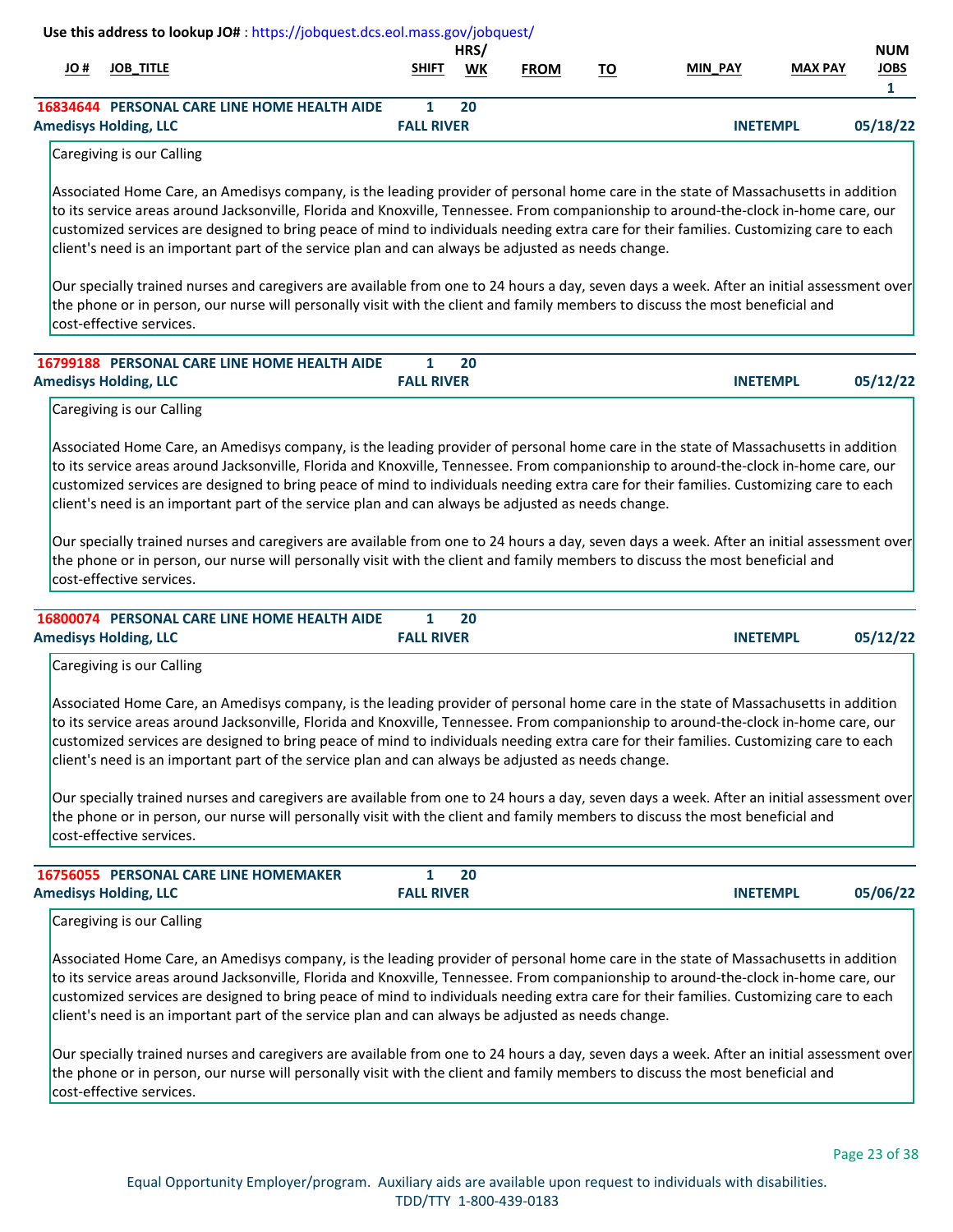| H OL | <b>JOB_TITLE</b>                                                                                                                                                                                                                                                                                                                                                                                                                                                                                                                                                                                                                                                        | SHIFT                             | HRS/<br>WK | <b>FROM</b> | <u>TO</u> | <b>MIN PAY</b> | <b>MAX PAY</b>  | <b>NUM</b><br><b>JOBS</b><br>$\mathbf{1}$ |
|------|-------------------------------------------------------------------------------------------------------------------------------------------------------------------------------------------------------------------------------------------------------------------------------------------------------------------------------------------------------------------------------------------------------------------------------------------------------------------------------------------------------------------------------------------------------------------------------------------------------------------------------------------------------------------------|-----------------------------------|------------|-------------|-----------|----------------|-----------------|-------------------------------------------|
|      | 16756057 PERSONAL CARE LINE HOMEMAKER<br><b>Amedisys Holding, LLC</b>                                                                                                                                                                                                                                                                                                                                                                                                                                                                                                                                                                                                   | $\mathbf{1}$<br><b>FALL RIVER</b> | 20         |             |           |                | <b>INETEMPL</b> | 05/06/22                                  |
|      | Caregiving is our Calling                                                                                                                                                                                                                                                                                                                                                                                                                                                                                                                                                                                                                                               |                                   |            |             |           |                |                 |                                           |
|      | Associated Home Care, an Amedisys company, is the leading provider of personal home care in the state of Massachusetts in addition<br>to its service areas around Jacksonville, Florida and Knoxville, Tennessee. From companionship to around-the-clock in-home care, our<br>customized services are designed to bring peace of mind to individuals needing extra care for their families. Customizing care to each<br>client's need is an important part of the service plan and can always be adjusted as needs change.<br>Our specially trained nurses and caregivers are available from one to 24 hours a day, seven days a week. After an initial assessment over |                                   |            |             |           |                |                 |                                           |
|      | the phone or in person, our nurse will personally visit with the client and family members to discuss the most beneficial and<br>cost-effective services.                                                                                                                                                                                                                                                                                                                                                                                                                                                                                                               |                                   |            |             |           |                |                 |                                           |
|      | 16855331 PERSONAL CARE LINE HOMEMAKER<br><b>Amedisys Holding, LLC</b>                                                                                                                                                                                                                                                                                                                                                                                                                                                                                                                                                                                                   | 1<br><b>FALL RIVER</b>            | 20         |             |           |                | <b>INETEMPL</b> | 05/22/22                                  |
|      | Caregiving is our Calling                                                                                                                                                                                                                                                                                                                                                                                                                                                                                                                                                                                                                                               |                                   |            |             |           |                |                 |                                           |
|      | client's need is an important part of the service plan and can always be adjusted as needs change.                                                                                                                                                                                                                                                                                                                                                                                                                                                                                                                                                                      |                                   |            |             |           |                |                 |                                           |
|      | Our specially trained nurses and caregivers are available from one to 24 hours a day, seven days a week. After an initial assessment over<br>the phone or in person, our nurse will personally visit with the client and family members to discuss the most beneficial and<br>cost-effective services.                                                                                                                                                                                                                                                                                                                                                                  |                                   |            |             |           |                |                 |                                           |
|      | <b>16784666 PERSONAL CARE LINE HOMEMAKER</b><br><b>Amedisys Holding, LLC</b>                                                                                                                                                                                                                                                                                                                                                                                                                                                                                                                                                                                            | $\mathbf{1}$<br><b>FALL RIVER</b> | 20         |             |           |                | <b>INETEMPL</b> |                                           |
|      | Caregiving is our Calling                                                                                                                                                                                                                                                                                                                                                                                                                                                                                                                                                                                                                                               |                                   |            |             |           |                |                 |                                           |
|      | Associated Home Care, an Amedisys company, is the leading provider of personal home care in the state of Massachusetts in addition<br>to its service areas around Jacksonville, Florida and Knoxville, Tennessee. From companionship to around-the-clock in-home care, our<br>customized services are designed to bring peace of mind to individuals needing extra care for their families. Customizing care to each<br>client's need is an important part of the service plan and can always be adjusted as needs change.                                                                                                                                              |                                   |            |             |           |                |                 |                                           |
|      | Our specially trained nurses and caregivers are available from one to 24 hours a day, seven days a week. After an initial assessment over<br>the phone or in person, our nurse will personally visit with the client and family members to discuss the most beneficial and<br>cost-effective services.                                                                                                                                                                                                                                                                                                                                                                  |                                   |            |             |           |                |                 |                                           |
|      | 16814950 PERSONAL CARE LINE HOMEMAKER                                                                                                                                                                                                                                                                                                                                                                                                                                                                                                                                                                                                                                   | 1                                 | 20         |             |           |                |                 |                                           |
|      | <b>Amedisys Holding, LLC</b><br>Caregiving is our Calling                                                                                                                                                                                                                                                                                                                                                                                                                                                                                                                                                                                                               | <b>FALL RIVER</b>                 |            |             |           |                | <b>INETEMPL</b> | 05/11/22<br>05/14/22                      |

Our specially trained nurses and caregivers are available from one to 24 hours a day, seven days a week. After an initial assessment over the phone or in person, our nurse will personally visit with the client and family members to discuss the most beneficial and cost-effective services.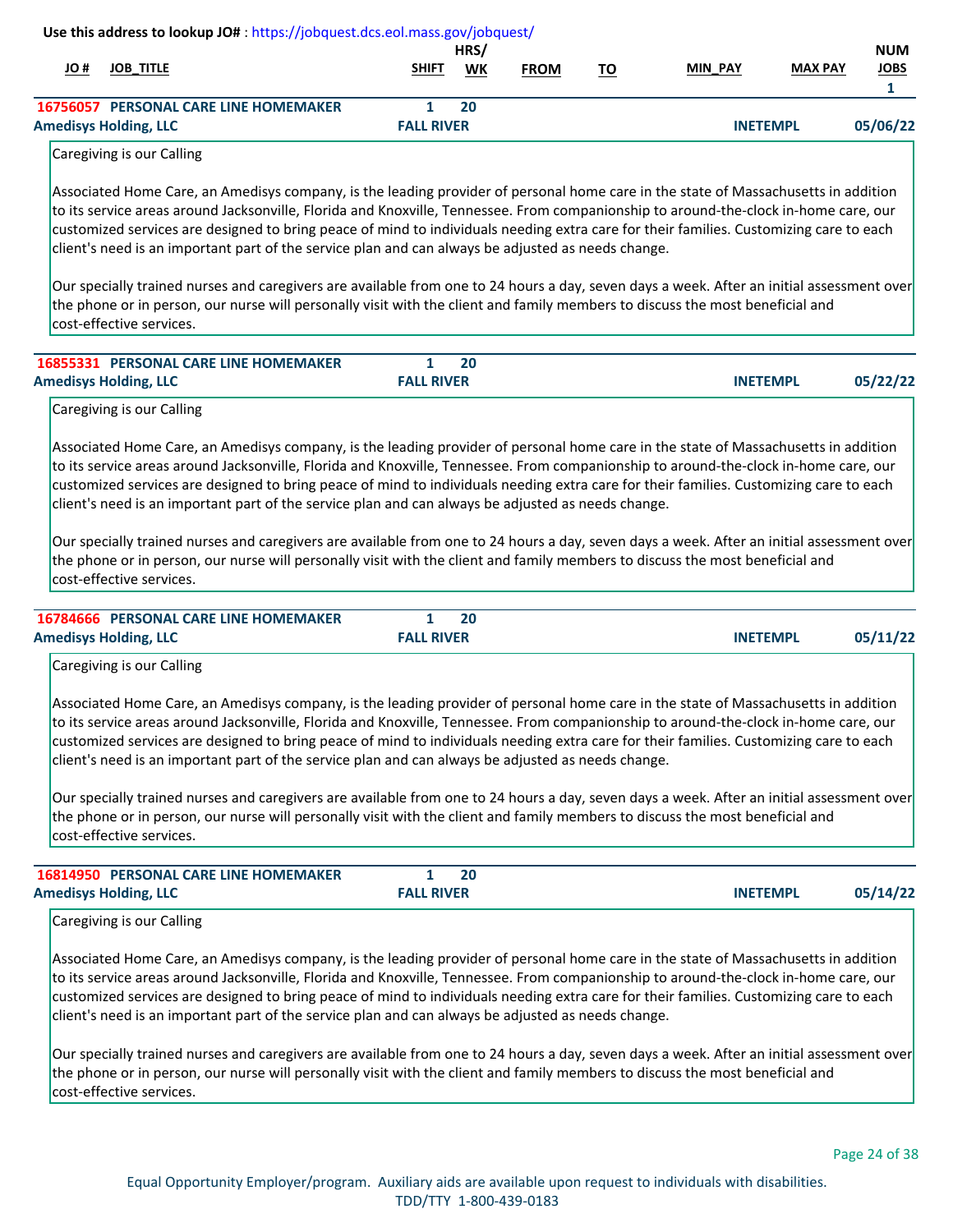| # JO | <b>JOB_TITLE</b>                                                                                                                                                                                                                                                                                                                                                                                                                                                                                                                                                                                                                                                                                                                                                                                                                      | SHIFT                             | HRS/<br><b>WK</b> | <b>FROM</b> | <u>TO</u> | <b>MIN_PAY</b>  | <b>MAX PAY</b> | <b>NUM</b><br><b>JOBS</b><br>$\mathbf{1}$ |
|------|---------------------------------------------------------------------------------------------------------------------------------------------------------------------------------------------------------------------------------------------------------------------------------------------------------------------------------------------------------------------------------------------------------------------------------------------------------------------------------------------------------------------------------------------------------------------------------------------------------------------------------------------------------------------------------------------------------------------------------------------------------------------------------------------------------------------------------------|-----------------------------------|-------------------|-------------|-----------|-----------------|----------------|-------------------------------------------|
|      | <b>16825247 PERSONAL CARE LINE HOMEMAKER</b><br><b>Amedisys Holding, LLC</b>                                                                                                                                                                                                                                                                                                                                                                                                                                                                                                                                                                                                                                                                                                                                                          | $\mathbf{1}$<br><b>FALL RIVER</b> | 20                |             |           | <b>INETEMPL</b> |                | 05/16/22                                  |
|      | Caregiving is our Calling                                                                                                                                                                                                                                                                                                                                                                                                                                                                                                                                                                                                                                                                                                                                                                                                             |                                   |                   |             |           |                 |                |                                           |
|      | Associated Home Care, an Amedisys company, is the leading provider of personal home care in the state of Massachusetts in addition<br>to its service areas around Jacksonville, Florida and Knoxville, Tennessee. From companionship to around-the-clock in-home care, our<br>customized services are designed to bring peace of mind to individuals needing extra care for their families. Customizing care to each<br>client's need is an important part of the service plan and can always be adjusted as needs change.                                                                                                                                                                                                                                                                                                            |                                   |                   |             |           |                 |                |                                           |
|      | Our specially trained nurses and caregivers are available from one to 24 hours a day, seven days a week. After an initial assessment over<br>the phone or in person, our nurse will personally visit with the client and family members to discuss the most beneficial and<br>cost-effective services.                                                                                                                                                                                                                                                                                                                                                                                                                                                                                                                                |                                   |                   |             |           |                 |                |                                           |
|      | <b>16814951 PERSONAL CARE LINE HOMEMAKER</b>                                                                                                                                                                                                                                                                                                                                                                                                                                                                                                                                                                                                                                                                                                                                                                                          | $\mathbf{1}$                      | 20                |             |           |                 |                |                                           |
|      | <b>Amedisys Holding, LLC</b><br>Caregiving is our Calling                                                                                                                                                                                                                                                                                                                                                                                                                                                                                                                                                                                                                                                                                                                                                                             | <b>FALL RIVER</b>                 |                   |             |           | <b>INETEMPL</b> |                | 05/14/22                                  |
|      | Our specially trained nurses and caregivers are available from one to 24 hours a day, seven days a week. After an initial assessment over<br>the phone or in person, our nurse will personally visit with the client and family members to discuss the most beneficial and<br>cost-effective services.<br>16834658 PERSONAL CARE LINE HOMEMAKER                                                                                                                                                                                                                                                                                                                                                                                                                                                                                       | $\mathbf{1}$                      | 20                |             |           |                 |                |                                           |
|      | <b>Amedisys Holding, LLC</b><br>Caregiving is our Calling                                                                                                                                                                                                                                                                                                                                                                                                                                                                                                                                                                                                                                                                                                                                                                             | <b>FALL RIVER</b>                 |                   |             |           | <b>INETEMPL</b> |                | 05/18/22                                  |
|      | Associated Home Care, an Amedisys company, is the leading provider of personal home care in the state of Massachusetts in addition<br>to its service areas around Jacksonville, Florida and Knoxville, Tennessee. From companionship to around-the-clock in-home care, our<br>customized services are designed to bring peace of mind to individuals needing extra care for their families. Customizing care to each<br>client's need is an important part of the service plan and can always be adjusted as needs change.<br>Our specially trained nurses and caregivers are available from one to 24 hours a day, seven days a week. After an initial assessment over<br>the phone or in person, our nurse will personally visit with the client and family members to discuss the most beneficial and<br>cost-effective services.  |                                   |                   |             |           |                 |                |                                           |
|      |                                                                                                                                                                                                                                                                                                                                                                                                                                                                                                                                                                                                                                                                                                                                                                                                                                       |                                   |                   |             |           |                 |                |                                           |
|      | 16829456 PERSONAL CARE LINE HOMEMAKER<br><b>Amedisys Holding, LLC</b>                                                                                                                                                                                                                                                                                                                                                                                                                                                                                                                                                                                                                                                                                                                                                                 | $\mathbf{1}$<br><b>FALL RIVER</b> | 20                |             |           | <b>INETEMPL</b> |                | 05/18/22                                  |
|      | Caregiving is our Calling<br>Associated Home Care, an Amedisys company, is the leading provider of personal home care in the state of Massachusetts in addition<br>to its service areas around Jacksonville, Florida and Knoxville, Tennessee. From companionship to around-the-clock in-home care, our<br>customized services are designed to bring peace of mind to individuals needing extra care for their families. Customizing care to each<br>client's need is an important part of the service plan and can always be adjusted as needs change.<br>Our specially trained nurses and caregivers are available from one to 24 hours a day, seven days a week. After an initial assessment over<br>the phone or in person, our nurse will personally visit with the client and family members to discuss the most beneficial and |                                   |                   |             |           |                 |                |                                           |

cost-effective services.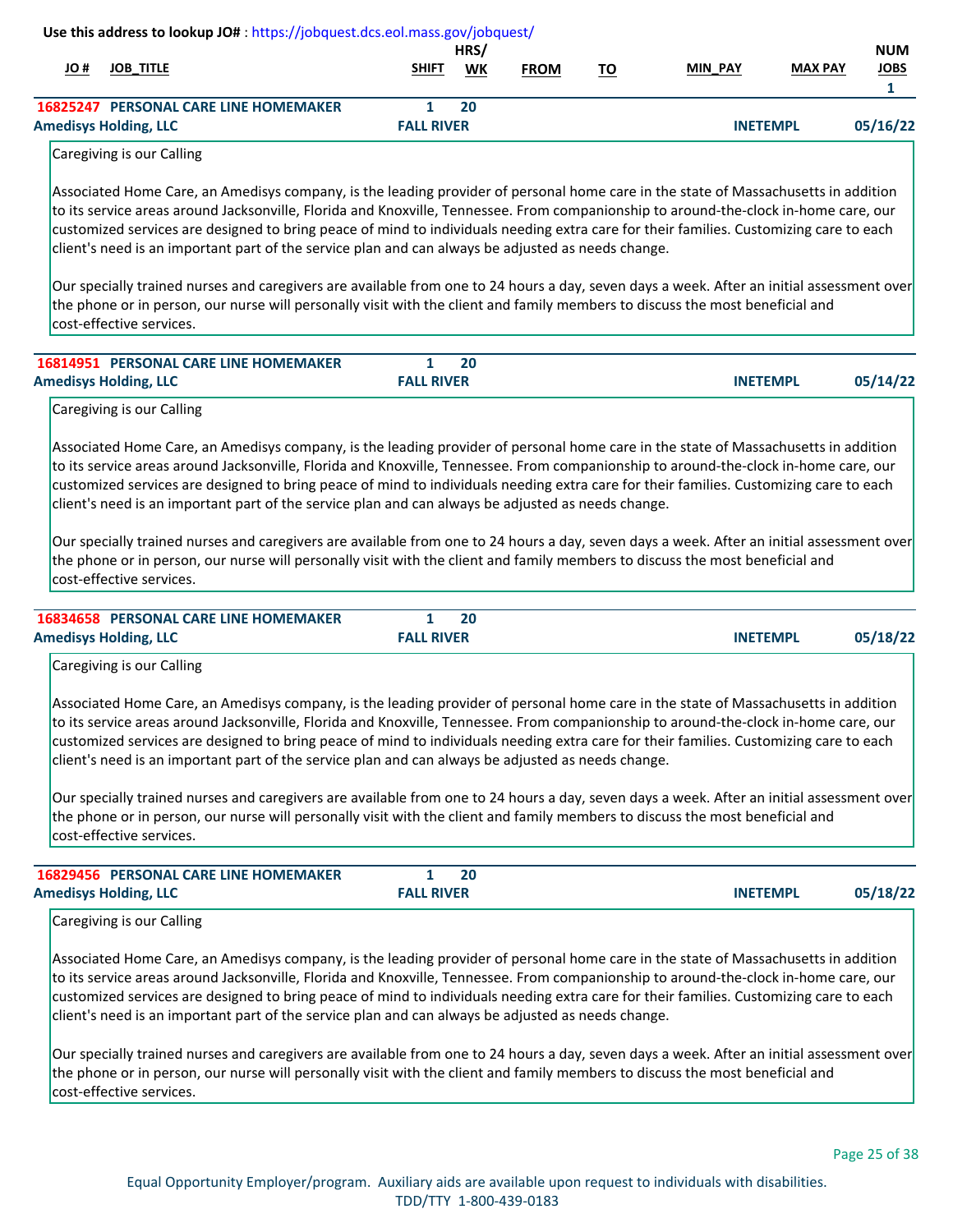| # JO | <b>JOB_TITLE</b>                                                                                                                                                                                                                                                                                                                                                                                                                                                                                                                                                                                                                                                                                                                                                                                                                                                                                                                                                                                                                                                                 | SHIFT             | HRS/<br>WK | <b>FROM</b> | <u>TO</u> | MIN_PAY         | <b>MAX PAY</b> | <b>NUM</b><br><b>JOBS</b> |
|------|----------------------------------------------------------------------------------------------------------------------------------------------------------------------------------------------------------------------------------------------------------------------------------------------------------------------------------------------------------------------------------------------------------------------------------------------------------------------------------------------------------------------------------------------------------------------------------------------------------------------------------------------------------------------------------------------------------------------------------------------------------------------------------------------------------------------------------------------------------------------------------------------------------------------------------------------------------------------------------------------------------------------------------------------------------------------------------|-------------------|------------|-------------|-----------|-----------------|----------------|---------------------------|
|      | <b>16834647 PERSONAL CARE LINE HOMEMAKER</b>                                                                                                                                                                                                                                                                                                                                                                                                                                                                                                                                                                                                                                                                                                                                                                                                                                                                                                                                                                                                                                     | 1                 | 20         |             |           |                 |                | $\mathbf{1}$              |
|      | <b>Amedisys Holding, LLC</b>                                                                                                                                                                                                                                                                                                                                                                                                                                                                                                                                                                                                                                                                                                                                                                                                                                                                                                                                                                                                                                                     | <b>FALL RIVER</b> |            |             |           | <b>INETEMPL</b> |                | 05/18/22                  |
|      | Caregiving is our Calling                                                                                                                                                                                                                                                                                                                                                                                                                                                                                                                                                                                                                                                                                                                                                                                                                                                                                                                                                                                                                                                        |                   |            |             |           |                 |                |                           |
|      | Associated Home Care, an Amedisys company, is the leading provider of personal home care in the state of Massachusetts in addition<br>to its service areas around Jacksonville, Florida and Knoxville, Tennessee. From companionship to around-the-clock in-home care, our<br>customized services are designed to bring peace of mind to individuals needing extra care for their families. Customizing care to each<br>client's need is an important part of the service plan and can always be adjusted as needs change.                                                                                                                                                                                                                                                                                                                                                                                                                                                                                                                                                       |                   |            |             |           |                 |                |                           |
|      | Our specially trained nurses and caregivers are available from one to 24 hours a day, seven days a week. After an initial assessment over<br>the phone or in person, our nurse will personally visit with the client and family members to discuss the most beneficial and<br>cost-effective services.                                                                                                                                                                                                                                                                                                                                                                                                                                                                                                                                                                                                                                                                                                                                                                           |                   |            |             |           |                 |                |                           |
|      | 16829450 PERSONAL CARE LINE PERSONAL CARE HOMEM 1<br><b>Amedisys Holding, LLC</b>                                                                                                                                                                                                                                                                                                                                                                                                                                                                                                                                                                                                                                                                                                                                                                                                                                                                                                                                                                                                | <b>FALL RIVER</b> | 20         |             |           | <b>INETEMPL</b> |                | 05/18/22                  |
|      |                                                                                                                                                                                                                                                                                                                                                                                                                                                                                                                                                                                                                                                                                                                                                                                                                                                                                                                                                                                                                                                                                  |                   |            |             |           |                 |                |                           |
|      | Caregiving is our Calling<br>Associated Home Care, an Amedisys company, is the leading provider of personal home care in the state of Massachusetts in addition<br>to its service areas around Jacksonville, Florida and Knoxville, Tennessee. From companionship to around-the-clock in-home care, our<br>customized services are designed to bring peace of mind to individuals needing extra care for their families. Customizing care to each<br>client's need is an important part of the service plan and can always be adjusted as needs change.                                                                                                                                                                                                                                                                                                                                                                                                                                                                                                                          |                   |            |             |           |                 |                |                           |
|      | Our specially trained nurses and caregivers are available from one to 24 hours a day, seven days a week. After an initial assessment over<br>the phone or in person, our nurse will personally visit with the client and family members to discuss the most beneficial and<br>cost-effective services.                                                                                                                                                                                                                                                                                                                                                                                                                                                                                                                                                                                                                                                                                                                                                                           |                   |            |             |           |                 |                |                           |
|      | 16783479 PERSONAL CARE LINE REGISTERED NURSE                                                                                                                                                                                                                                                                                                                                                                                                                                                                                                                                                                                                                                                                                                                                                                                                                                                                                                                                                                                                                                     | 1                 | 40         |             |           |                 |                |                           |
|      | <b>Amedisys Holding, LLC</b>                                                                                                                                                                                                                                                                                                                                                                                                                                                                                                                                                                                                                                                                                                                                                                                                                                                                                                                                                                                                                                                     | <b>FALL RIVER</b> |            |             |           | <b>INETEMPL</b> |                |                           |
|      | Caregiving is our Calling<br>Associated Home Care, an Amedisys company, is the leading provider of personal home care in the state of Massachusetts in addition<br>to its service areas around Jacksonville, Florida and Knoxville, Tennessee. From companionship to around-the-clock in-home care, our<br>customized services are designed to bring peace of mind to individuals needing extra care for their families. Customizing care to each<br>client's need is an important part of the service plan and can always be adjusted as needs change.<br>Our specially trained nurses and caregivers are available from one to 24 hours a day, seven days a week. After an initial assessment over<br>the phone or in person, our nurse will personally visit with the client and family members to discuss the most beneficial and<br>cost-effective services.<br>As a personal care team member, you'll be a true advocate engaging clients throughout their coordinated daily living activities, all while<br>maintaining autonomy and independence to support their needs. |                   |            |             |           |                 |                |                           |
|      | 16829444 PERSONAL CARE LINE SUPPORTIVE HOME CARE 1                                                                                                                                                                                                                                                                                                                                                                                                                                                                                                                                                                                                                                                                                                                                                                                                                                                                                                                                                                                                                               |                   | 20         |             |           |                 |                | 05/11/22                  |

Associated Home Care, an Amedisys company, is the leading provider of personal home care in the state of Massachusetts in addition to its service areas around Jacksonville, Florida and Knoxville, Tennessee. From companionship to around-the-clock in-home care, our customized services are designed to bring peace of mind to individuals needing extra care for their families. Customizing care to each client's need is an important part of the service plan and can always be adjusted as needs change.

Our specially trained nurses and caregivers are available from one to 24 hours a day, seven days a week. After an initial assessment over the phone or in person, our nurse will personally visit with the client and family members to discuss the most beneficial and cost-effective services.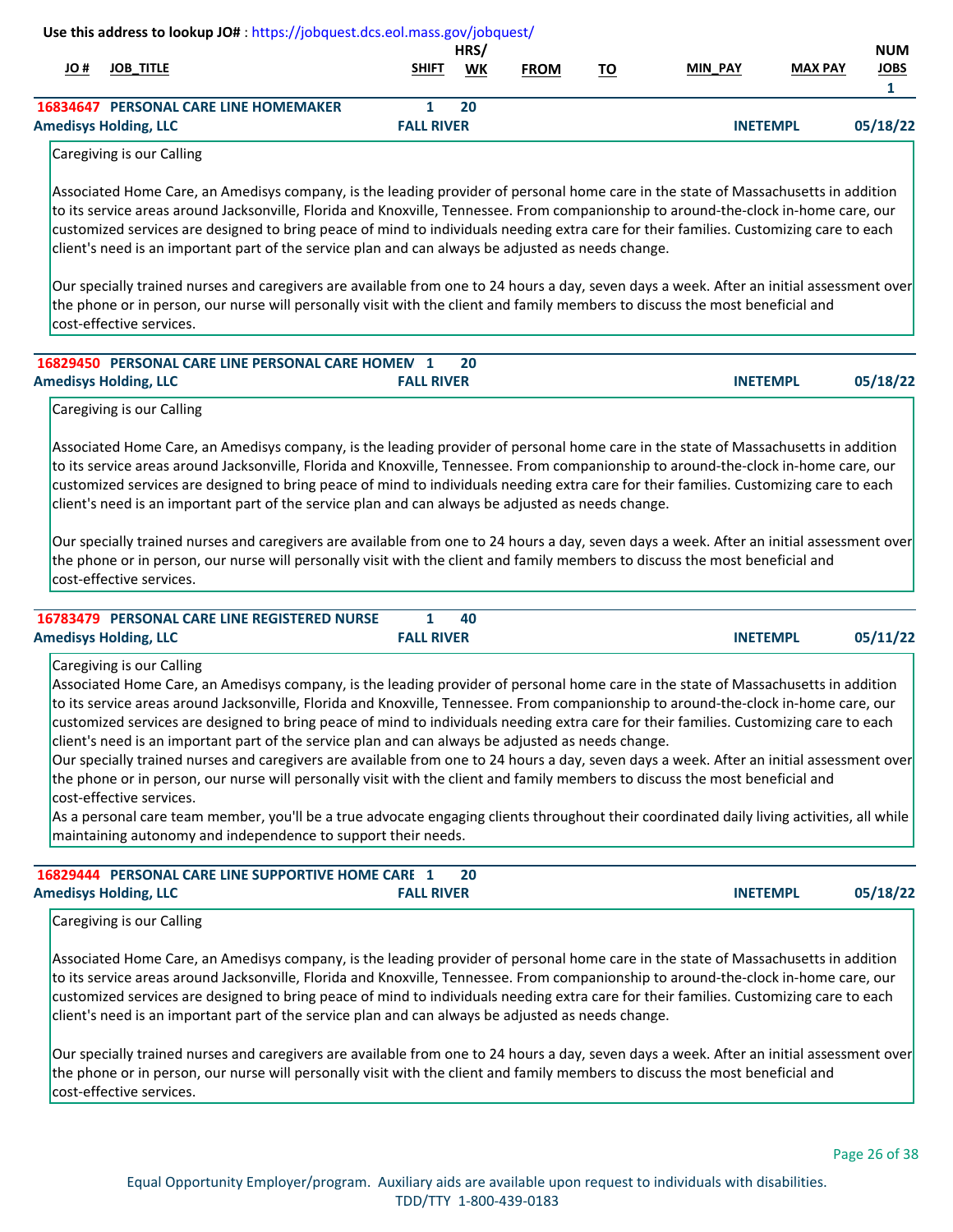| # OL             | <b>JOB TITLE</b>          | <b>SHIFT</b>      | HRS/<br>WK | <b>FROM</b> | <u>TO</u> | <b>MIN PAY</b> | <b>MAX PAY</b> | <b>NUM</b><br><b>JOBS</b> |
|------------------|---------------------------|-------------------|------------|-------------|-----------|----------------|----------------|---------------------------|
| <b>Walgreens</b> | 16774100 PHARMACY CASHIER | <b>FALL RIVER</b> | 40         |             |           | <b>KFRAN</b>   |                | 05/09/22                  |

```
Responsibilities
```
? Registers sales on assigned cash register and provides customers with courteous, fair, friendly, and efficient checkout service

? Engages customers and patients by greeting them and offering assistance with products and services

? Resolves customer issues and answers questions to ensure a positive customer experience

Models and shares customer service best practices with all team members to deliver a distinctive and delightful customer experience, including interpersonal habits (e.g., greeting, eye contact, courtesy, etc.) and Walgreens service traits (e.g., offering help proactively,

|                  | <b>16774149 PHARMACY INTERN</b> |                   | 40 |              |          |
|------------------|---------------------------------|-------------------|----|--------------|----------|
| <b>Walgreens</b> |                                 | <b>FALL RIVER</b> |    | <b>KFRAN</b> | 05/09/22 |

Job Objectives

?

? Learn to provide the best patient experience through assisting the pharmacist and pharmacy team members in accordance with state and federal regulations.

? Responsible for using pharmacy systems to obtain patient and drug information and process prescriptions

? Models and delivers a distinctive and delightful customer experience.

? Learns and champions pharmacy policy, procedures, and customer service best practices needed to perform as a future pharmacist. Job Responsibilities/Tasks

Customer Experience

? Engages customers and patients by greeting them and offering assistance with products and services. Resolves customer issues and

| 16774102         | <b>PHARMACY TECH</b> |                   | 40 |              |          |
|------------------|----------------------|-------------------|----|--------------|----------|
| <b>Walgreens</b> |                      | <b>FALL RIVER</b> |    | <b>KFRAN</b> | 05/09/22 |

Qualifications

?

Earns and maintains PTCB or ExCPT certification through the designated PTCB training program and/or state required certification/registration

? Otherwise, earns PTCB or ExCPT certification as condition of promotion to senior technician

In accordance with state and federal regulations, assists the pharmacist, under direct supervision, in the practice of pharmacy. Assists the pharmacist in the performance of other Pharmacy Department duties in accordance with Company policies and procedures. ? Responsible for using pharmacy systems to obtain patient and drug information and process prescriptions. If PTCB or ExCPT certified assists with and coaches pharmacy technicians in the operation of pharmacy systems and cashiers in the operation of the pharmacy

| 16784131 PIPE FITTERS<br><b>MIW Corporation</b> | -40<br><b>FALL RIVER</b>                                                                                                                                                                                                                                                         | <b>KFRAN</b> | 05/11/22 |
|-------------------------------------------------|----------------------------------------------------------------------------------------------------------------------------------------------------------------------------------------------------------------------------------------------------------------------------------|--------------|----------|
| electric products.                              | A Pipefitter is a professional who builds pipe systems for heating, hot water, and cooling. They also forge steam engines that power<br>types of machinery like dishwashers or clothes dryers. These individuals must be able to work with materials like steel wool and various |              |          |

| 16815434 PRODUCTION OPERATOR-2022 - 612                                                                                               |                | 40 |                 |          |
|---------------------------------------------------------------------------------------------------------------------------------------|----------------|----|-----------------|----------|
| Ashland. LLC                                                                                                                          | <b>ASSONET</b> |    | <b>INETEMPL</b> | 05/15/22 |
| <b>ISP Freetown Fine Chemicals Inc.</b>                                                                                               |                |    |                 |          |
| Are you the kind of person that is always thinking, sketching, seeking, and adjusting? Who needs to understand how things work and    |                |    |                 |          |
| then figure out how they can work better? Are you a passionate, tenacious, solver who loves to work with others who share your drive? |                |    |                 |          |

Are you positive, constructive, and ingenious?

Are you always solving? Then wed like to meet you and bet youd like to meet us.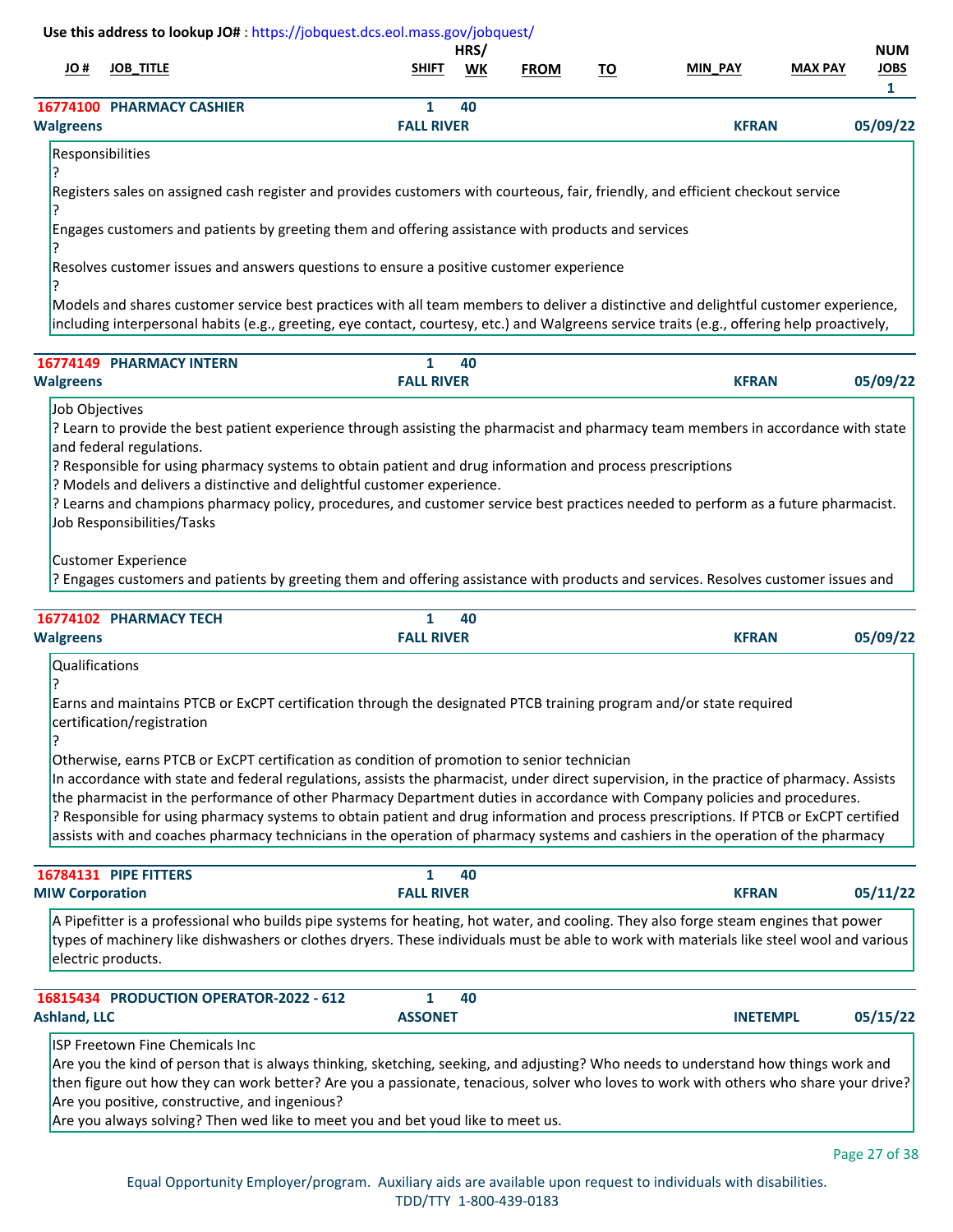| # JO<br><b>JOB_TITLE</b>                                                                                                                                                                                                                                                                                                                                                                                                                                                                                                                                                                                 | SHIFT                             | HRS/<br>WK | <b>FROM</b> | <u>TO</u> | MIN PAY      | <b>MAX PAY</b> | <b>NUM</b><br><b>JOBS</b><br>1 |
|----------------------------------------------------------------------------------------------------------------------------------------------------------------------------------------------------------------------------------------------------------------------------------------------------------------------------------------------------------------------------------------------------------------------------------------------------------------------------------------------------------------------------------------------------------------------------------------------------------|-----------------------------------|------------|-------------|-----------|--------------|----------------|--------------------------------|
| Ashland has an exciting opportunity for a Production Operator to join our ISP Freetown Fine Chemicals business at our Freetown, MA.<br>This is a very visible, significant role within the Company and the Operations function. This position will report to the Production<br>Supervisor.<br>Benefits & Perks:<br>Sign on Bonus of \$3,000                                                                                                                                                                                                                                                              |                                   |            |             |           |              |                |                                |
| <b>16799437 PRODUCTION-BREAK PERSON</b><br><b>Gold Medal Bakery</b>                                                                                                                                                                                                                                                                                                                                                                                                                                                                                                                                      | $\mathbf{1}$<br><b>FALL RIVER</b> | 40         |             |           | <b>KFRAN</b> |                | 05/12/22                       |
| At Gold Medal Bakery, we follow three core values in every aspect of our business: Integrity, Commitment, and Caring. We pride<br>ourselves on hiring and retaining high-quality people that showcase these core values in their work every single day.                                                                                                                                                                                                                                                                                                                                                  |                                   |            |             |           |              |                |                                |
| Summary<br>Utilized to replace production employees throughout the Department as assigned by supervision for periods of time to allow for breaks<br>and absences, while always keeping ingredients and/or finished product orderly and sanitary, and paying particular attention to<br>maintaining highest degree of food quality and personal and food safety.<br>Responsible for preventing injury due to improper or unsafe operation of equipment and following lock-out/tag-out procedures as well<br>as all company safety programs and procedures.<br>Maintains a high state of safety awareness: |                                   |            |             |           |              |                |                                |
| 16851005 PURCHASING ASSISTANT<br><b>JS INTERNATIONAL</b>                                                                                                                                                                                                                                                                                                                                                                                                                                                                                                                                                 | $\mathbf{1}$<br><b>FALL RIVER</b> | 40         | 8:30 am     | 5:00 pm   | <b>KFRAN</b> |                | 05/20/22                       |
| Negotiate domestic prices and optimize overall purchasing strategy.<br>Purchase all office, janitorial, and warehouse supplies for all locations.<br>Ensure all ordered items were delivered in full and on time.<br>Update domestic purchasing logs for all orders and services performed at the warehouses.<br>Maintain inventory records and reports for all facilities.<br>Track and maintain records of credit card purchases and payments for supplies bought for all facilities.<br>Other tasks as assigned.                                                                                      |                                   |            |             |           |              |                |                                |
| 16799452 PURCHASING PLANNER<br><b>Gold Medal Bakery</b>                                                                                                                                                                                                                                                                                                                                                                                                                                                                                                                                                  | $\mathbf{1}$<br><b>FALL RIVER</b> | 40         |             |           | <b>KFRAN</b> |                | 05/12/22                       |
| We seek a Purchasing Planner responsible supporting business operations by ordering products and/or materials that align with Gold<br>Medal Bakery private label, proprietary brands and purchased products. The Purchasing Planner shall maintain good relationships with<br>the organization?s vendors, will conduct market research to get the best deals for the company and ensure timely delivery of products<br>and materials.<br><b>RESPONSIBILITIES AND ESSENTIAL TASKS</b>                                                                                                                     |                                   |            |             |           |              |                |                                |
| Responsible for researching, negotiating, purchasing, inventory control, and departmental follow through of purchased items.<br>Solicits, negotiates and procures new and existing items.<br>Evaluates all aspects of the offer which includes cost, size and shape of product, packaging, vendor responsibilities, applicable                                                                                                                                                                                                                                                                           |                                   |            |             |           |              |                |                                |
| 16799504 QUALITY CONTROL SPECIALIST<br><b>EKL ANCHOR LLC</b>                                                                                                                                                                                                                                                                                                                                                                                                                                                                                                                                             | $\mathbf{1}$<br><b>FALL RIVER</b> | 40         | $9:00$ am   | 5:00 pm   | <b>SALBA</b> |                | 05/12/22                       |
| Job Description: Quality Control Associate                                                                                                                                                                                                                                                                                                                                                                                                                                                                                                                                                               |                                   |            |             |           |              |                |                                |
| About Us:                                                                                                                                                                                                                                                                                                                                                                                                                                                                                                                                                                                                |                                   |            |             |           |              |                |                                |
| EKL ANCHOR LLC is a fast-growing e-commerce and wholesale apparel company. The company was founded in 2018 and since then we<br>have grown to a multi-million dollar company. At EKL ANCHOR we are dedicated to bringing a relaxed environment that?s focused on                                                                                                                                                                                                                                                                                                                                         |                                   |            |             |           |              |                |                                |
|                                                                                                                                                                                                                                                                                                                                                                                                                                                                                                                                                                                                          |                                   |            |             |           |              |                | Page 28 of 38                  |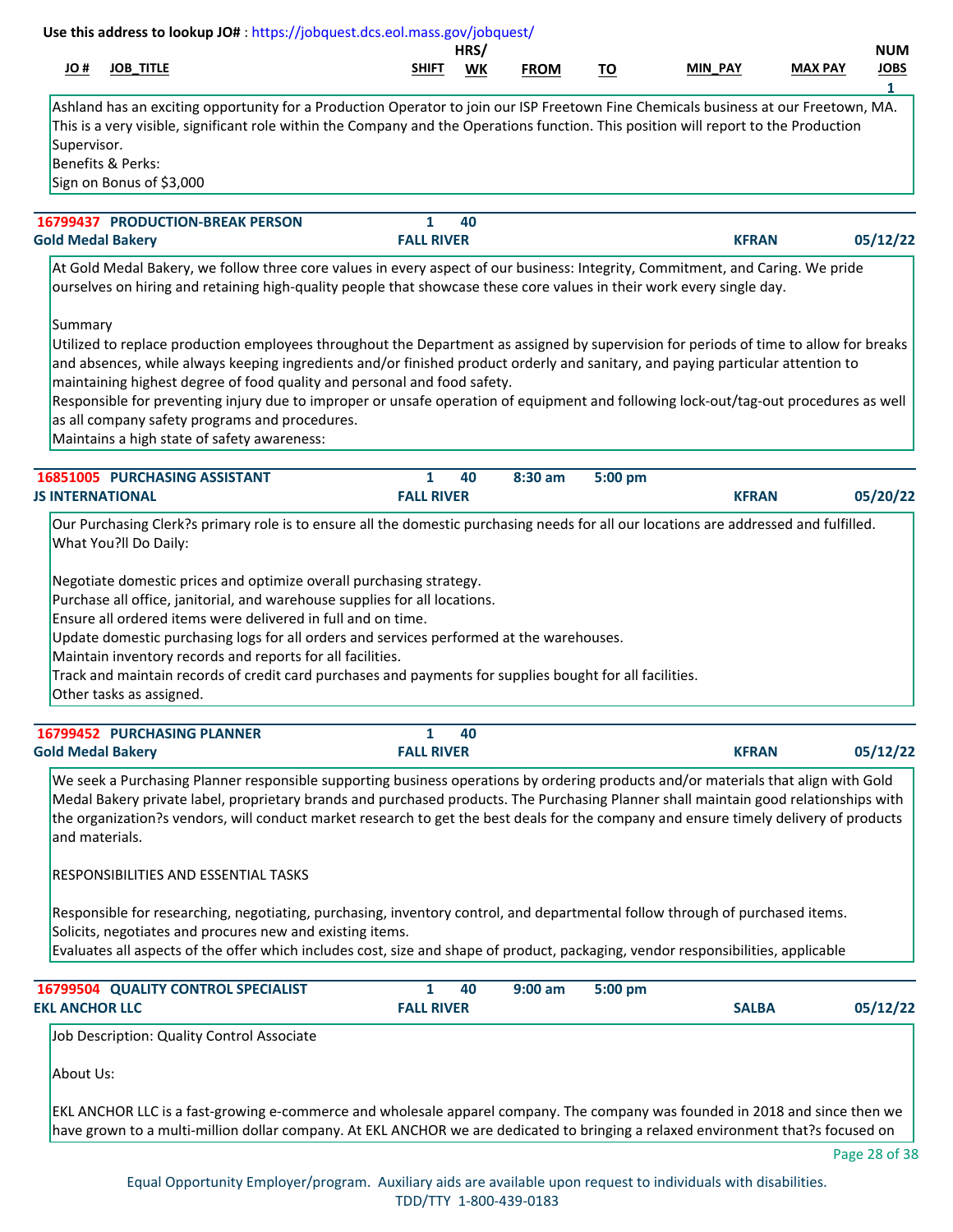|                 |                                                                                                 | Use this address to lookup JO#: https://jobquest.dcs.eol.mass.gov/jobquest/                                                                                                                                                                                                                                                                                                                                                                                                                                                                                                                                                                                                                                                                                                                                                                                             |                      | HRS/      |             |           |                    |                         | <b>NUM</b>                  |
|-----------------|-------------------------------------------------------------------------------------------------|-------------------------------------------------------------------------------------------------------------------------------------------------------------------------------------------------------------------------------------------------------------------------------------------------------------------------------------------------------------------------------------------------------------------------------------------------------------------------------------------------------------------------------------------------------------------------------------------------------------------------------------------------------------------------------------------------------------------------------------------------------------------------------------------------------------------------------------------------------------------------|----------------------|-----------|-------------|-----------|--------------------|-------------------------|-----------------------------|
| H OL            | <b>JOB_TITLE</b>                                                                                |                                                                                                                                                                                                                                                                                                                                                                                                                                                                                                                                                                                                                                                                                                                                                                                                                                                                         | SHIFT                | <b>WK</b> | <b>FROM</b> | <u>TO</u> | MIN PAY<br>15.00   | <b>MAX PAY</b><br>20.00 | <b>JOBS</b><br>$\mathbf{2}$ |
|                 |                                                                                                 | team work and flexibility for our employees. We are located in Fall River, MA with plans to expand to Peabody, MA in 2023. Our main<br>objective going forward is to provide our customers with great products that are affordably priced while maintaining our high standards<br>for quality and lighting speed distribution.                                                                                                                                                                                                                                                                                                                                                                                                                                                                                                                                          |                      |           |             |           |                    |                         |                             |
|                 |                                                                                                 | <b>16828752 REGIONAL BUSINESS MANAGER</b>                                                                                                                                                                                                                                                                                                                                                                                                                                                                                                                                                                                                                                                                                                                                                                                                                               | 1                    | 40        |             |           |                    |                         |                             |
|                 | <b>Ocean Spray Cranberries, Inc.</b>                                                            |                                                                                                                                                                                                                                                                                                                                                                                                                                                                                                                                                                                                                                                                                                                                                                                                                                                                         | <b>LAKEVILLE</b>     |           |             |           | <b>INETEMPL</b>    |                         | 05/17/22                    |
|                 |                                                                                                 | Our Sales Team is looking for a Regional Business Manager!<br>Position location: We're all about flexibility! This will be a remote role with ideal location being Chicago-West.                                                                                                                                                                                                                                                                                                                                                                                                                                                                                                                                                                                                                                                                                        |                      |           |             |           |                    |                         |                             |
| profit targets. |                                                                                                 | A Day in the Life of a Regional Business Manager:<br>Responsible for growing sales within the Foodservice non-commercial segment to deliver monthly, quarterly, and annual volume and<br>Build and sell against an opportunity pipeline for continuous grow and expansion of OSC business<br>Cross Functional collaboration with Marketing, Revenue Management, and the commercialization team to develop strategies and<br>tactics that deliver the annual operating volume and profit plan                                                                                                                                                                                                                                                                                                                                                                            |                      |           |             |           |                    |                         |                             |
|                 | <b>Acushnet Construction</b>                                                                    | <b>16728708 RESIDENTIAL RENOVATION CARPENTER</b>                                                                                                                                                                                                                                                                                                                                                                                                                                                                                                                                                                                                                                                                                                                                                                                                                        | 1<br><b>ACUSHNET</b> | 40        |             |           | SMART <sub>2</sub> |                         | 05/02/22                    |
|                 | Hours: Monday-Friday 8:00-4:00<br>Pay Scale: Based on Skill & Experience<br><b>REQUIREMENTS</b> |                                                                                                                                                                                                                                                                                                                                                                                                                                                                                                                                                                                                                                                                                                                                                                                                                                                                         |                      |           |             |           |                    |                         |                             |
| <b>Verizon</b>  | 16829175 RETAIL SALES REPRESENTATIVE                                                            |                                                                                                                                                                                                                                                                                                                                                                                                                                                                                                                                                                                                                                                                                                                                                                                                                                                                         | 1<br><b>SEEKONK</b>  | 40        |             |           | <b>INETEMPL</b>    |                         | 05/17/22                    |
|                 | When you join Verizon<br>too. Dream it. Build it. Do it here.<br>What you'll be doing           | Verizon is one of the world's leading providers of technology and communications services, transforming the way we connect across the<br>globe. We're a diverse network of people driven by our shared ambition to shape a better future. Here, we have the ability to learn and<br>grow at the speed of technology, and the space to create within every role. Together, we are moving the world forward - and you can<br>As a Verizon Retail Specialist, you'll have the power to control your own career in one of our retail stores. You'll apply your unique<br>talents, passion for technology, and customer service skills to create the ultimate in-store experience. In this role you will be:<br>Providing customers with products and solutions which helps to simplify and organize their lives.<br>Creating personal connections to make tech look simple. |                      |           |             |           |                    |                         |                             |
|                 |                                                                                                 | 16799449 SALES PLANNER ADMINISTRATOR                                                                                                                                                                                                                                                                                                                                                                                                                                                                                                                                                                                                                                                                                                                                                                                                                                    | 1                    | 40        |             |           |                    |                         |                             |
|                 | <b>Gold Medal Bakery</b>                                                                        | We seek a Sales Planner Administrator entering data and preparing and analyzing data to aid the sales department as requested and<br>assists with order development and order entry.                                                                                                                                                                                                                                                                                                                                                                                                                                                                                                                                                                                                                                                                                    | <b>FALL RIVER</b>    |           |             |           | <b>KFRAN</b>       |                         | 05/12/22                    |
|                 | team and to management.                                                                         | Evaluates and identifies trends in sales by analyzing industry data, from both within a company and outside which involves collecting<br>and examining data and using the information gathered to create coherent, intelligent reports, then presenting your reports to your                                                                                                                                                                                                                                                                                                                                                                                                                                                                                                                                                                                            |                      |           |             |           |                    |                         |                             |
|                 |                                                                                                 |                                                                                                                                                                                                                                                                                                                                                                                                                                                                                                                                                                                                                                                                                                                                                                                                                                                                         |                      |           |             |           |                    |                         | Page 29 of 38               |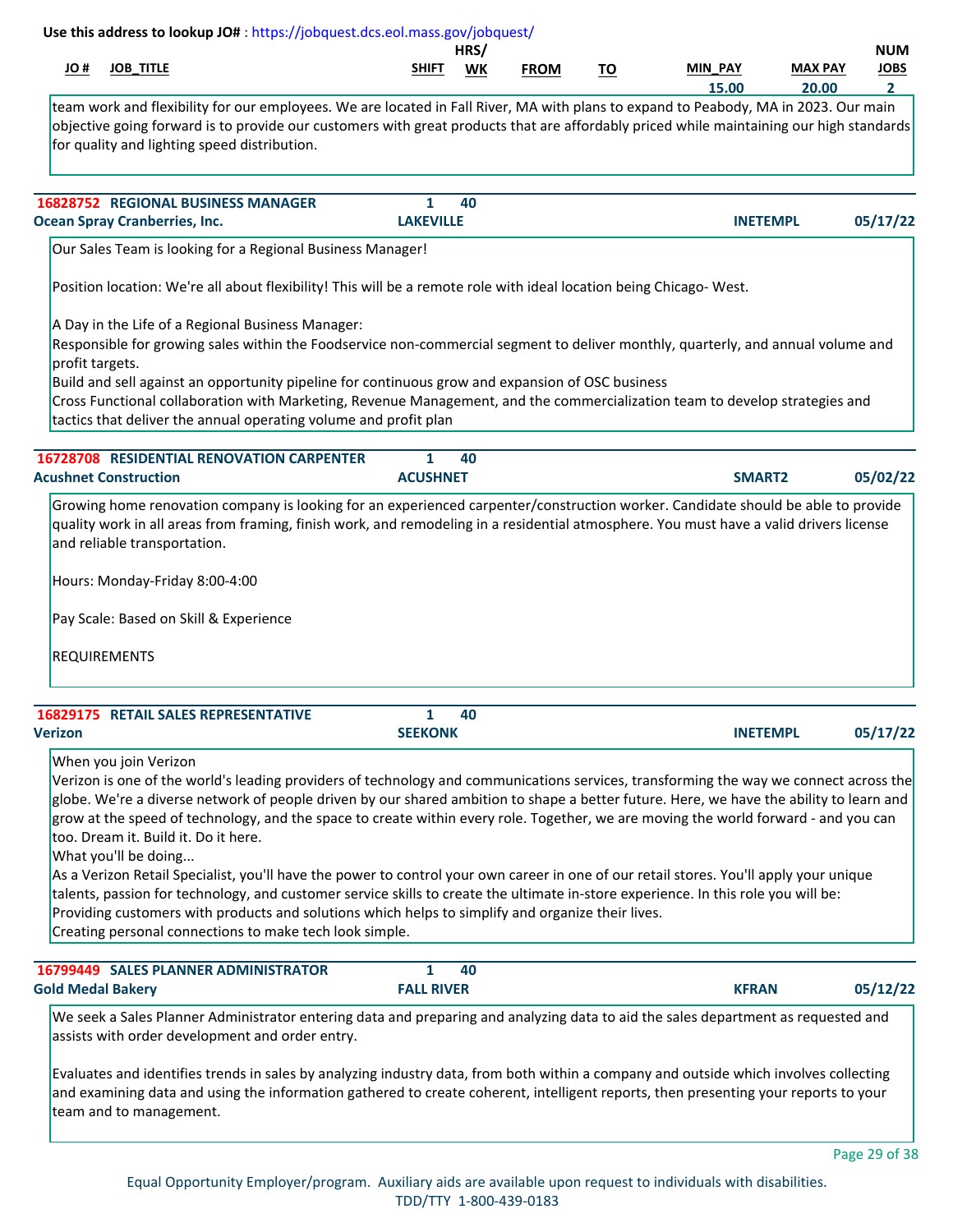| Use this address to lookup JO#: https://jobquest.dcs.eol.mass.gov/jobquest/                                                                                                                                                                                                                                                                                                                                                                                                                                                                                                                                                                                                                                                                                                                             |                   |                   |             |           |                             |                             |                                           |
|---------------------------------------------------------------------------------------------------------------------------------------------------------------------------------------------------------------------------------------------------------------------------------------------------------------------------------------------------------------------------------------------------------------------------------------------------------------------------------------------------------------------------------------------------------------------------------------------------------------------------------------------------------------------------------------------------------------------------------------------------------------------------------------------------------|-------------------|-------------------|-------------|-----------|-----------------------------|-----------------------------|-------------------------------------------|
| JO#<br><b>JOB_TITLE</b>                                                                                                                                                                                                                                                                                                                                                                                                                                                                                                                                                                                                                                                                                                                                                                                 | <b>SHIFT</b>      | HRS/<br><b>WK</b> | <b>FROM</b> | <u>TO</u> | <b>MIN PAY</b><br>60,000.00 | <b>MAX PAY</b><br>70,000.00 | <b>NUM</b><br><b>JOBS</b><br>$\mathbf{1}$ |
| Hybrid schedule- 3 days in the office, 2 days remote.                                                                                                                                                                                                                                                                                                                                                                                                                                                                                                                                                                                                                                                                                                                                                   |                   |                   |             |           |                             |                             |                                           |
| <b>RESPONSIBILITIES AND ESSENTIAL TASKS</b>                                                                                                                                                                                                                                                                                                                                                                                                                                                                                                                                                                                                                                                                                                                                                             |                   |                   |             |           |                             |                             |                                           |
| <b>16747888 SALES REPRESENTATIVE</b>                                                                                                                                                                                                                                                                                                                                                                                                                                                                                                                                                                                                                                                                                                                                                                    | 1                 | 40                |             |           |                             |                             |                                           |
| <b>TruGreen Limited Partnership</b>                                                                                                                                                                                                                                                                                                                                                                                                                                                                                                                                                                                                                                                                                                                                                                     | <b>LAKEVILLE</b>  |                   |             |           | <b>INETEMPL</b>             |                             | 05/05/22                                  |
| Salary:                                                                                                                                                                                                                                                                                                                                                                                                                                                                                                                                                                                                                                                                                                                                                                                                 |                   |                   |             |           |                             |                             |                                           |
| \$17.50 an hour                                                                                                                                                                                                                                                                                                                                                                                                                                                                                                                                                                                                                                                                                                                                                                                         |                   |                   |             |           |                             |                             |                                           |
| R17280                                                                                                                                                                                                                                                                                                                                                                                                                                                                                                                                                                                                                                                                                                                                                                                                  |                   |                   |             |           |                             |                             |                                           |
| Sales Representative                                                                                                                                                                                                                                                                                                                                                                                                                                                                                                                                                                                                                                                                                                                                                                                    |                   |                   |             |           |                             |                             |                                           |
| 20 Raffaele Road, Plymouth, Massachusetts 02360                                                                                                                                                                                                                                                                                                                                                                                                                                                                                                                                                                                                                                                                                                                                                         |                   |                   |             |           |                             |                             |                                           |
| <b>Job Description</b>                                                                                                                                                                                                                                                                                                                                                                                                                                                                                                                                                                                                                                                                                                                                                                                  |                   |                   |             |           |                             |                             |                                           |
| 16747893 SALES REPRESENTATIVE - HIRING IMMEDIATEL                                                                                                                                                                                                                                                                                                                                                                                                                                                                                                                                                                                                                                                                                                                                                       | 1                 | 40                |             |           |                             |                             |                                           |
| <b>TruGreen Limited Partnership</b>                                                                                                                                                                                                                                                                                                                                                                                                                                                                                                                                                                                                                                                                                                                                                                     | <b>LAKEVILLE</b>  |                   |             |           | <b>INETEMPL</b>             |                             | 05/05/22                                  |
| Salary:                                                                                                                                                                                                                                                                                                                                                                                                                                                                                                                                                                                                                                                                                                                                                                                                 |                   |                   |             |           |                             |                             |                                           |
| \$17.50 an hour                                                                                                                                                                                                                                                                                                                                                                                                                                                                                                                                                                                                                                                                                                                                                                                         |                   |                   |             |           |                             |                             |                                           |
| R <sub>17280</sub>                                                                                                                                                                                                                                                                                                                                                                                                                                                                                                                                                                                                                                                                                                                                                                                      |                   |                   |             |           |                             |                             |                                           |
| Sales Representative                                                                                                                                                                                                                                                                                                                                                                                                                                                                                                                                                                                                                                                                                                                                                                                    |                   |                   |             |           |                             |                             |                                           |
| 20 Raffaele Road, Plymouth, Massachusetts 02360                                                                                                                                                                                                                                                                                                                                                                                                                                                                                                                                                                                                                                                                                                                                                         |                   |                   |             |           |                             |                             |                                           |
| <b>Job Description</b>                                                                                                                                                                                                                                                                                                                                                                                                                                                                                                                                                                                                                                                                                                                                                                                  |                   |                   |             |           |                             |                             |                                           |
| 16747951 SALES REPRESENTATIVE - WEEKLY PAY + BENE                                                                                                                                                                                                                                                                                                                                                                                                                                                                                                                                                                                                                                                                                                                                                       | 1                 | 40                |             |           |                             |                             |                                           |
| <b>TruGreen Limited Partnership</b>                                                                                                                                                                                                                                                                                                                                                                                                                                                                                                                                                                                                                                                                                                                                                                     | <b>LAKEVILLE</b>  |                   |             |           | <b>INETEMPL</b>             |                             | 05/05/22                                  |
| Salary:                                                                                                                                                                                                                                                                                                                                                                                                                                                                                                                                                                                                                                                                                                                                                                                                 |                   |                   |             |           |                             |                             |                                           |
| \$17.50 an hour                                                                                                                                                                                                                                                                                                                                                                                                                                                                                                                                                                                                                                                                                                                                                                                         |                   |                   |             |           |                             |                             |                                           |
| R <sub>17280</sub>                                                                                                                                                                                                                                                                                                                                                                                                                                                                                                                                                                                                                                                                                                                                                                                      |                   |                   |             |           |                             |                             |                                           |
| Sales Representative                                                                                                                                                                                                                                                                                                                                                                                                                                                                                                                                                                                                                                                                                                                                                                                    |                   |                   |             |           |                             |                             |                                           |
| 20 Raffaele Road, Plymouth, Massachusetts 02360                                                                                                                                                                                                                                                                                                                                                                                                                                                                                                                                                                                                                                                                                                                                                         |                   |                   |             |           |                             |                             |                                           |
| Job Description                                                                                                                                                                                                                                                                                                                                                                                                                                                                                                                                                                                                                                                                                                                                                                                         |                   |                   |             |           |                             |                             |                                           |
| 16799441 SANITATION/SANITOR                                                                                                                                                                                                                                                                                                                                                                                                                                                                                                                                                                                                                                                                                                                                                                             | 1                 | 25                |             |           |                             |                             |                                           |
| <b>Gold Medal Bakery</b>                                                                                                                                                                                                                                                                                                                                                                                                                                                                                                                                                                                                                                                                                                                                                                                | <b>FALL RIVER</b> |                   |             |           | <b>KFRAN</b>                |                             | 05/12/22                                  |
| Be sure to include a working email. Without one, you?re already done.<br>Be sure to include a working phone number.<br>You MUST include past work experience for at least 7 years and explain any gaps in employment. If you do not have 7 years of work<br>experience, please explain what you have been doing. A resume only does not replace this section. Click the ?+? button next to Work<br>Experience during the application process to open that section.<br>Please include the first AND last name of your supervisor.<br>Please include at least 2 references under the reference section. Past Supervisors, Managers, etc only. Family members are not<br>acceptable. If you are just starting out in the workforce, you may include a teacher, professor, advisor, guidance counselor, etc |                   |                   |             |           |                             |                             |                                           |

Page 30 of 38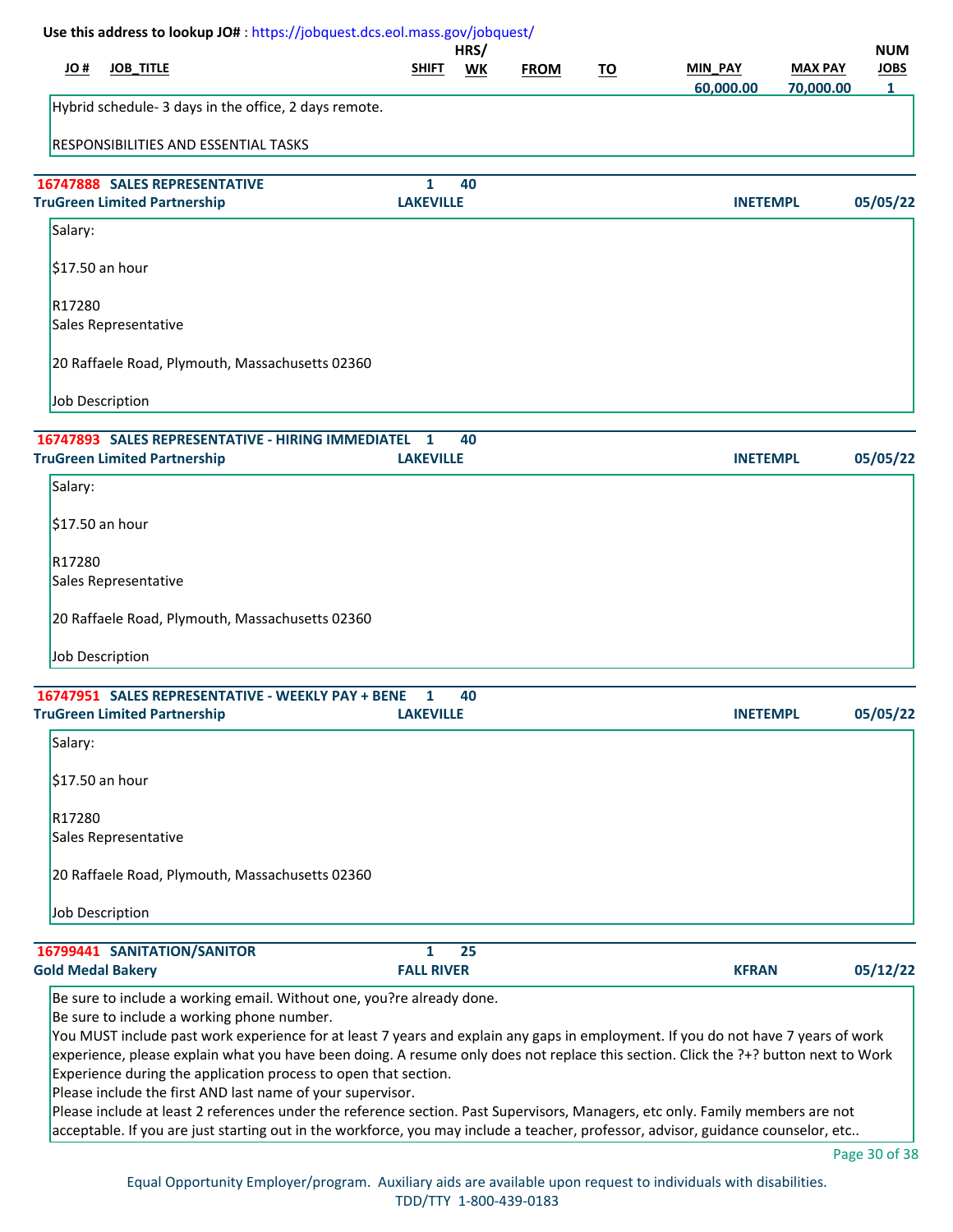|            |                     |                        | HRS, |      |           |                                     |                | <b>NUM</b>  |
|------------|---------------------|------------------------|------|------|-----------|-------------------------------------|----------------|-------------|
| <u>JO#</u> | <b>TITLE</b><br>JOB | <b>SHIFT</b><br>______ | WK   | ∶ROM | -~<br>. U | DAV<br><b>MIN</b><br>$\overline{ }$ | <b>MAX PAY</b> | <b>JOBS</b> |
|            |                     |                        |      |      |           | 10.IL                               |                |             |

Lastly, if you are a former employee, please answer that question honestly and please include it in the Work Experience section. Responsible for preventing injury due to improper or unsafe operation of equipment and following lockout/tag out procedures as well

| <b>16748343 SECURITY GUARDS PART TIME</b>  |                | 24 | 10:00 pm 6:00 am |              |          |
|--------------------------------------------|----------------|----|------------------|--------------|----------|
| <b>Stop &amp; Shop Distribution Center</b> | <b>ASSONET</b> |    |                  | <b>FSOUS</b> | 05/05/22 |

Seeking mature, reliable Security Guards for Second Shift Part Time . Some EXPERIENCE Preferred. Position will involve performing various security functions such as: patrolling grounds, monitoring incoming and outgoing goods, checking incoming vehicles at the guard shack etc.To apply candidates must complete an online application at at stopandshop.com or can apply at Fall River Career Center to apply on-line. This Union Position must be Dependable.. Must have basic Computer Skills..

|                             | <b>16809380 SENIOR PROJECT MANAGER</b>                                                                                                                                                                                                                                                                                                                                                                        |                 | 40 |                 |          |
|-----------------------------|---------------------------------------------------------------------------------------------------------------------------------------------------------------------------------------------------------------------------------------------------------------------------------------------------------------------------------------------------------------------------------------------------------------|-----------------|----|-----------------|----------|
| <b>RALCO Electric, Inc.</b> |                                                                                                                                                                                                                                                                                                                                                                                                               | <b>WESTPORT</b> |    | <b>INETEMPL</b> | 05/14/22 |
|                             | SPARK YOUR CAREER as a Senior Project Manager by joining RALCO Electric Inc. in Westport MA. This is a new position supporting our<br>expanding Construction Division. RALCO Electric, Inc. is a full-service electrical company that has been in business for 35 years and has<br>built a solid reputation as a leader in the electrical industry in Massachusetts and Rhode Island.                         |                 |    |                 |          |
|                             | Working at RALCO guarantees exposure to a variety of electrical projects in new construction, service, residential, industrial and<br>commercial environments. RALCO offers industry leading wages and a full benefits package. At RALCO you will be valued as a person<br>and a professional! We are small enough to care but big enough to provide the growth opportunities you need in a rewarding career! |                 |    |                 |          |

Join the RALCO team today!

| 16799439 SHIPPING/SHIPPER LOAD HAULER                                                                                            |                   | 25 |                 |          |
|----------------------------------------------------------------------------------------------------------------------------------|-------------------|----|-----------------|----------|
| <b>Gold Medal Bakery</b>                                                                                                         | <b>FALL RIVER</b> |    | <b>KFRAN</b>    | 05/12/22 |
| Summary                                                                                                                          |                   |    |                 |          |
| Responsible for selecting and moving trayed product from staging area and loading into trailers the quantities as ordered on the |                   |    |                 |          |
| shipping orders. Verifies count by variety and records as required. Removes damaged or sub-standard product and sets aside in    |                   |    |                 |          |
| designated area for supervision to check. Bar loads per standard procedure.                                                      |                   |    |                 |          |
| <b>Essential Tasks</b>                                                                                                           |                   |    |                 |          |
| Responsible for following all safety programs and procedures.                                                                    |                   |    |                 |          |
| Maintains a high state of safety awareness:                                                                                      |                   |    |                 |          |
| Follows all rack handling and dock plate procedures.                                                                             |                   |    |                 |          |
| Observes proper lifting technique.                                                                                               |                   |    |                 |          |
|                                                                                                                                  |                   |    |                 |          |
| 16799047 SHOPKEEPER (EMPOURIUM - FT REG)                                                                                         |                   | 40 |                 |          |
| <b>BOSTON BEER CORP</b>                                                                                                          | <b>REHOBOTH</b>   |    | <b>INETEMPL</b> | 05/12/22 |

We are currently hiring a Shopkeeper in Rehoboth Beach, DE. What You'll Brew: \* Provide the Dogfish experience to guest buying or picking up merchandise \* Maintain adequate stock levels and manage the payment process \* Assist our guest with finding swag or pouring a Gowler \* Lead our curb-side orders and make sure our guest have all that they need What Ingredients You'll Bring: \* Minimum of 1 year of customer service \* Must be able to work weekends and holidays Some Perks:  **[16850453](https://jobquest.dcs.eol.mass.gov/jobquest/NewJobDetails.aspx?jo=16850453) 1 SOFTWARE ENGINEER 05/20/22 40 Innovative Defense Technologies FALL RIVER INETEMPL**

Description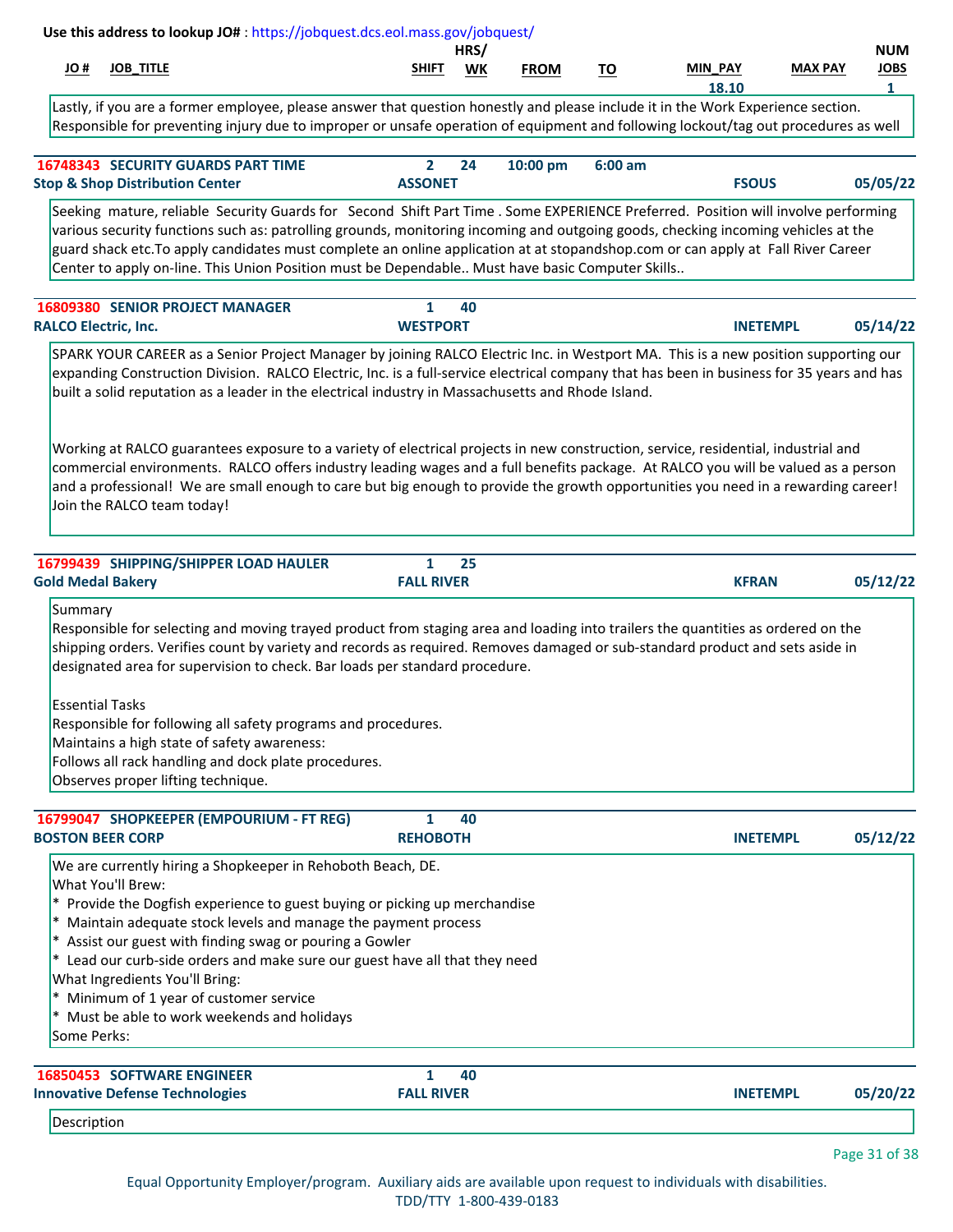|                          | Use this address to lookup JO#: https://jobquest.dcs.eol.mass.gov/jobquest/                                                                                                                                                                                                                                                                                                                                                                                                                                                                                                                                                                                           |                   |            |             |           |                 |                |                                |
|--------------------------|-----------------------------------------------------------------------------------------------------------------------------------------------------------------------------------------------------------------------------------------------------------------------------------------------------------------------------------------------------------------------------------------------------------------------------------------------------------------------------------------------------------------------------------------------------------------------------------------------------------------------------------------------------------------------|-------------------|------------|-------------|-----------|-----------------|----------------|--------------------------------|
| H OL                     | <b>JOB_TITLE</b>                                                                                                                                                                                                                                                                                                                                                                                                                                                                                                                                                                                                                                                      | SHIFT             | HRS/<br>WK | <b>FROM</b> | <u>TO</u> | <b>MIN PAY</b>  | <b>MAX PAY</b> | <b>NUM</b><br><b>JOBS</b><br>1 |
| Overview:                | <b>Background Information:</b><br>Innovative Defense Technologies (IDT), provider of automated software testing, data analysis, and cybersecurity solutions for complex,<br>mission-critical systems in the US Department of Defense (DOD), is seeking a Software Engineer to be based in our Fall River, MA office.<br>S/he will work with leadership and a fast-paced team of mission-focused engineers to solve some of the Navy's toughest challenges.<br>Initiative, creativity, reliability, and efficient teamwork will be required to successfully deliver innovative solutions in this dynamic<br>customer space.                                            |                   |            |             |           |                 |                |                                |
|                          | <b>16850419 SOFTWARE ENGINEER</b>                                                                                                                                                                                                                                                                                                                                                                                                                                                                                                                                                                                                                                     | 1                 | 40         |             |           |                 |                |                                |
|                          | <b>Innovative Defense Technologies</b>                                                                                                                                                                                                                                                                                                                                                                                                                                                                                                                                                                                                                                | <b>FALL RIVER</b> |            |             |           | <b>INETEMPL</b> |                | 05/20/22                       |
| Description              |                                                                                                                                                                                                                                                                                                                                                                                                                                                                                                                                                                                                                                                                       |                   |            |             |           |                 |                |                                |
| Overview:                | <b>Background information:</b><br>Innovative Defense Technologies (IDT), provider of automated software testing, data analysis, and cybersecurity solutions for complex,<br>mission-critical systems in the US Department of Defense (DOD), is seeking a Software Engineer to be based in any office.<br>We are looking for mid- to senior-level Software Engineers to be critical members of the ATRT Enterprise Platform (AEP) Test Execution<br>team to drive the design and implementation of the software components that enable the execution of both automated and manual<br>tests of systems deployed within the AEP.                                         |                   |            |             |           |                 |                |                                |
|                          | 16850478 SOFTWARE ENGINEER                                                                                                                                                                                                                                                                                                                                                                                                                                                                                                                                                                                                                                            | $\mathbf{1}$      | 40         |             |           |                 |                |                                |
|                          | <b>Innovative Defense Technologies</b>                                                                                                                                                                                                                                                                                                                                                                                                                                                                                                                                                                                                                                | <b>FALL RIVER</b> |            |             |           | <b>INETEMPL</b> |                | 05/20/22                       |
| Overview:                | <b>Background information:</b><br>Innovative Defense Technologies (IDT), provider of automated software testing, data analysis, and cybersecurity solutions for complex,<br>mission-critical systems in the US Department of Defense (DOD), is seeking a software engineer to be based in any office.<br>We are looking for mid- to senior-level Software Engineers to be critical members of the AEP Test Bay as a Service team to drive the<br>design and implementation of the software components that provide collaborative access to and connectivity of virtualized systems<br>within the ATRT Enterprise Platform (AEP).                                      |                   |            |             |           |                 |                |                                |
|                          | 16850459 SOFTWARE ENGINEER                                                                                                                                                                                                                                                                                                                                                                                                                                                                                                                                                                                                                                            | 1                 | 40         |             |           |                 |                |                                |
|                          | <b>Innovative Defense Technologies</b>                                                                                                                                                                                                                                                                                                                                                                                                                                                                                                                                                                                                                                | <b>FALL RIVER</b> |            |             |           | <b>INETEMPL</b> |                | 05/20/22                       |
| Description<br>Overview: | <b>Background Information:</b><br>Innovative Defense Technologies (IDT), a rapidly growing provider of automated software testing, data analysis, and cybersecurity<br>solutions for complex, mission-critical systems in the US Department of Defense (DOD), is seeking a Software Engineer to be based out<br>of one of IDT's offices. This person will work with a fast-paced team of mission-focused engineers by working with and developing<br>cutting edge technology to solve customer problems. Initiative, creativity, reliability, and efficient teamwork will be required to<br>successfully deliver innovative solutions in this dynamic customer space. |                   |            |             |           |                 |                |                                |
|                          | 16825272 SR. MANAGER IT PMO, PLANNING & GOVERNA 1                                                                                                                                                                                                                                                                                                                                                                                                                                                                                                                                                                                                                     |                   | 40         |             |           |                 |                |                                |
|                          | <b>Ocean Spray Cranberries, Inc.</b>                                                                                                                                                                                                                                                                                                                                                                                                                                                                                                                                                                                                                                  | <b>LAKEVILLE</b>  |            |             |           | <b>INETEMPL</b> |                | 05/16/22                       |
|                          | The Office of the CDTO is seeking an individual that will provide hands on leadership across a number of related areas, this is an exciting<br>role for someone to join a Tech LT reporting into the Chief Digital & Technology area and act as the glue that connects and guides our                                                                                                                                                                                                                                                                                                                                                                                 |                   |            |             |           |                 |                |                                |
|                          |                                                                                                                                                                                                                                                                                                                                                                                                                                                                                                                                                                                                                                                                       |                   |            |             |           |                 |                | Page 32 of 38                  |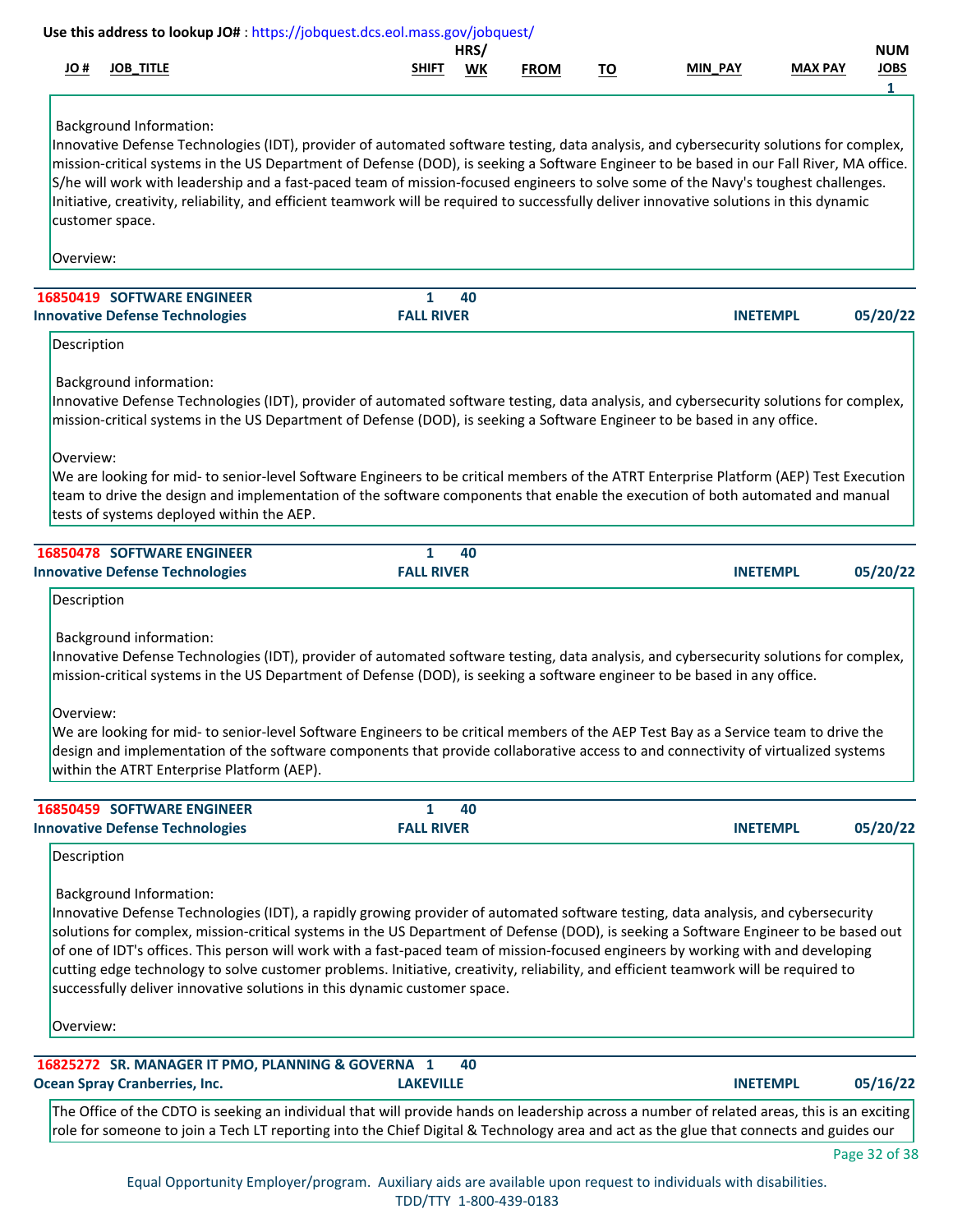|                     |                                                                                   | Use this address to lookup JO#: https://jobquest.dcs.eol.mass.gov/jobquest/                                                                                                                                                                                                                                                                                                                                                                                                                                                                                                                                                                                                                                                                                                                                                                                                                                           |                                   |            |             |           |                 |                |                                |
|---------------------|-----------------------------------------------------------------------------------|-----------------------------------------------------------------------------------------------------------------------------------------------------------------------------------------------------------------------------------------------------------------------------------------------------------------------------------------------------------------------------------------------------------------------------------------------------------------------------------------------------------------------------------------------------------------------------------------------------------------------------------------------------------------------------------------------------------------------------------------------------------------------------------------------------------------------------------------------------------------------------------------------------------------------|-----------------------------------|------------|-------------|-----------|-----------------|----------------|--------------------------------|
| H OL                | <b>JOB_TITLE</b>                                                                  |                                                                                                                                                                                                                                                                                                                                                                                                                                                                                                                                                                                                                                                                                                                                                                                                                                                                                                                       | SHIFT                             | HRS/<br>WK | <b>FROM</b> | <u>TO</u> | <b>MIN PAY</b>  | <b>MAX PAY</b> | <b>NUM</b><br><b>JOBS</b><br>1 |
|                     |                                                                                   | efforts to modernize and advance our Cooperative forward.                                                                                                                                                                                                                                                                                                                                                                                                                                                                                                                                                                                                                                                                                                                                                                                                                                                             |                                   |            |             |           |                 |                |                                |
|                     |                                                                                   | Position location: We're all about flexibility! This will be a hybrid role based out of our corporate headquarters in Lakeville, MA or our<br>Seaport Boston, MA location with Mondays & Fridays remote.                                                                                                                                                                                                                                                                                                                                                                                                                                                                                                                                                                                                                                                                                                              |                                   |            |             |           |                 |                |                                |
|                     | Sr. Manager PMO, Governance and Planning                                          |                                                                                                                                                                                                                                                                                                                                                                                                                                                                                                                                                                                                                                                                                                                                                                                                                                                                                                                       |                                   |            |             |           |                 |                |                                |
|                     |                                                                                   | With your background rooted in PMO you will review our existing methodology and continue to evolve our governance framework                                                                                                                                                                                                                                                                                                                                                                                                                                                                                                                                                                                                                                                                                                                                                                                           |                                   |            |             |           |                 |                |                                |
|                     | 16850443 SR. SOFTWARE\/SYSTEMS ENGINEER<br><b>Innovative Defense Technologies</b> |                                                                                                                                                                                                                                                                                                                                                                                                                                                                                                                                                                                                                                                                                                                                                                                                                                                                                                                       | 1<br><b>FALL RIVER</b>            | 40         |             |           | <b>INETEMPL</b> |                | 05/20/22                       |
| br<br>br<br>br      | bDescription/b<br>strongCall For Resumes:br<br>brOverview:/strong                 | brInnovative Defense Technologies (IDT), provider of automated software testing, data analysis, and cybersecurity solutions for<br>complex defense systems, is currently accepting applications for an anticipated Software/Systems Engineer role requiring 7+ years of<br>experience for a position in support of its innovative automated solutions. This position offers an engineer the opportunity to utilize<br>his/her knowledge and talents as part of a collaborative team developing software for a growing company.br                                                                                                                                                                                                                                                                                                                                                                                      |                                   |            |             |           |                 |                |                                |
|                     | 16841421 STUD MACHINE<br><b>Whirlpool Corporation</b>                             |                                                                                                                                                                                                                                                                                                                                                                                                                                                                                                                                                                                                                                                                                                                                                                                                                                                                                                                       | $\mathbf{1}$<br><b>FALL RIVER</b> | 40         | $6:45$ am   | 3:15 pm   | <b>KFRAN</b>    |                | 05/19/22                       |
|                     | Your responsibilities will include                                                | Operator will setup and safely operate Stud Press to process/produce highest quality products.<br>Setup and document tooling and safe practices for Stud Press operations<br>Verify accuracy of machine settings to confirm accurate tolerances and machine functions.<br>Operators will be required to maintain accurate parts and motivation on routine repetitive jobs.<br>During operations Operator will be required to maintain cleanliness of the machine.<br>In process checks will be required by the operator to maintain all required tolerances and quality.<br>Completes all required safety procedures prior to and during operations.                                                                                                                                                                                                                                                                  |                                   |            |             |           |                 |                |                                |
|                     | 16809152 SUMMER CAMP TEACHER-220002GJ                                             |                                                                                                                                                                                                                                                                                                                                                                                                                                                                                                                                                                                                                                                                                                                                                                                                                                                                                                                       | $\mathbf{1}$                      | 40         |             |           |                 |                |                                |
|                     | <b>KinderCare Education LLC</b>                                                   |                                                                                                                                                                                                                                                                                                                                                                                                                                                                                                                                                                                                                                                                                                                                                                                                                                                                                                                       | <b>SEEKONK</b>                    |            |             |           | <b>INETEMPL</b> |                | 05/13/22                       |
| Description         |                                                                                   | KinderCare Education is the nation's leader in early childhood education. We nourish curiosity through purposeful experiences to create<br>a future full of lifelong learners. From our National Support Center, to the classrooms where learning comes to life, we're united by a<br>passion to create a world of learning, joy and adventure for more than 161,000 children ages six-weeks through 12 years every day.<br>Our Teachers bring warmth, patience, and understanding to the classroom every day, encouraging children to learn and grow. They<br>inspire children to be lifelong learners using our nationally recognized curriculum that promotes social, physical, verbal, and cognitive<br>development. Our Teachers are committed to making their center successful and know that creating meaningful relationships with<br>children, families, and their team play a crucial role in that success. |                                   |            |             |           |                 |                |                                |
| <b>AMC Theatres</b> | 16835744 SUPERVISOR                                                               |                                                                                                                                                                                                                                                                                                                                                                                                                                                                                                                                                                                                                                                                                                                                                                                                                                                                                                                       | $\mathbf{1}$<br><b>DARTMOUTH</b>  | 40         |             |           | <b>INETEMPL</b> |                | 05/19/22                       |
| Supervisor          |                                                                                   |                                                                                                                                                                                                                                                                                                                                                                                                                                                                                                                                                                                                                                                                                                                                                                                                                                                                                                                       |                                   |            |             |           |                 |                |                                |
|                     | Dartmouth Mall 11                                                                 |                                                                                                                                                                                                                                                                                                                                                                                                                                                                                                                                                                                                                                                                                                                                                                                                                                                                                                                       |                                   |            |             |           |                 |                |                                |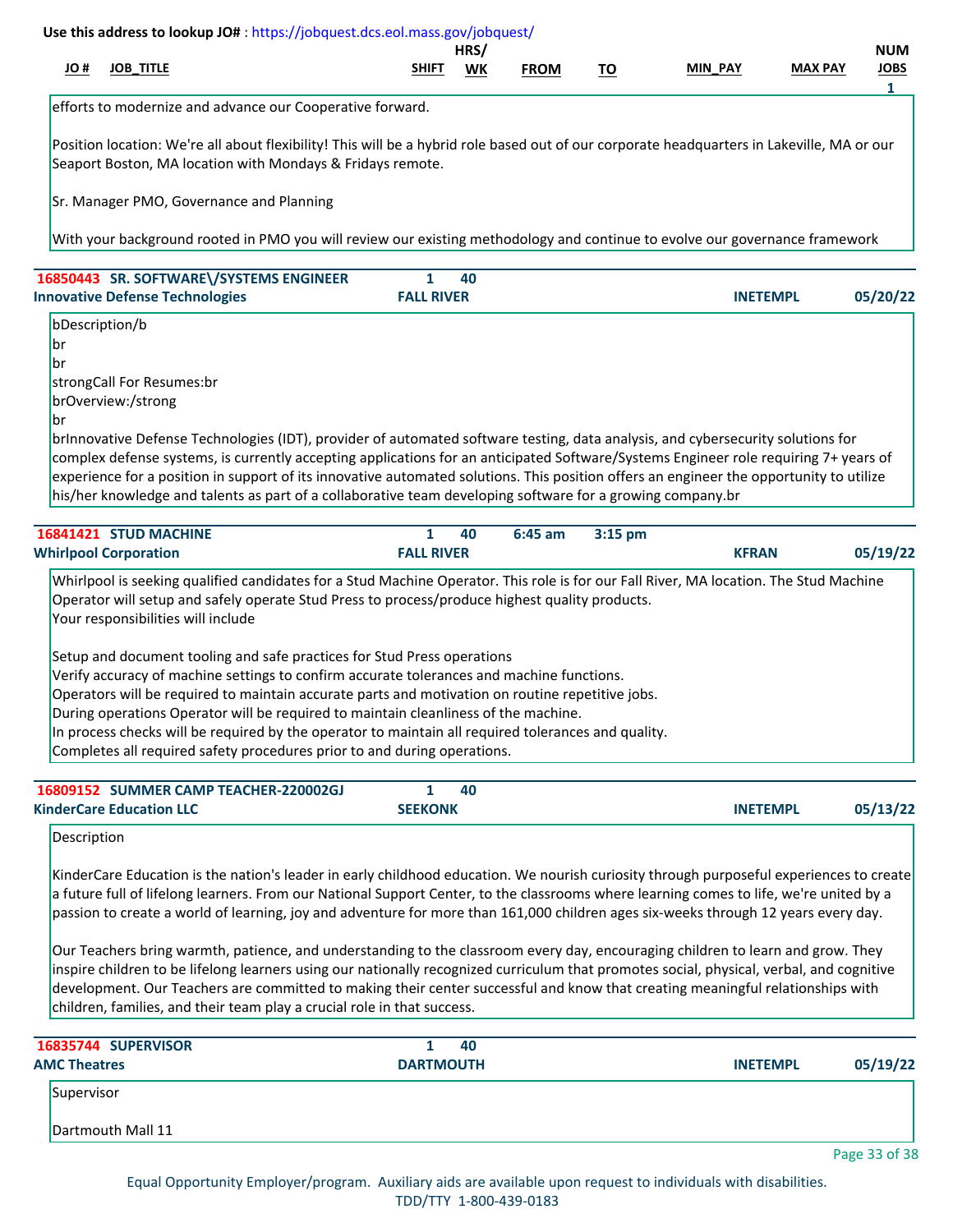|                  | Use this address to lookup JO#: https://jobquest.dcs.eol.mass.gov/jobquest/                                                                                                                                                                                                                                                                                                                                                                                                                                                                                                                                                                                          |                        | HRS/ |             |           |                 |                | <b>NUM</b>       |
|------------------|----------------------------------------------------------------------------------------------------------------------------------------------------------------------------------------------------------------------------------------------------------------------------------------------------------------------------------------------------------------------------------------------------------------------------------------------------------------------------------------------------------------------------------------------------------------------------------------------------------------------------------------------------------------------|------------------------|------|-------------|-----------|-----------------|----------------|------------------|
| # OL             | <b>JOB_TITLE</b>                                                                                                                                                                                                                                                                                                                                                                                                                                                                                                                                                                                                                                                     | SHIFT                  | WK   | <b>FROM</b> | <u>TO</u> | MIN PAY         | <b>MAX PAY</b> | <b>JOBS</b><br>1 |
|                  | 140 N Dartmouth Mall, North Dartmouth, MA 02747                                                                                                                                                                                                                                                                                                                                                                                                                                                                                                                                                                                                                      |                        |      |             |           |                 |                |                  |
|                  |                                                                                                                                                                                                                                                                                                                                                                                                                                                                                                                                                                                                                                                                      |                        |      |             |           |                 |                |                  |
| Job Summary      | Assist management in the coordination of operations to achieve AMC's goals. Model and communicate expectations to all associates in                                                                                                                                                                                                                                                                                                                                                                                                                                                                                                                                  |                        |      |             |           |                 |                |                  |
|                  | a professional and safe work environment.                                                                                                                                                                                                                                                                                                                                                                                                                                                                                                                                                                                                                            |                        |      |             |           |                 |                |                  |
|                  | 16824913 SUPPLY CHAIN ASSOCIATE                                                                                                                                                                                                                                                                                                                                                                                                                                                                                                                                                                                                                                      | 1                      | 20   |             |           |                 |                |                  |
|                  | <b>Fastenal Company</b>                                                                                                                                                                                                                                                                                                                                                                                                                                                                                                                                                                                                                                              | <b>FALL RIVER</b>      |      |             |           | <b>INETEMPL</b> |                | 05/16/22         |
|                  | <b>Job Description</b>                                                                                                                                                                                                                                                                                                                                                                                                                                                                                                                                                                                                                                               |                        |      |             |           |                 |                |                  |
|                  | Supply Chain Associate                                                                                                                                                                                                                                                                                                                                                                                                                                                                                                                                                                                                                                               |                        |      |             |           |                 |                |                  |
|                  | 565 Commerce Dr., Fall River, MA 02720                                                                                                                                                                                                                                                                                                                                                                                                                                                                                                                                                                                                                               |                        |      |             |           |                 |                |                  |
|                  | <b>MAFAL Public Store</b><br>Part-Time Shift(s):                                                                                                                                                                                                                                                                                                                                                                                                                                                                                                                                                                                                                     |                        |      |             |           |                 |                |                  |
|                  | MON TUE WED THU FRI 7:00 am-5:00 pm10 - 28 hours/week                                                                                                                                                                                                                                                                                                                                                                                                                                                                                                                                                                                                                |                        |      |             |           |                 |                |                  |
|                  |                                                                                                                                                                                                                                                                                                                                                                                                                                                                                                                                                                                                                                                                      |                        |      |             |           |                 |                |                  |
| <b>OVERVIEW:</b> |                                                                                                                                                                                                                                                                                                                                                                                                                                                                                                                                                                                                                                                                      |                        |      |             |           |                 |                |                  |
|                  | Working as Part-Time Supply Chain Associate, you will be responsible for the day-to-day supply chain activities supporting the ongoing                                                                                                                                                                                                                                                                                                                                                                                                                                                                                                                               |                        |      |             |           |                 |                |                  |
|                  | 16850414 SYSTEMS ENGINEER                                                                                                                                                                                                                                                                                                                                                                                                                                                                                                                                                                                                                                            | 1                      | 40   |             |           |                 |                |                  |
|                  | <b>Innovative Defense Technologies</b>                                                                                                                                                                                                                                                                                                                                                                                                                                                                                                                                                                                                                               | <b>FALL RIVER</b>      |      |             |           | <b>INETEMPL</b> |                | 05/20/22         |
| Description      |                                                                                                                                                                                                                                                                                                                                                                                                                                                                                                                                                                                                                                                                      |                        |      |             |           |                 |                |                  |
|                  | <b>Background Information:</b><br>Innovative Defense Technologies (IDT), a rapidly growing provider of automated software testing, data analysis, and cybersecurity<br>solutions for complex, mission-critical systems in the US Department of Defense (DOD), is seeking a Systems Engineer to be based out of<br>one of IDT's offices. This person will work with a fast-paced team of mission-focused engineers by working with and developing cutting<br>edge technology to solve customer problems. Initiative, creativity, reliability, and efficient teamwork will be required to successfully<br>deliver innovative solutions in this dynamic customer space. |                        |      |             |           |                 |                |                  |
| Overview:        |                                                                                                                                                                                                                                                                                                                                                                                                                                                                                                                                                                                                                                                                      |                        |      |             |           |                 |                |                  |
|                  |                                                                                                                                                                                                                                                                                                                                                                                                                                                                                                                                                                                                                                                                      |                        |      |             |           |                 |                |                  |
|                  | 16825383 TEACHERS AT FALL RIVER KINDERCARE-220516<br><b>KinderCare Education LLC</b>                                                                                                                                                                                                                                                                                                                                                                                                                                                                                                                                                                                 | 1<br><b>FALL RIVER</b> | 40   |             |           | <b>INETEMPL</b> |                | 05/16/22         |
| Description      |                                                                                                                                                                                                                                                                                                                                                                                                                                                                                                                                                                                                                                                                      |                        |      |             |           |                 |                |                  |
|                  | Our Teachers bring warmth, patience, and understanding to the classroom every day, encouraging children to learn and grow. They<br>inspire children to be lifelong learners using our nationally recognized curriculum that promotes social, physical, verbal, and cognitive<br>development. Our Teachers are committed to making their center successful and know that creating meaningful relationships with<br>children, families, and their team play a crucial role in that success.                                                                                                                                                                            |                        |      |             |           |                 |                |                  |
|                  | As a member of our teaching staff, you will:                                                                                                                                                                                                                                                                                                                                                                                                                                                                                                                                                                                                                         |                        |      |             |           |                 |                |                  |
|                  | Create a safe, nurturing environment where children can play and learn                                                                                                                                                                                                                                                                                                                                                                                                                                                                                                                                                                                               |                        |      |             |           |                 |                |                  |
|                  | 16824498 TEAM MEMBER                                                                                                                                                                                                                                                                                                                                                                                                                                                                                                                                                                                                                                                 | 1                      | 40   |             |           |                 |                |                  |
|                  | <b>Tractor Supply Company</b>                                                                                                                                                                                                                                                                                                                                                                                                                                                                                                                                                                                                                                        | <b>SWANSEA</b>         |      |             |           | <b>ABORG</b>    |                | 05/16/22         |
| Overview         | Text TSC to 25000 to Apply                                                                                                                                                                                                                                                                                                                                                                                                                                                                                                                                                                                                                                           |                        |      |             |           |                 |                |                  |
|                  | Must be at least 18 years of age.                                                                                                                                                                                                                                                                                                                                                                                                                                                                                                                                                                                                                                    |                        |      |             |           |                 |                |                  |
|                  |                                                                                                                                                                                                                                                                                                                                                                                                                                                                                                                                                                                                                                                                      |                        |      |             |           |                 |                | Page 34 of 38    |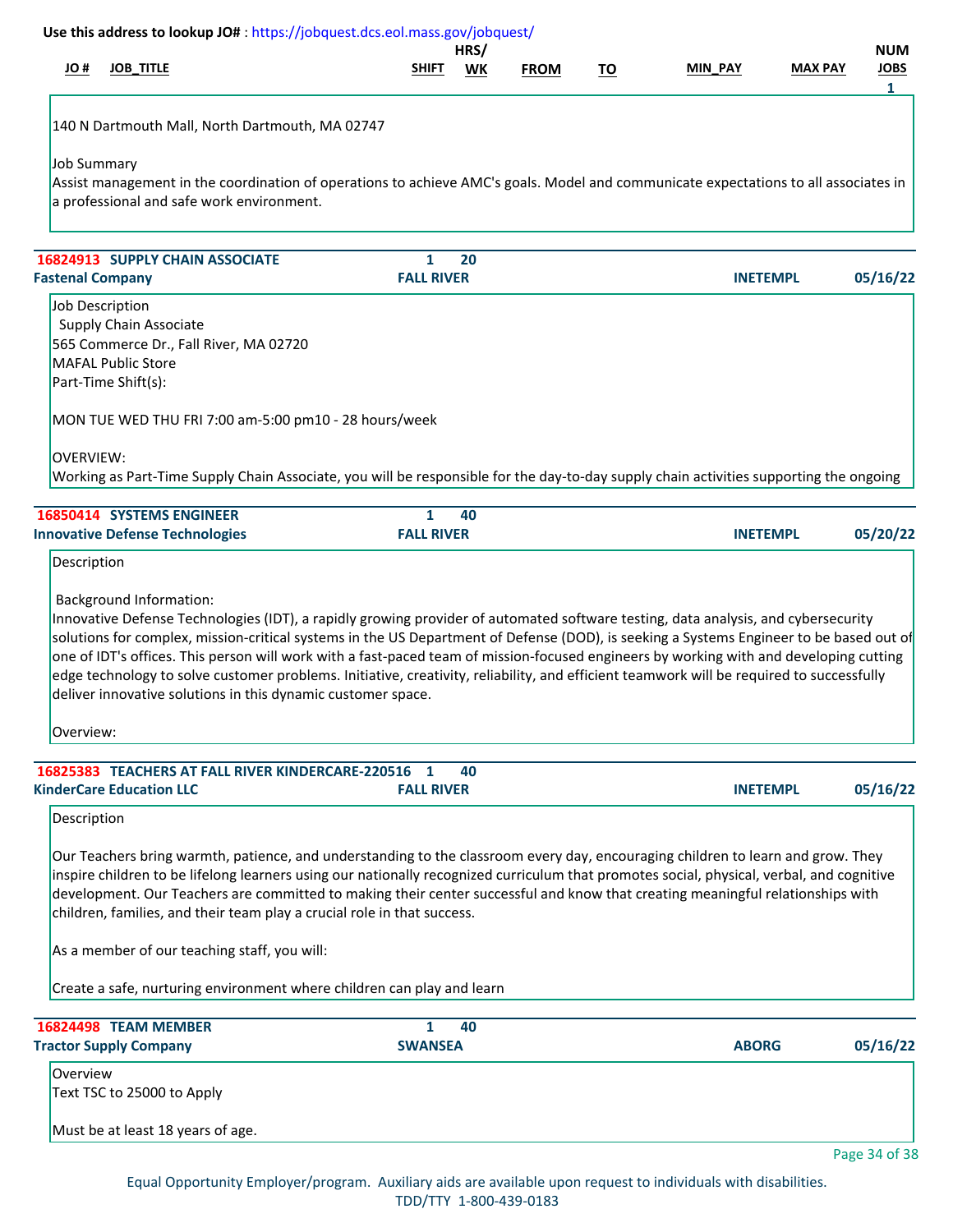|                                                                                                                                                                                                                                                                                                                                                                                                                                                                                                                                                                                                                                                                                                                                                                                                                 |                                   | <b>WK</b> | <b>FROM</b> | <u>TO</u> | MIN_PAY         | <b>MAX PAY</b> | <b>JOBS</b><br>1 |
|-----------------------------------------------------------------------------------------------------------------------------------------------------------------------------------------------------------------------------------------------------------------------------------------------------------------------------------------------------------------------------------------------------------------------------------------------------------------------------------------------------------------------------------------------------------------------------------------------------------------------------------------------------------------------------------------------------------------------------------------------------------------------------------------------------------------|-----------------------------------|-----------|-------------|-----------|-----------------|----------------|------------------|
| This position is responsible for interacting with customers and team members, supporting selling initiatives and performing assigned<br>tasks, while providing legendary customer service.                                                                                                                                                                                                                                                                                                                                                                                                                                                                                                                                                                                                                      |                                   |           |             |           |                 |                |                  |
| Responsibilities<br>As a Team Member, it is essential that you be available, flexible, adaptable and service-oriented, as you must be able to fulfill all of the                                                                                                                                                                                                                                                                                                                                                                                                                                                                                                                                                                                                                                                |                                   |           |             |           |                 |                |                  |
| 16780601 TEST FACILITY ASSISTANT - 998<br><b>Acushnet Company</b>                                                                                                                                                                                                                                                                                                                                                                                                                                                                                                                                                                                                                                                                                                                                               | $\mathbf{1}$<br><b>ACUSHNET</b>   | 40        |             |           | <b>INETEMPL</b> |                | 05/10/22         |
| Description<br>Acushnet Company is the global leader in the design, development, manufacture and distribution of performance-driven golf products.<br>Today, we are the steward of two of the most revered brands in golf – Titleist, one of golf's leading performance equipment brands, and<br>FootJoy, one of golf's leading performance wear brands.                                                                                                                                                                                                                                                                                                                                                                                                                                                        |                                   |           |             |           |                 |                |                  |
| We believe we are the most authentic and enduring company in the golf industry. Our mission - to be the performance and quality<br>leader in every golf product category in which we compete!                                                                                                                                                                                                                                                                                                                                                                                                                                                                                                                                                                                                                   |                                   |           |             |           |                 |                |                  |
| Summary:                                                                                                                                                                                                                                                                                                                                                                                                                                                                                                                                                                                                                                                                                                                                                                                                        |                                   |           |             |           |                 |                |                  |
| <b>16799445 TRANSPORTATION DRIVER CLASS A</b>                                                                                                                                                                                                                                                                                                                                                                                                                                                                                                                                                                                                                                                                                                                                                                   | $\mathbf{1}$                      | 40        |             |           |                 |                |                  |
| <b>Gold Medal Bakery</b>                                                                                                                                                                                                                                                                                                                                                                                                                                                                                                                                                                                                                                                                                                                                                                                        | <b>FALL RIVER</b>                 |           |             |           | <b>KFRAN</b>    |                | 05/12/22         |
| Start time: Varies -- Must be willing to work weekends, nights and holidays. No exceptions!<br>Summary<br>Responsible for operating tractor/trailer equipment on an established run in a safe and efficient manner according to DOT Standards<br>and Company policy and procedures. Transports bakery products to customer locations and/or other locations on time as controlled by<br>the delivery schedule. Handles a variety of products on racks and baskets, while always keeping product orderly and sanitary, and<br>paying particular attention to maintaining highest degree of food quality and personal and food safety. Verifies load counts and records<br>load information on forms/devices as required. Prepares record of safety inspections, accurate log book postings, requests for repairs |                                   |           |             |           |                 |                |                  |
| 16733426 TREASURY ANALYST                                                                                                                                                                                                                                                                                                                                                                                                                                                                                                                                                                                                                                                                                                                                                                                       | 1                                 | 40        |             |           |                 |                |                  |
| <b>Ocean Spray Cranberries, Inc.</b>                                                                                                                                                                                                                                                                                                                                                                                                                                                                                                                                                                                                                                                                                                                                                                            | <b>LAKEVILLE</b>                  |           |             |           | <b>INETEMPL</b> |                | 05/03/22         |
| The Treasury Analyst has primary responsibility for all cash, debt and intercompany activities including budgeting, forecasting, analytics,<br>and executive reporting. Serves as the primary liaison to Procurement, Payroll, Accounts Payable and Accounts Receivable for all<br>day-to-day cash events. Primary banking contact with a focus on bank account and online access management. Ensures effective<br>deployment and management of the Company's liquid assets, Revolving Credit Facility and Bank lines.                                                                                                                                                                                                                                                                                          |                                   |           |             |           |                 |                |                  |
| Position location: We're all about flexibility! This will be a hybrid role based out of Lakeville, MA with Mondays & Fridays remote.                                                                                                                                                                                                                                                                                                                                                                                                                                                                                                                                                                                                                                                                            |                                   |           |             |           |                 |                |                  |
| A Day in the Life of a Treasury Analyst:<br>Global prior day and current day cash monitoring and reconciliations including:<br>Execution of daily wires related to accounts payable payment proposal, cash positioning, debt service and other payments                                                                                                                                                                                                                                                                                                                                                                                                                                                                                                                                                         |                                   |           |             |           |                 |                |                  |
| 16779725 UNDERGRADUATE INTERN<br><b>UMass Medical School</b>                                                                                                                                                                                                                                                                                                                                                                                                                                                                                                                                                                                                                                                                                                                                                    | $\mathbf{1}$<br><b>FALL RIVER</b> | 40        |             |           | <b>INETEMPL</b> |                | 05/10/22         |
| Overview                                                                                                                                                                                                                                                                                                                                                                                                                                                                                                                                                                                                                                                                                                                                                                                                        |                                   |           |             |           |                 |                |                  |
|                                                                                                                                                                                                                                                                                                                                                                                                                                                                                                                                                                                                                                                                                                                                                                                                                 |                                   |           |             |           |                 |                |                  |
|                                                                                                                                                                                                                                                                                                                                                                                                                                                                                                                                                                                                                                                                                                                                                                                                                 |                                   |           |             |           |                 |                |                  |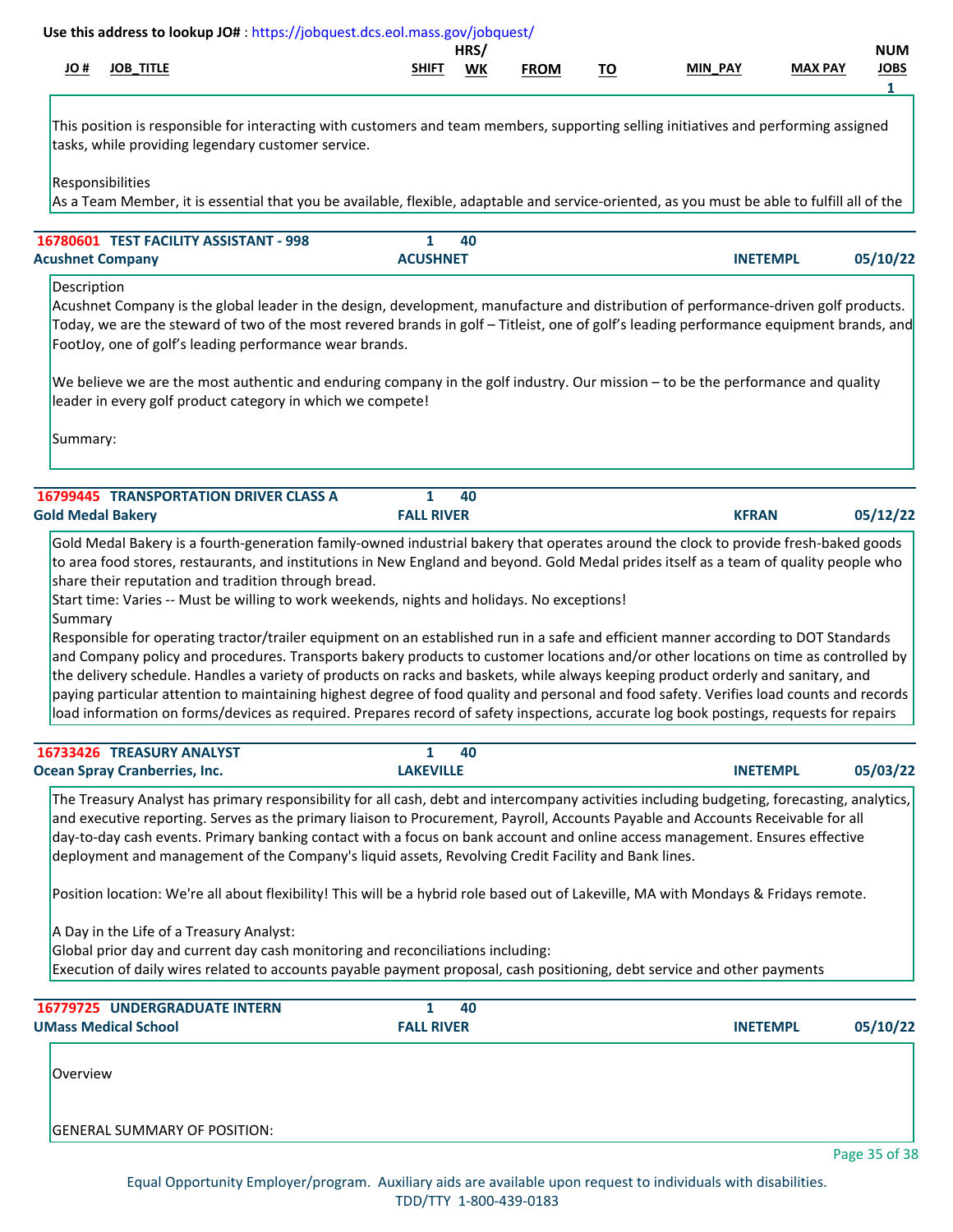| Use this address to lookup JO#: https://jobquest.dcs.eol.mass.gov/jobquest/                                                                                                                                                                                                                                                                                                                                                                                                                                                                                                                                                 |                                     | HRS/ |             |           |                |                 | <b>NUM</b>       |
|-----------------------------------------------------------------------------------------------------------------------------------------------------------------------------------------------------------------------------------------------------------------------------------------------------------------------------------------------------------------------------------------------------------------------------------------------------------------------------------------------------------------------------------------------------------------------------------------------------------------------------|-------------------------------------|------|-------------|-----------|----------------|-----------------|------------------|
| <b>JOB_TITLE</b><br># OL                                                                                                                                                                                                                                                                                                                                                                                                                                                                                                                                                                                                    | SHIFT                               | WK   | <b>FROM</b> | <u>TO</u> | <b>MIN PAY</b> | <b>MAX PAY</b>  | <b>JOBS</b><br>1 |
| In this role you will be assisting our Cell Culture group to develop gene therapy production processes.                                                                                                                                                                                                                                                                                                                                                                                                                                                                                                                     |                                     |      |             |           |                |                 |                  |
| 16779727 UNDERGRADUATE INTERN                                                                                                                                                                                                                                                                                                                                                                                                                                                                                                                                                                                               | 1                                   | 40   |             |           |                |                 |                  |
| <b>UMass Medical School</b>                                                                                                                                                                                                                                                                                                                                                                                                                                                                                                                                                                                                 | <b>FALL RIVER</b>                   |      |             |           |                | <b>INETEMPL</b> | 05/10/22         |
| Overview                                                                                                                                                                                                                                                                                                                                                                                                                                                                                                                                                                                                                    |                                     |      |             |           |                |                 |                  |
| GENERAL SUMMARY OF POSITION: In this role you will be assisting our Cell Culture group to develop gene therapy production<br>processes.                                                                                                                                                                                                                                                                                                                                                                                                                                                                                     |                                     |      |             |           |                |                 |                  |
| <b>16850394 UX DESIGNER</b>                                                                                                                                                                                                                                                                                                                                                                                                                                                                                                                                                                                                 | 1<br><b>FALL RIVER</b>              | 40   |             |           |                | <b>INETEMPL</b> | 05/20/22         |
| <b>Innovative Defense Technologies</b><br>bDescription/b                                                                                                                                                                                                                                                                                                                                                                                                                                                                                                                                                                    |                                     |      |             |           |                |                 |                  |
| Fall River, or Arlington office. They will work with senior leadership and a fast-paced team of mission-focused engineers to solve some<br>of our customers' toughest challenges. Initiative, creativity, reliability, and efficient teamwork will be required to successfully deliver<br>innovative solutions in this dynamic customer space.br<br>br<br>strongOverview:/strong<br>brWill work under IDT's principle UX Designer to deploy and maintain our growing design system. The designer will take customer use                                                                                                     |                                     |      |             |           |                |                 |                  |
| 16851028 WAREHOUSE LEAD<br><b>JS INTERNATIONAL</b>                                                                                                                                                                                                                                                                                                                                                                                                                                                                                                                                                                          | $\overline{2}$<br><b>FALL RIVER</b> | 40   |             |           | <b>KFRAN</b>   |                 | 05/20/22         |
| Qualifications<br>Warehouse: 1 year (Preferred)<br>Warehouse Lead                                                                                                                                                                                                                                                                                                                                                                                                                                                                                                                                                           |                                     |      |             |           |                |                 |                  |
| Work in tandem with the Department Manager to determine production goals, daily operational tasks, monitor performance, and<br>strategically adjust team member work assignments as needed.<br>Initiate and direct training, coach, and develop team members while holding them accountable on their job performance and<br>productivity. This includes observing team members to ensure correct processes and policies are being followed, as demonstrated in<br>their training.<br>Knowledge of WMS applications or ability to learn in order to audit, research, and resolve inventory variances; as well as, respond to |                                     |      |             |           |                |                 |                  |
| <b>16851007 WAREHOUSE MANAGER</b>                                                                                                                                                                                                                                                                                                                                                                                                                                                                                                                                                                                           | 1                                   | 40   |             |           |                |                 |                  |
| <b>JS INTERNATIONAL</b>                                                                                                                                                                                                                                                                                                                                                                                                                                                                                                                                                                                                     | <b>FALL RIVER</b>                   |      |             |           | <b>KFRAN</b>   |                 | 05/20/22         |
| Qualifications<br>Bachelor's (Preferred)<br>Responsibilities for Warehouse Manager<br>Responsible for receiving, warehousing and distribution operations in a 125,000 square foot warehouse facility<br>Enforces operational and personnel procedures and policies                                                                                                                                                                                                                                                                                                                                                          |                                     |      |             |           |                |                 |                  |
| Monitors and enforces safety procedures and policies                                                                                                                                                                                                                                                                                                                                                                                                                                                                                                                                                                        |                                     |      |             |           |                |                 |                  |

Equal Opportunity Employer/program. Auxiliary aids are available upon request to individuals with disabilities. TDD/TTY 1-800-439-0183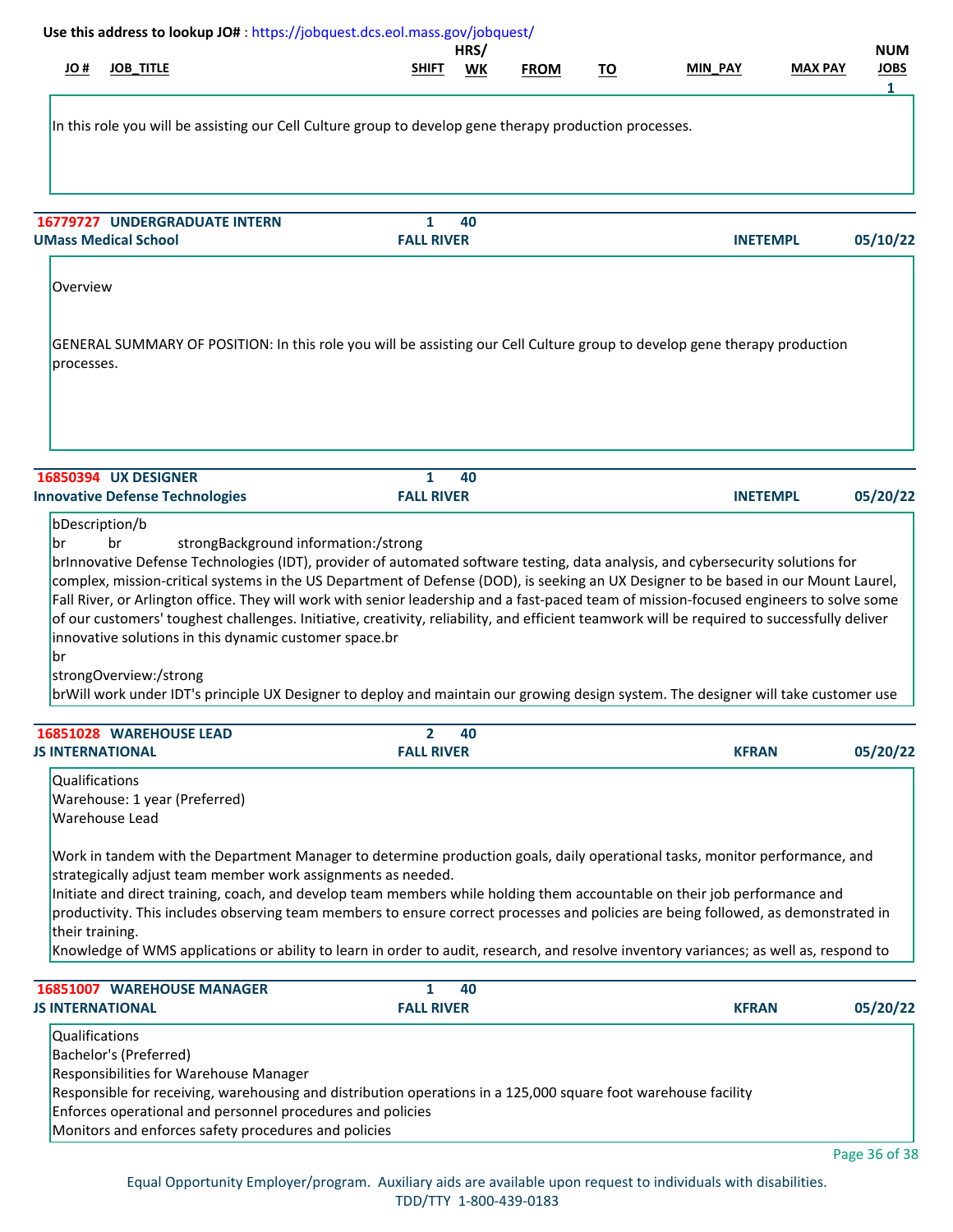| Use this address to lookup JO#: https://jobquest.dcs.eol.mass.gov/jobquest/                                                                                                                                                                                                                                                                                                                                                                                                                                                                                                                                                                                                                                                                                                                                                                                                                                                                                                                                                                                                                                                                                                                                                                                                                                                                                                                                                                                                                                                                                                             |                        |            |             |           |              |                |                           |
|-----------------------------------------------------------------------------------------------------------------------------------------------------------------------------------------------------------------------------------------------------------------------------------------------------------------------------------------------------------------------------------------------------------------------------------------------------------------------------------------------------------------------------------------------------------------------------------------------------------------------------------------------------------------------------------------------------------------------------------------------------------------------------------------------------------------------------------------------------------------------------------------------------------------------------------------------------------------------------------------------------------------------------------------------------------------------------------------------------------------------------------------------------------------------------------------------------------------------------------------------------------------------------------------------------------------------------------------------------------------------------------------------------------------------------------------------------------------------------------------------------------------------------------------------------------------------------------------|------------------------|------------|-------------|-----------|--------------|----------------|---------------------------|
| H OL<br><b>JOB_TITLE</b>                                                                                                                                                                                                                                                                                                                                                                                                                                                                                                                                                                                                                                                                                                                                                                                                                                                                                                                                                                                                                                                                                                                                                                                                                                                                                                                                                                                                                                                                                                                                                                | SHIFT                  | HRS/<br>WK | <b>FROM</b> | <u>TO</u> | MIN_PAY      | <b>MAX PAY</b> | <b>NUM</b><br><b>JOBS</b> |
|                                                                                                                                                                                                                                                                                                                                                                                                                                                                                                                                                                                                                                                                                                                                                                                                                                                                                                                                                                                                                                                                                                                                                                                                                                                                                                                                                                                                                                                                                                                                                                                         |                        |            |             |           | 35,046.00    | 95,050.00      | $\mathbf{1}$              |
| Proactively recommends procedural improvements to increase operational efficiency<br>Plans for and implements improvements to the warehouse layout to increase efficiency<br>Responsible for managing inventory and ensuring inventory accuracy<br>Manages and develops warehouse team / personnel (recruiting and training)                                                                                                                                                                                                                                                                                                                                                                                                                                                                                                                                                                                                                                                                                                                                                                                                                                                                                                                                                                                                                                                                                                                                                                                                                                                            |                        |            |             |           |              |                |                           |
| <b>16850629 WATER MAINTENANCE WORKER</b>                                                                                                                                                                                                                                                                                                                                                                                                                                                                                                                                                                                                                                                                                                                                                                                                                                                                                                                                                                                                                                                                                                                                                                                                                                                                                                                                                                                                                                                                                                                                                | 1                      | 40         |             |           |              |                |                           |
| <b>City of Fall River</b>                                                                                                                                                                                                                                                                                                                                                                                                                                                                                                                                                                                                                                                                                                                                                                                                                                                                                                                                                                                                                                                                                                                                                                                                                                                                                                                                                                                                                                                                                                                                                               | <b>FALL RIVER</b>      |            |             |           | <b>ABORG</b> |                | 05/20/22                  |
| The City of Fall River Water Maintenance Division has the following vacancy:                                                                                                                                                                                                                                                                                                                                                                                                                                                                                                                                                                                                                                                                                                                                                                                                                                                                                                                                                                                                                                                                                                                                                                                                                                                                                                                                                                                                                                                                                                            |                        |            |             |           |              |                |                           |
| Under the direction of the Chief Water Service Worker as delegated by the Mayor to the City Administrator to the Administrator of<br>Public Utilities to the Director of Water Distribution and Maintenance, to the Supervisor of Water Distribution and Maintenance, to<br>perform and/or supervise work in the construction maintenance and operation of water systems and/or sewer systems; to perform<br>related tasks as required.<br><b>ESSENTIAL FUNCTIONS:</b><br>Work involves providing timely and efficient service to the people of the City for a variety of duties which include performing and/or<br>16850525 WATER TREATMENT PLANT OPERATOR II-<br><b>City of Fall River</b><br>The City of Fall River Water Treatment Division has the following vacancy:<br>Water Treatment Plant Operator II-IV, \$1,609.83-\$2,360.00 biweekly<br><b>General Statement of Duties:</b><br>Under the supervision of the chief Water Treatment Plant Operator, as delegated by the Watuppa Water Board to the Director of<br>Treatment & Resources, the WTP operator will perform technical work involved in the day-t-day and shift-t-shift operation of water<br>treatment facility, including responsible charge of the designated work shift as operator of record and if the need arises, as a skilled<br>technician for the repair, adjustment or replacement of WTP equipment and/or related systems. Fall River?s water supply is a surface<br>water source and as such, the operator should be familiar with the US EPA?s Enhanced Surface Water Treatment Rule (ESWTR), as a | 1<br><b>FALL RIVER</b> | 40         |             |           | <b>ABORG</b> |                | 05/20/22                  |
| minimum. This does not exclude having or developing a working knowledge of their applicable State and Federal requirements through                                                                                                                                                                                                                                                                                                                                                                                                                                                                                                                                                                                                                                                                                                                                                                                                                                                                                                                                                                                                                                                                                                                                                                                                                                                                                                                                                                                                                                                      |                        |            |             |           |              |                |                           |
| 16783578 WELDERS                                                                                                                                                                                                                                                                                                                                                                                                                                                                                                                                                                                                                                                                                                                                                                                                                                                                                                                                                                                                                                                                                                                                                                                                                                                                                                                                                                                                                                                                                                                                                                        | 1                      | 40         |             |           |              |                |                           |
| <b>MIW Corporation</b>                                                                                                                                                                                                                                                                                                                                                                                                                                                                                                                                                                                                                                                                                                                                                                                                                                                                                                                                                                                                                                                                                                                                                                                                                                                                                                                                                                                                                                                                                                                                                                  | <b>FALL RIVER</b>      |            |             |           | <b>KFRAN</b> |                | 05/11/22                  |
| A Welder, or Brazer, is responsible for assembling pieces of metal together or repairing damage in metal components using heavy<br>machinery that emits high heat, melting the metal into shape. Their duties include reviewing blueprints, cutting metal into the<br>appropriate shape and smoothing molten metal to remove creases.<br>Reading and understanding blueprints prior to starting a project<br>Sourcing the materials to be used in the project<br>Measuring and cutting materials to specifications<br>Welding materials using the correct materials to join the metals together<br>Checking finished work to make sure that it falls within the tolerances marked on the blueprints                                                                                                                                                                                                                                                                                                                                                                                                                                                                                                                                                                                                                                                                                                                                                                                                                                                                                     |                        |            |             |           |              |                |                           |
| 16799436 WRAPPING TRAINEE                                                                                                                                                                                                                                                                                                                                                                                                                                                                                                                                                                                                                                                                                                                                                                                                                                                                                                                                                                                                                                                                                                                                                                                                                                                                                                                                                                                                                                                                                                                                                               | 3                      | 40         | $1:30$ am   | 1:30 pm   |              |                |                           |
| <b>Gold Medal Bakery</b>                                                                                                                                                                                                                                                                                                                                                                                                                                                                                                                                                                                                                                                                                                                                                                                                                                                                                                                                                                                                                                                                                                                                                                                                                                                                                                                                                                                                                                                                                                                                                                | <b>FALL RIVER</b>      |            |             |           | <b>KFRAN</b> |                | 05/12/22                  |
| This entry level position is a learner position, and as such trains on a variety of machines in the Wrapping Department in order to secure<br>a permanent position on a particular machine. The Trainee can be utilized to replace wrapping employees throughout the department<br>as assigned by supervision for periods of time to allow for absences, while always keeping finished product orderly and sanitary, and<br>paying particular attention to maintaining highest degree of food quality and personal and food safety.<br>Responsible for preventing injury due to improper or unsafe operation of equipment and following lock-out/tag-out procedures as well<br>as all company safety programs and procedures.<br>? Maintains a high state of safety awareness:<br>? Keeps hands, body and clothing clear of moving machinery.                                                                                                                                                                                                                                                                                                                                                                                                                                                                                                                                                                                                                                                                                                                                           |                        |            |             |           |              |                |                           |

Observes proper lifting technique.